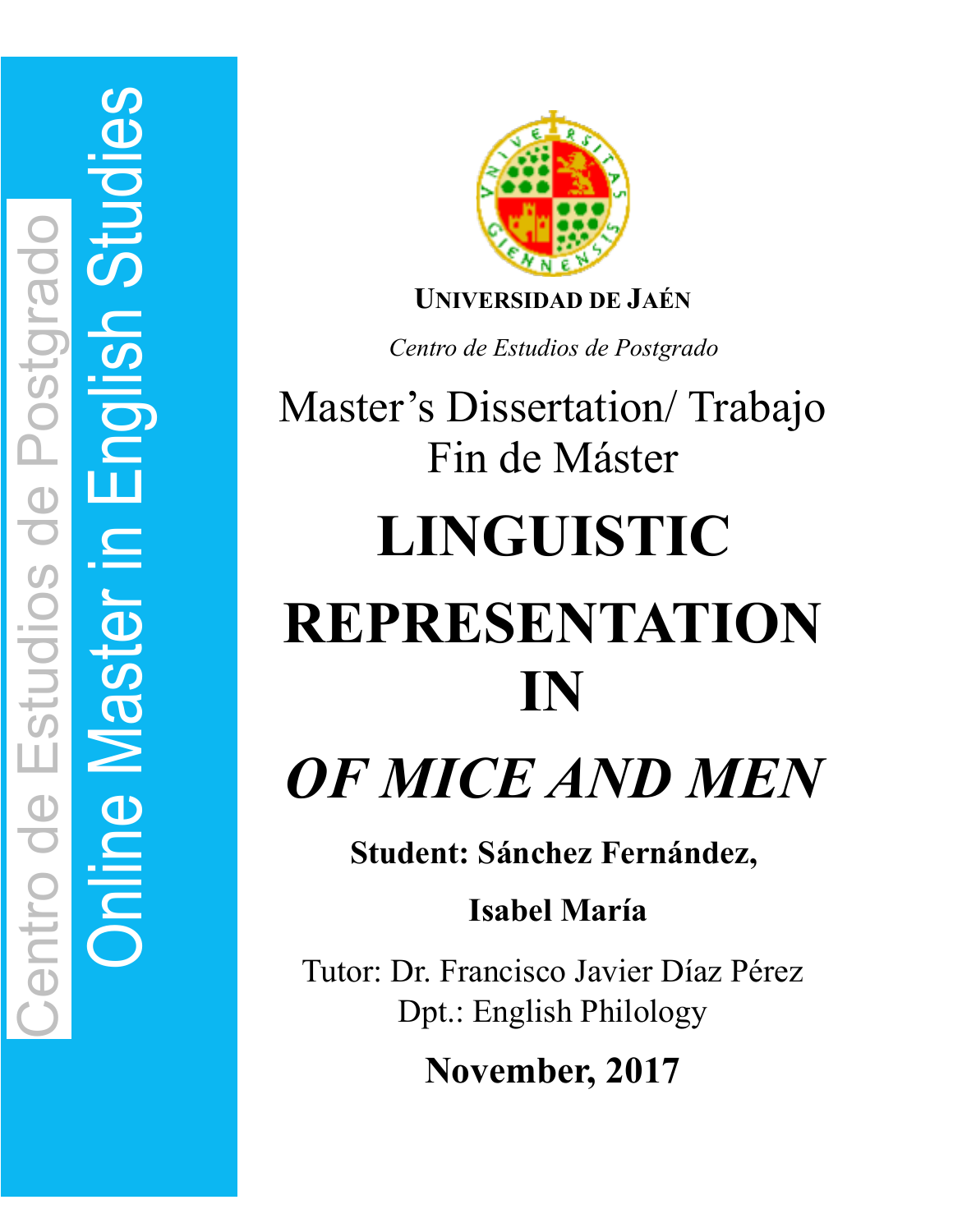# **Table of contents**

| Introduction                                                                    | 2              |
|---------------------------------------------------------------------------------|----------------|
| 1. OF MICE AND MEN                                                              | $\overline{3}$ |
| 1.1 Of Mice and Men: essential details and its welcoming in Spain               | 3              |
| 1.2 Critics' views of Steinbeck's symbolism and use of language                 | $\overline{7}$ |
| 1.3 Linguistic representation in works of fiction                               | 9              |
| 1.3.1 Dialects and sociolects: tools for creating a realist fictional microcosm | 10             |
| 2. TRANSLATION OF INTRALINGUISTIC VARIETIES                                     | 13             |
| 2.1 Factors which affect translation processes                                  | 13             |
| 2.2 Translating sociolinguistic variation                                       | 15             |
| <b>3. LITERATURE REVIEW</b>                                                     | 17             |
| 4. ANALYSIS                                                                     | 22             |
| 4.1 Translation of dialect in the Spanish version of the novel                  | 24             |
| 4.1.1 Grammar and syntax translation                                            | 24             |
| 4.1.2 Phonetic features translation                                             | 28             |
| 4.2 Translation of sociolect in the Spanish version of the novel                | 30             |
| 4.3 Translation of dialect and sociolect in the subtitled version of the film   | 33             |
| 4.3.1 Translation of dialect                                                    | 33             |
| 4.3.2 Translation of sociolect                                                  | 36             |
| 5. DISCUSSION                                                                   | 37             |
| <b>6. CONCLUSIONS</b>                                                           | 39             |
| <b>BIBLIOGRAPHICAL REFERENCES</b>                                               | 42             |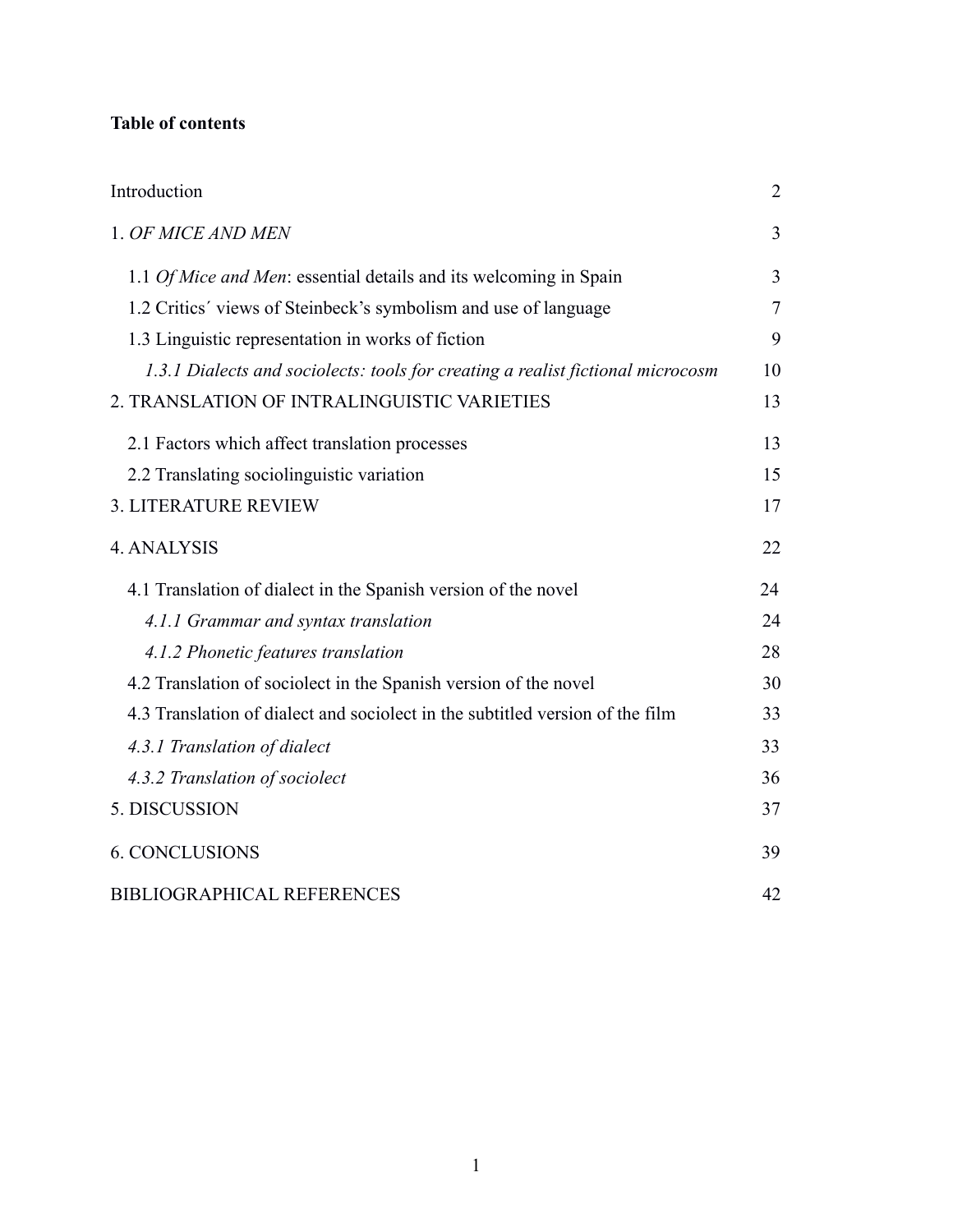#### **INTRODUCTION**

American literature would not be the same without the existence of John Steinbeck and his accurate portrayal of the Great Depression. Although bursting with meaning and metaphor, his short novel *Of Mice and Men* published in 1937 does not aim to be a pretentious monography of workers' fragile condition nor does it seek to impress through complicated language. To my mind, this slim book is so essential to readers worldwide, that its translations in various languages should seek not only literal translation, but also cultural similes, in order to make readers relate to the characters in a way as close as Steinbeck's.

This master's degree paper aims to analyse the language used in *Of Mice and Men* and compare it to its translation into Castilian Spanish. I shall approach the latter by using a theoretical framework containing concepts such as linguistic and cultural representation, sociolects and slang. More specifically, the study of this novel will tackle some issues regarding the ways in which characters' dialogues are translated into Spanish, their success in portraying them as in the original samples and the reproduction of "direct speech" in another language. Additionally, I will investigate whether or not the original English vocabulary was modified in order to accurately describe the atmosphere of Steinbeck's fictional world.

The motivation behind choosing this particular novel came after carefully reading it in English and realizing that Spanish translation was rather disappointing. I tried to identify the reasons why the version available here was not transmitting the same message and atmosphere present in the American Great Depression and focused on investigating how a more scrupulous translation could be carried out. The cinematographic representation was also included as part of this research paper because it uses a considerable amount of the dialogue found in the novel and its dubbing in Spanish is an interesting take on how sociolects and idiolects are translated. Lennie and George's dialogues in English manage to portray an era when most of California's working population was illiterate, simple and itinerant and was confronting serious social problems such as poverty, starvation and racism. Moreover, Steinbeck's construction of Lennie as a character relies heavily on the way he talks to his friend and others.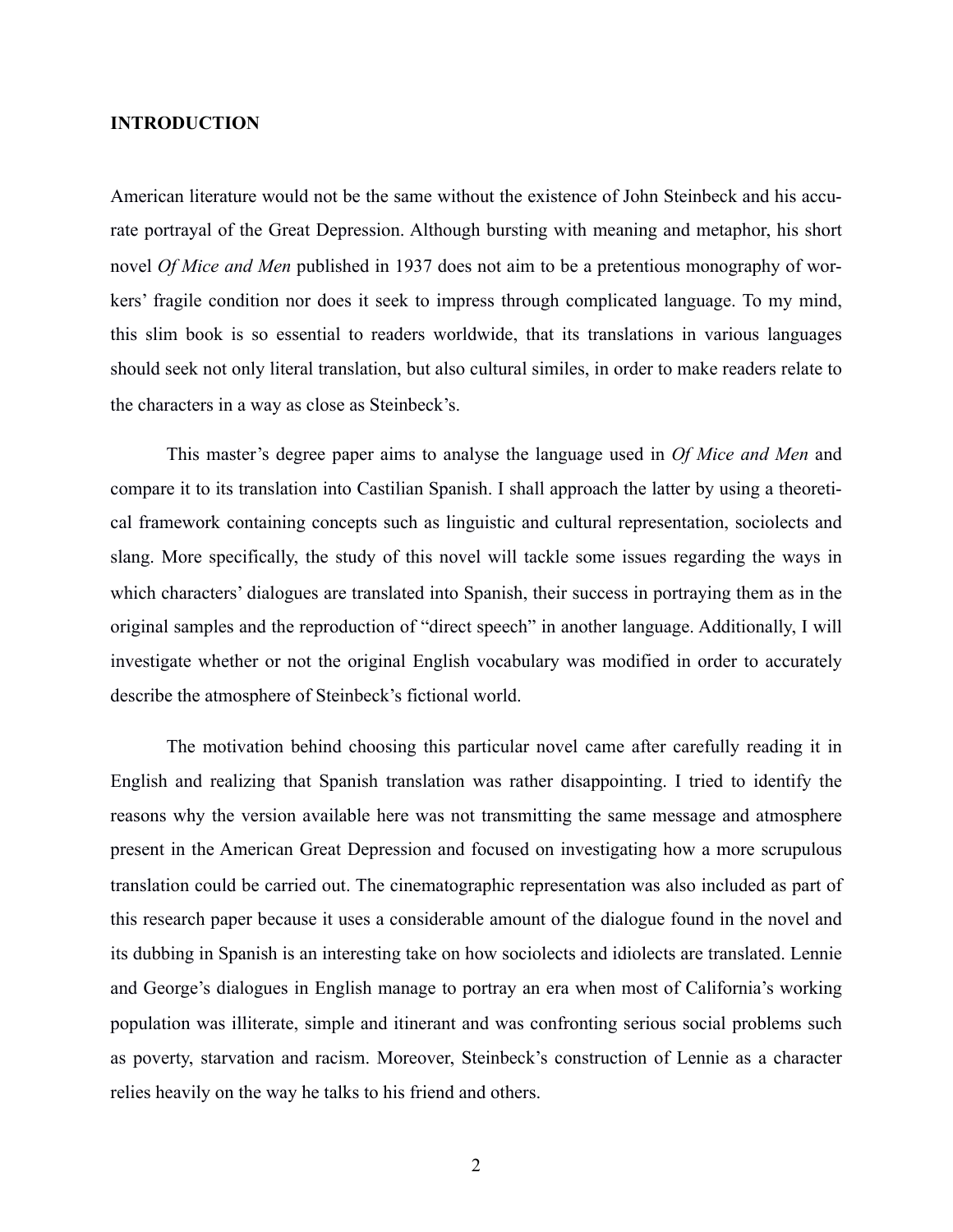This MD thesis is divided into six sections, in which I will outline essential details about: the novel and its dialogue, its translation into Spanish, references and theories about cultural and linguistic representation and a thorough analysis of the characters' dialogues in both languages through the lens of the aforementioned concepts. The first section will offer a literature review and critical standpoints of the novel *Of Mice and Men*. In the second section, different concepts related to translation and cultural representation will be expounded. Cinema adaptations and dialogues in both languages will be tackled in the third section whilst the fourth one will contain a methodological description of this research paper. The fifth one will comprise a thorough text analysis with representative dialogue samples from both languages, focusing on sociolects and slang. Results and discussions are to be presented in the last section.

#### *1. OF MICE AND MEN*

In order to properly explore this novel's translation one must first outline some of its basic traits regarding its historical setting, author, use of language and trajectory to being one of the most translated American books of the 21st century. However, this section will not only serve as a description of reviews and literary style, but also as a base for theories and concepts related to translation, linguistics and sociolinguistics, as the three main academic domains considered in this paper.

# **1.1** *Of mice and men***: essential details and its welcoming in Spain**

*Of Mice and Men* was published in 1937, almost a decade after the beginning of The Great Depression, one of the iconic events of the USA which lead to a massive increase of financial instability and job market decline. In Steinbeck's novel, the characters could be considered as *"the lucky ones"* as they successfully master the ways of itinerant work and obtain jobs from farm to farm. Steinbeck is said to have worked on farms as a teenager and his works generally cover the lives of people affected by the Great Depression and the beginning of the Second World War, thus offering a valuable piece of the puzzle in our understanding of what America's society was going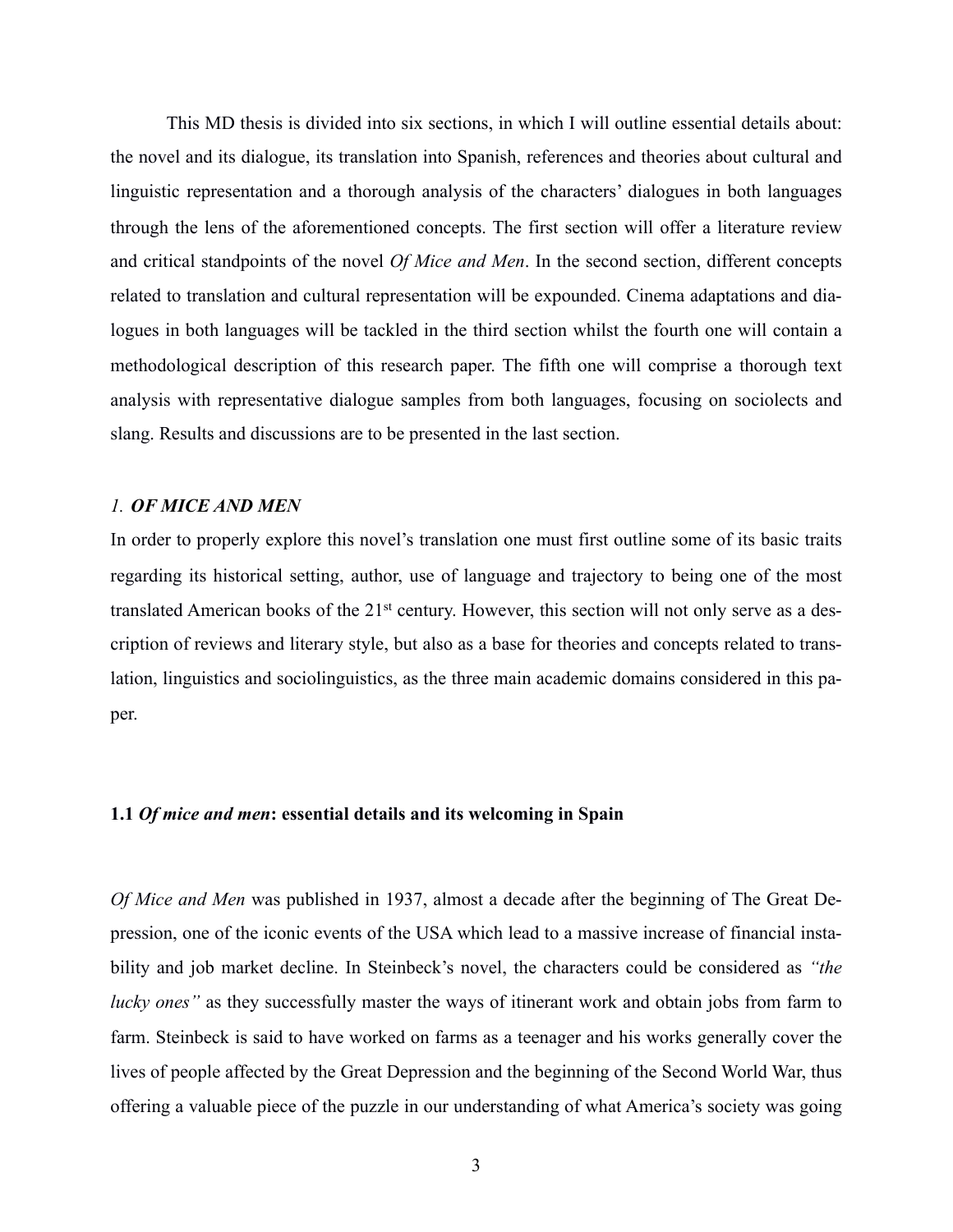through at the time. The language used by Lennie and George is simple and takes on various tones as they refer to each other or other characters, offering us a glimpse of which grammar structures, or rather grammar mistakes, were recurrent in itinerant worker's vocabulary and their slang.

<span id="page-4-1"></span>What is more, the novel's simplicity does not only apply to dialogues, it also covers plot and actions. Basically, what we read is what we "see" because it is written from a quite rare point of view called third person objective. Consequently, everything the characters say and do defines them entirely, as the reader does not have any insight into their inner emotions and train of thought<sup>1</sup>[.](#page-4-0) Precisely this is where we can identify just how important the choosing of simple and precise words is when building a novel which represents a historical era in a way that makes it relatable even if most of us have never gone through those types of experiences. Heasley Cox (2015) sees this separation from the characters' inner worlds, which is transmitted through the use of the objective third person, as a tool which allows readers to make their own judgments about the actions, dialogue and social triggers or circumstances which cause them. Moreover, she claims that Steinbeck *"*wanted the story to be an objective view of the characters' social positions and the circumstances in which they live without their control."

Steinbeck's era was highly representative for the evolution of American literature and it coincided with Europe's increasing interest for new literary tendencies and evolution of criticism. Moreover, Europe was dealing with ripples of this economic disaster and trying to make sense of what was happening to the *American Dream*. However, the translation of the novel into Spanish did not happen until the late 40s, starting its trajectory in South America and finally reaching Barcelona and being recognized as a riveting success after the author's winning of the Nobel Prize for Literature, in 1962. Dasca (2015) divides it into three chronological stages, the final one being representative for its welcoming and diffusion in the Peninsula. Between 1957 and 1967 the author's popularity grows substantially because it sheds new light on events which were quite foreign to Europeans and coincides with a spark of interest in American literature, especially in iconic authors such as Hemingway or Faulkner. Publishers from Barcelona speed up the lengthy

<span id="page-4-0"></span><sup>&</sup>lt;sup>[1](#page-4-1)</sup> Martha Heasley Cox Center for Steinbeck Studies: *Of Mice and Men.* http://www.sjsu.edu/steinbeck/resources/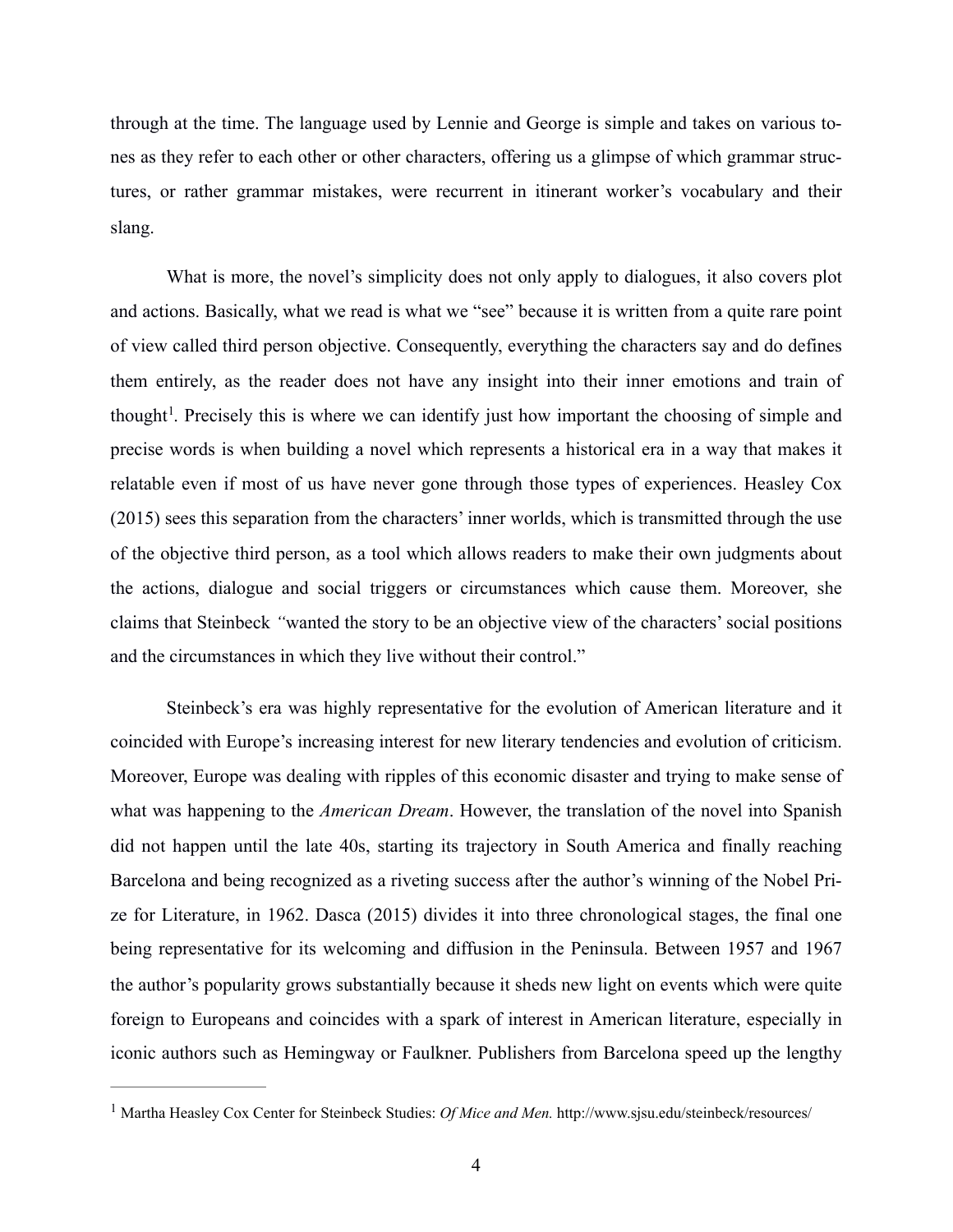process of publishing his major works, resulting in a complete anthology called *Obras completas en tres volúmenes* (1957–1960) by Luis de Caralt. This volume also contained a forefront which was a critical study written by Josep M. Castellet. Nonetheless, its adaptation to the Spanish language as known in the Peninsula was a process which rarely involved the full translation of the text by native professionals only. The aforementioned volume does mention that it includes other translations published by Planeta, Peuser, Guillermo Kraft, Claridad, Siglo XX, Sudamericana, Éxito and Acmé.

Castellet is the main critical figure of the time that focuses entirely on Steinbeck's work. He divides the writer's novels into three main chronological categories, *Of Mice and Men* belonging to the third and final one, which was defined by social problems and their representation and contains his most appraised novels. However, the critic's contributions were outshone by Carlos Roja's analysis in Planeta (1967). The latter gave prominence to Steinbeck's resemblance to a sociologist, describing him as *"*the most gifted social realist of his kind, because The Great Depression gives form and meaning to his best novels*".* (Rojas 1967: 1261, as cited in Dasca, 2015: 27)

Social realism as a genre is what gives us the possibility of investigating *Of Mice and Men* based on lexicon and dialogue, extracting the characters' socio-economic and individual features as corpus material. As Rojas mentions, Steinbeck gives us a great amount of detail using observation in the same way an anthropologist would and maintains objectivity at all times. He belongs to a special cast of realist writers, called naturalists, who demonstrate particular interest in how American people of the era lived and what drove them in life.

Another important feature of this literary genre is that it is easily translatable into cinematic language. Its simple and objective standpoint acts like a camera, leaving little space for reverie, and the dialogue can be used in its original form entirely, without diminishing the characters' stories and personalities. This is why directors did not wait long until making it into a film. Roughly two years after being published, Steinbeck's story was converted into a screenplay by Eugene Solow. Its riveting success enabled a nomination to the Oscars and a prize for its lead actress, Betty Field, in 1940. After a series of TV adaptations suited for American and European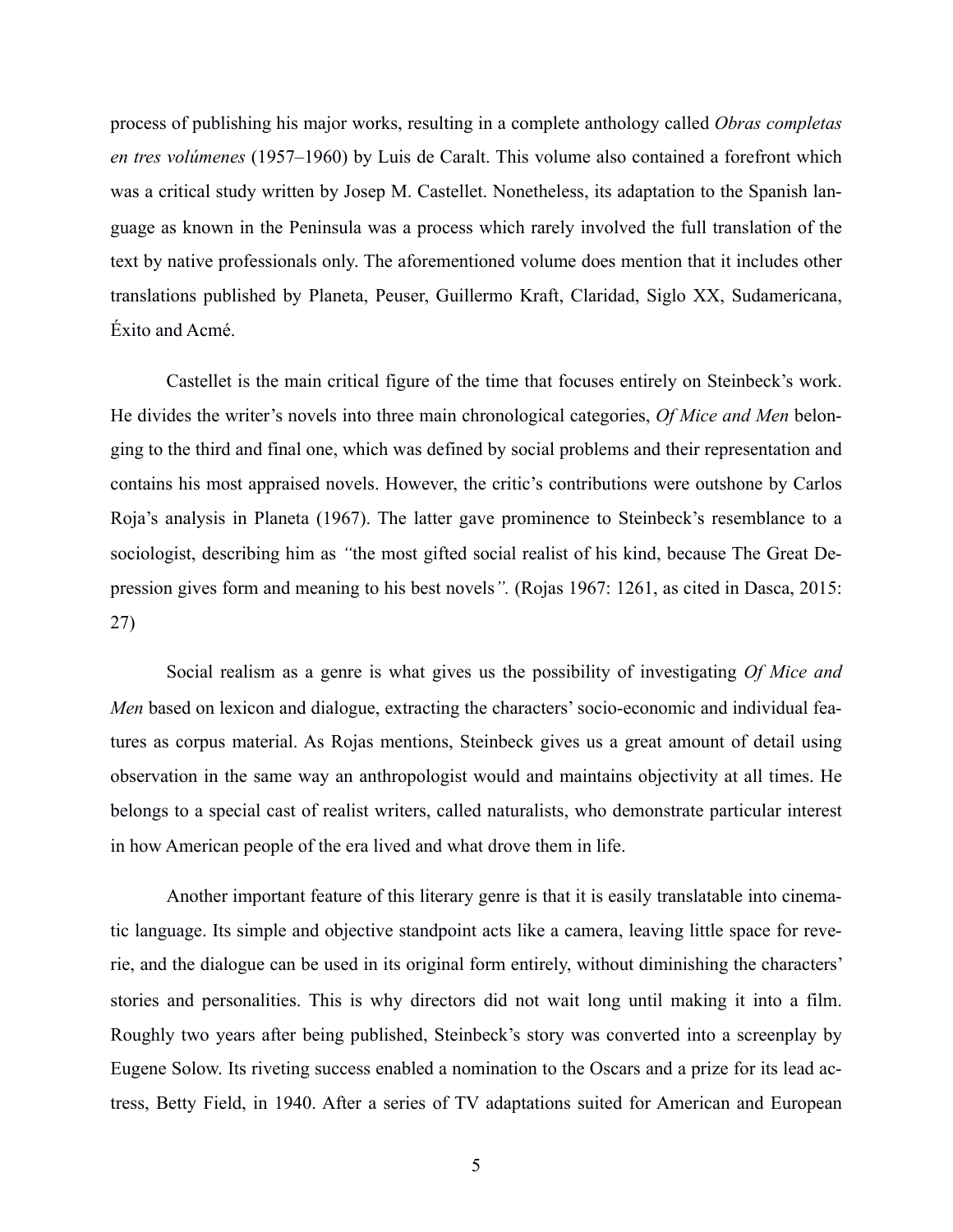channels alike, its most recent version appeared, causing a resurrection of interest in the author's literature. Despite its popularity, the famous actor and director Gary Sinise only received a nomination to Cannes in 1992. They were both aired in Spain a few years after their release and received positive reviews which enhance the story's powerful objective "*lens":*

<span id="page-6-5"></span><span id="page-6-4"></span><span id="page-6-3"></span>Los cinéfilos admiradores de esta magistral fábula moral estamos de enhorabuena, ya que tal como sucede con las grandes obras de Steinbeck fue llevada al cine con resultados inmejorables tanto en una primera versión filmada en 1939 por el gran director clásico Lewis Milestone como en un posterior remake que llevó a cabo en los años noventa el actor Gary Sinise que legó para la historia la inconmensurable interpretación de un John Malkovich que se encontraba en aquella época en el esplendor de su brillante carrera como actor<sup>[2](#page-6-0)</sup>.

*Of Mice and Men* was also adapted to theatre in both Broadway (2014) and Spain (2012). The Broadway version is something which caused a ripple of fame for its director, Anna D. Shapiro<sup>[3](#page-6-1)</sup>. Spanish director Miguel del Arco presented his version of the novel as a play in Madrid in  $2012<sup>4</sup>$  $2012<sup>4</sup>$  $2012<sup>4</sup>$ , where it was also surrounded by amazing reviews. One might wonder how such a short novel could have inspired a chain of successful interpretations all over the world, but the answer lies in the simplicity and directedness of the words and dialogue. For instance, the process of conversion into screenplay or theatre is conveniently described by Gurpegui (1998: 58):*"*En algunos casos la simple alteración del tiempo verbal convierte la narración en guión*."*

Drifting apart from the original version can be easy when a translator intends to make it more relatable to readers and interpretation mistakes may occur, which is why extensive research needs to be done in order to ensure a genuine translation.

<span id="page-6-0"></span> $h<sup>2</sup>$  $h<sup>2</sup>$  $h<sup>2</sup>$  http://www.cinemaldito.com/el-original-de-ratones-y-hombres-lewis-milestone/

<span id="page-6-1"></span> $\frac{3 \text{ http://www.afilmlife.com/of-mice-and-men.html}}{3}$  $\frac{3 \text{ http://www.afilmlife.com/of-mice-and-men.html}}{3}$  $\frac{3 \text{ http://www.afilmlife.com/of-mice-and-men.html}}{3}$  $\frac{3 \text{ http://www.afilmlife.com/of-mice-and-men.html}}{3}$  $\frac{3 \text{ http://www.afilmlife.com/of-mice-and-men.html}}{3}$ 

<span id="page-6-2"></span>http://teatroespanol.es/198/de-ratones-y-hombres/ [4](#page-6-5)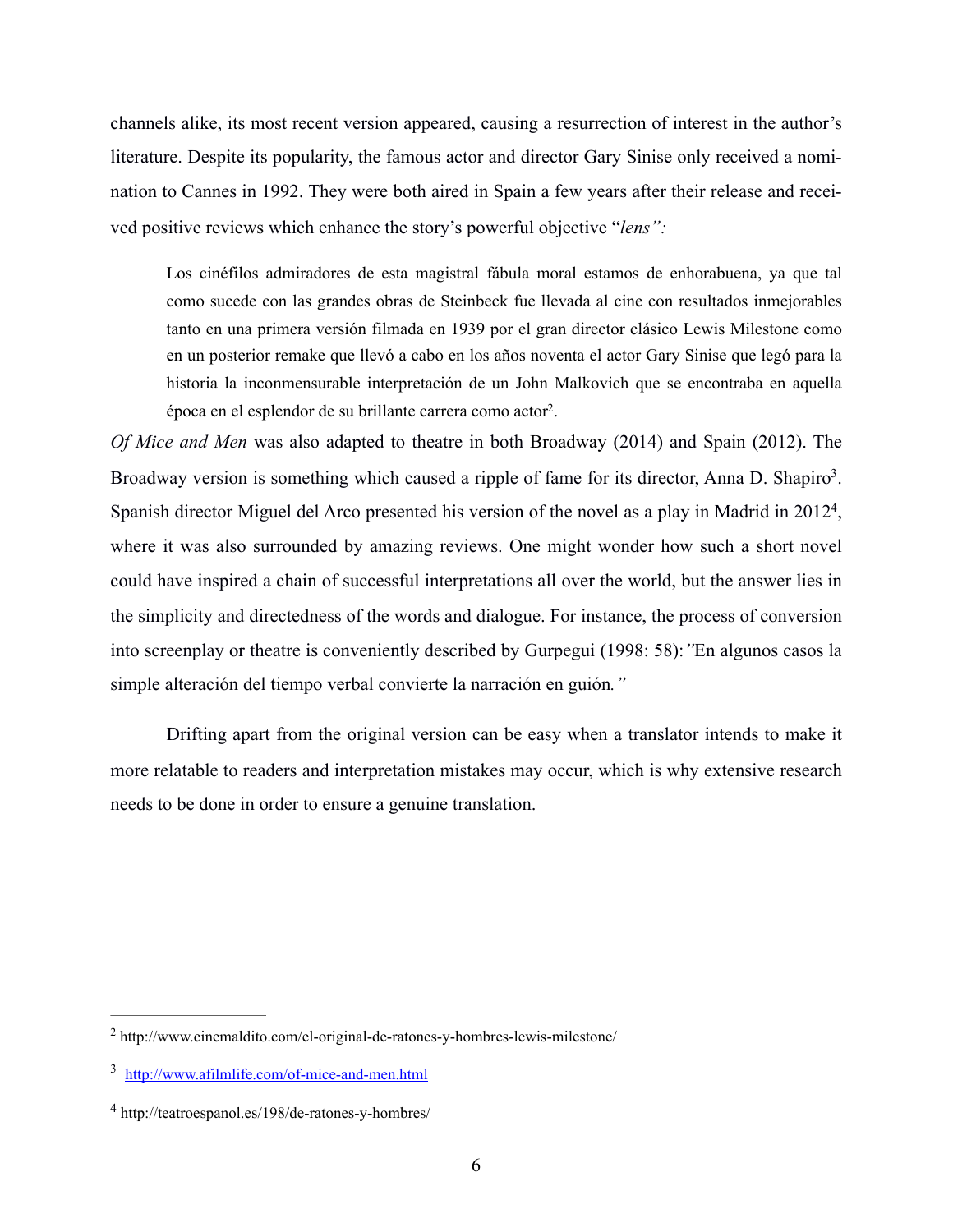#### **1.2 Critics' view of Steinbeck's symbolism and use of language**

Starting and ending with a simple yet vivid description of where the characters are headed, we can immediately observe Steinbeck's inclination towards using the exact word for every object and sensation. Even the characters are described in detail before we find out their names. The process of matching and pairing nouns, adjectives and verbs to the millimetre, as if by an experienced anthropologist, is the main feature of realist novels, but Steinbeck's style is mainly categorized as *naturalist*.

*Naturalism* is a current with roots in the late 19<sup>th</sup> Century and beyond and its main feature is objectivity. Consequently, authors who are considered as icons of the genre do not interfere into their characters' thoughts and inner feelings, nor do they inflict judgment in their stories. Essentially, their main contribution to literature is the change of focus from reflection to an objective analysis of the social circumstances that influence people of the era. Drawing upon a current started by sociologist Carl Marx, this type of novels heavily relies on tools of early sociology, when its emergence as a science introduced people to observation, experience and statistics as valuable measurement indicators of societal trends. We can certainly recall Emile Zola's intricate weaving of scenes and personality traits which portrayed 19<sup>th</sup> century French society and its pitfalls, and if we compare it to Steinbeck's 30's America, we can spot a number of traits which are not attributable to people themselves, but to the situation to which they are forced to adapt.

Steinbeck's marvellous description of nature in examples such as: "It was almost night now. A dove's wings whistled over the water."(John Steinbeck, p.5), come in as a stark contrast to the characters' humble conditions. Some might find George and Lennie's portrayal as merciless or cruel, but the fact is that their image reflects America's uncertain future in the times of The Great Depression. Offering a genuine picture of how people lived at the time required describing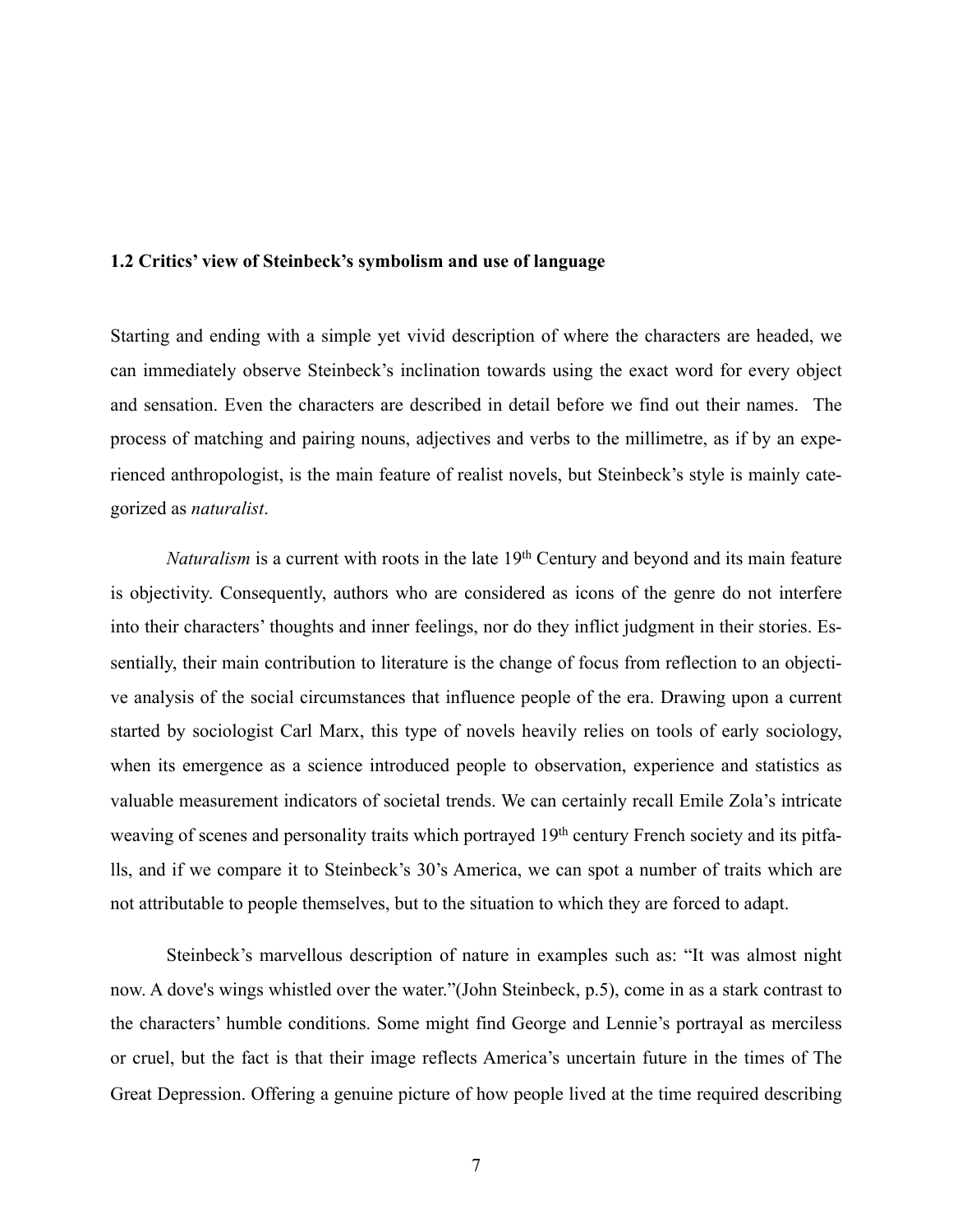the majority of the population, which was not indulging in clandestine parties as shown in The Great Gatsby, for instance. Since the purpose of this branch of realism is to offer an honest face of the times, new subjects like mental illness, loneliness, promiscuity, weakness of human nature and misery, emerged. The main characters live on the open road, from hand to mouth and from farm to farm, and secondary characters live in poor conditions, in Salinas (California). A mentionable fact that surely influenced this novel's realism is that John Steinbeck himself worked in the fields and experienced first-hand the rough realities surrounding America's working class.

Åhnebrink, (1961) identifies another trait of naturalism, which is present in *Of Mice and Men*: under no circumstances can the human being win if faced with unfavourable socio-economic position. Naturally, the end of the novel complies with this rule ending in "sorrow and annihilation*".* This means that the illusion of Adam's "American Dream*"* (1931) is destroyed and people are left voiceless and powerless. Society is faced with an opposite reality than promised at the beginning of the decade:

It is not a dream of motor cars and high wages merely, but a dream of social order in which each man and each woman shall be able to attain to the fullest stature of which they are innately capable, and be recognized by others for what they are, regardless of the fortuitous circumstances of birth or position. (Adam 1931: 404)

Equally important in achieving a truthful description of the era is the language used by both protagonists and secondary characters. Their dialogue is written the same as it is said, with missing sounds and syllables, double negations and incorrect use of verbs and connectors. Lennie's lines reflect his mental condition and we can immediately see or "sense" that something is different in his train of thought.

 Even though there are not many characters, a considerable amount of America's ideas in that space and moment in history are described through dialogue. We can identify racial slurs, sexist affirmations, prejudiced thinking and profanity, which characterized the USA's working class during those times. Finally, naturalism cannot be thought of as a genre that requires Standard English in order to depict a reality. In fact, it demands quite the opposite. Even if their use of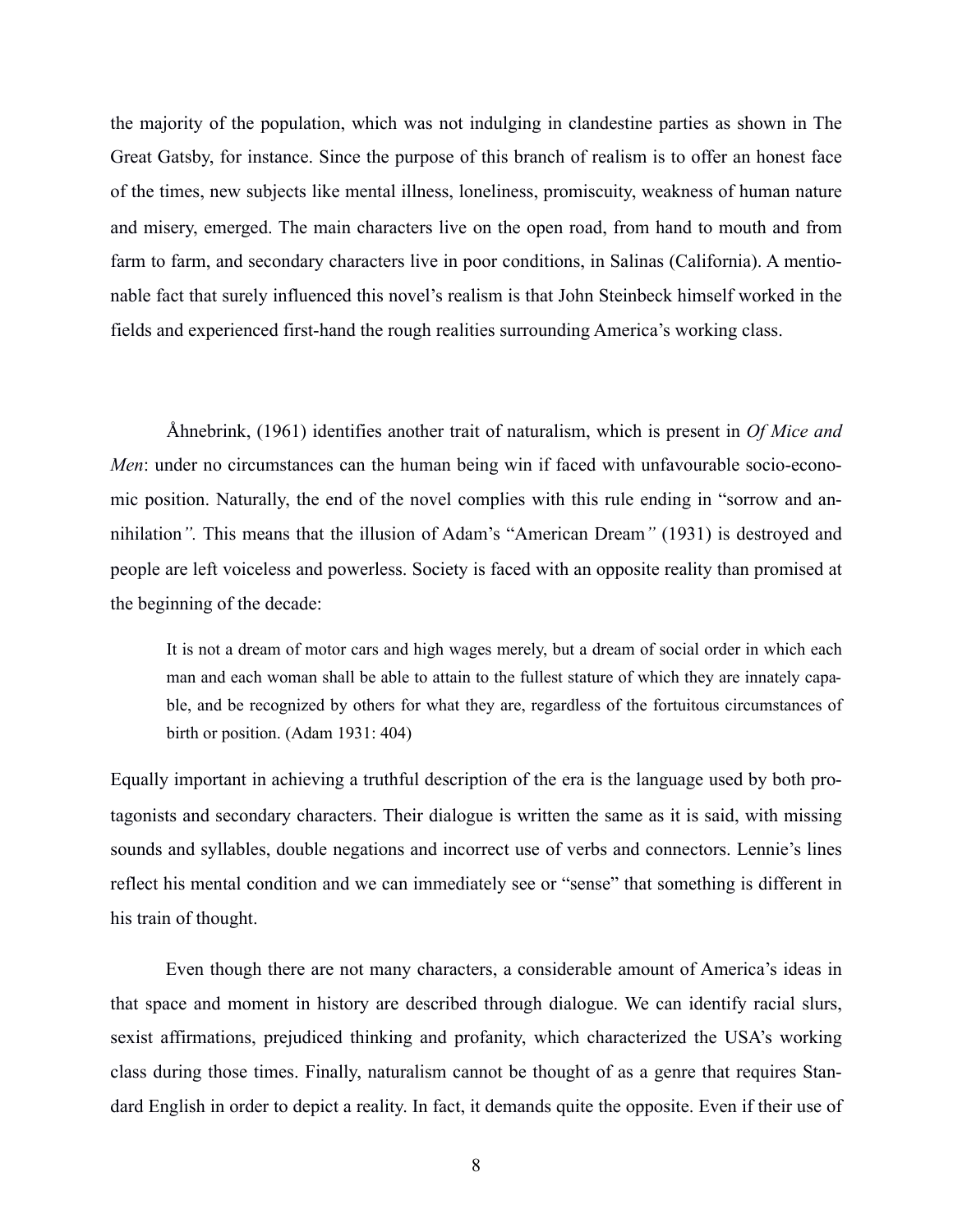language is not eloquent and the ideas seem ordinary it is also true that important messages and philosophies can be transmitted indifferent of their socioeconomic condition. The critic also argues that language is of paramount importance because some words are repeated until becoming a motif. Lennie´s speech about their dream farm becomes ritualistic as he repeats it every time he feels insecure: "George´s voice became deeper. He repeated his words rhythmically, as though he had said them many times before." His levels of fear or confidence can be measured by analysing all the times he repeats it. It appears in the first chapter and acts as a mental refuge in the final one, being taken advantage of in order to end his life. (Lisca 1957: 228).

#### **1.3 Linguistic representation in works of fiction**

*Cultural* and *linguistic representation*s are paramount to the process of describing a reality in a work of fiction. Dialogue and linguistic representation play the most important part in describing the socioeconomic background of the characters. Essentially, linguistic representation is related to how real life language and its many variations are depicted in works of fiction and movies. *Of Mice and Men* in its English version presents a range of words and expressions which might not be familiar to us because it would be impossible to go back in time and experience that reality ourselves, but the general public did understand and praised it, because it gave them something they could relate to.

On the one hand, people who had gone through similar work related situations identified with the characters. On the other hand, people from other walks of life appreciated how deep the characters were and which social problems they represented because they could "hear them speak" thanks to the way in which the dialogue lines were written.

Soll (1985: 54-67, as cited in Cadera, 2011: 301) considers that we can distinguish between oral and written communication because of their medial characteristics: the former uses phonic transmission code whilst the latter uses graphic code. Some authors go to great lengths to make their characters´ discourse intelligible, adding comments and extra elements and writing the standard version of words, but Steinbeck´s characters display a different type of orality, with all its mistakes, repetitions and slang.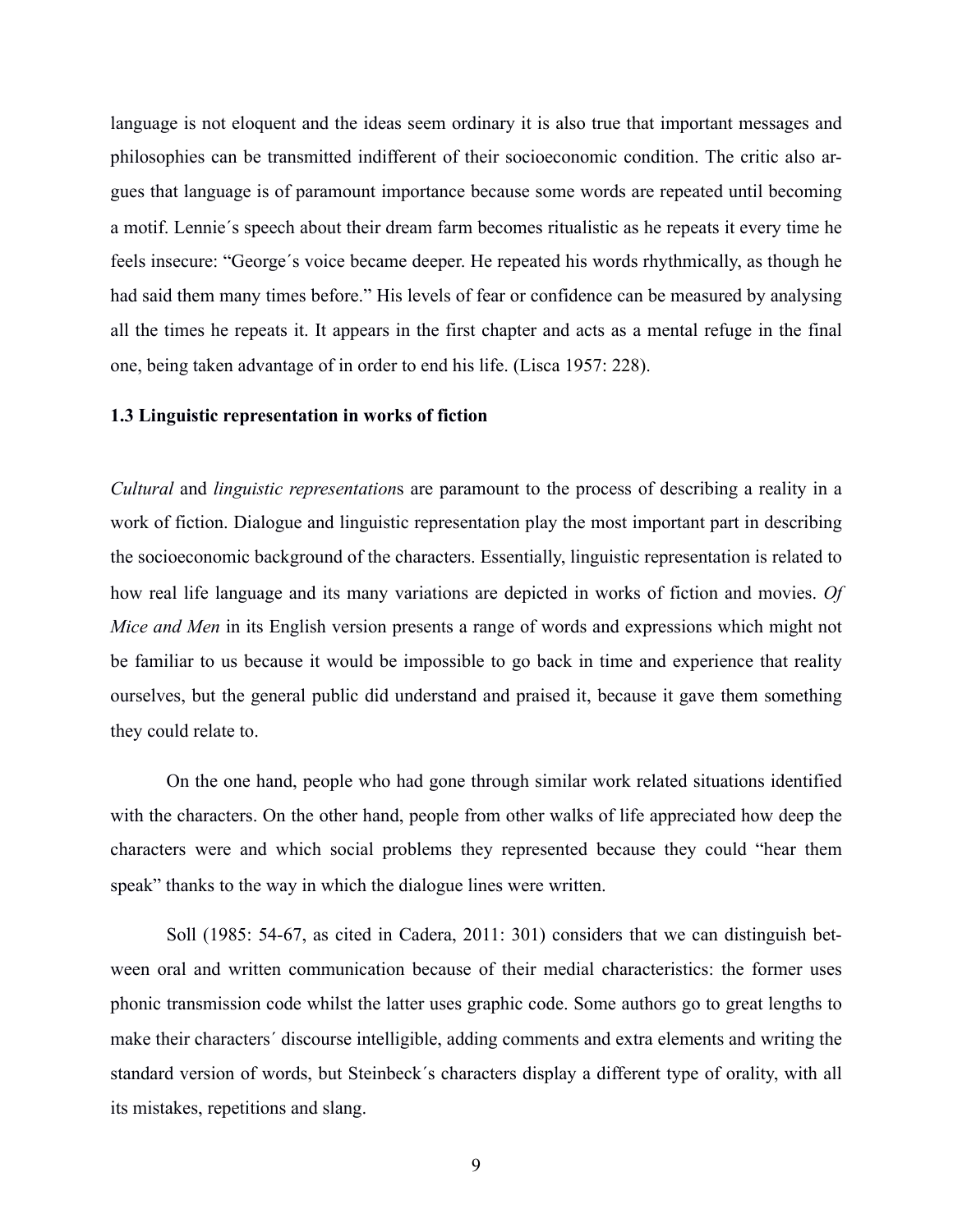Dialogue is defined as a narrative mode that displays a conversation between two or more characters and I can be easily distinguished from other indirect speech because it is marked by either dashes or quotation marks. Moreover, since the reader is aware that he or she is exploring a work of fiction, the artificial nature of dialogue is assumed. Nonetheless, the easy reading and interpretation of it depends on how close it mimics real life experiences, or better said: real life models of conversational storytelling and interaction.

We can consider fictional orality any dialogue that appears in non-scientific literature because it represents an author's interpretation of how his characters would speak in real life. Brumma and Espunya (2011: 11) present it as a special technique "which consists mainly of the evocation of certain characteristics of spoken communicative situations such as spontaneity, familiarity, face-to-face interaction or physical proximity."

The general public normally views dialogues they understand as quite easy to translate, but the process behind fabricating that fictional orality is more than meets the eye. It depends on a multitude of factors which make it intelligible for people who speak the same language as the author, and on even more of them if we are dealing with a translated version:

Written texts, be they plays or scripts, are therefore WRITTEN TO BE SPOKEN AS IF NOT WRITTEN. In contrast, dialogue and some monologue in novels might be classified situationally as WRITTEN TO BE READ AS IF HEARD if the graphical indications of direct speech and reporting utterances of the type "he roared" are to be interpreted as "invitations to an auditory experience. (Brume & Espunya, 2011: 11)

Following the model of Koch and Osterreicher (2007), the two researchers identify two types of feature of a language: universal and historical-idiomatic. The former designates features which are present in all languages whilst the latter refers to particularities which do not have any equivalent in the target language. The second set of characteristic refer to temporal and regional variations of a language: dialects, sociolects and idiolects (cited in Brumme and Espunya, 2011:10)

# *1.3.1 Dialects and sociolects: tools for creating a realist fictional microcosm*

Sociological and psychological aspects of language should be investigated in order to advance in the research concerning Steinbeck's social representation of workers in this particular novel. To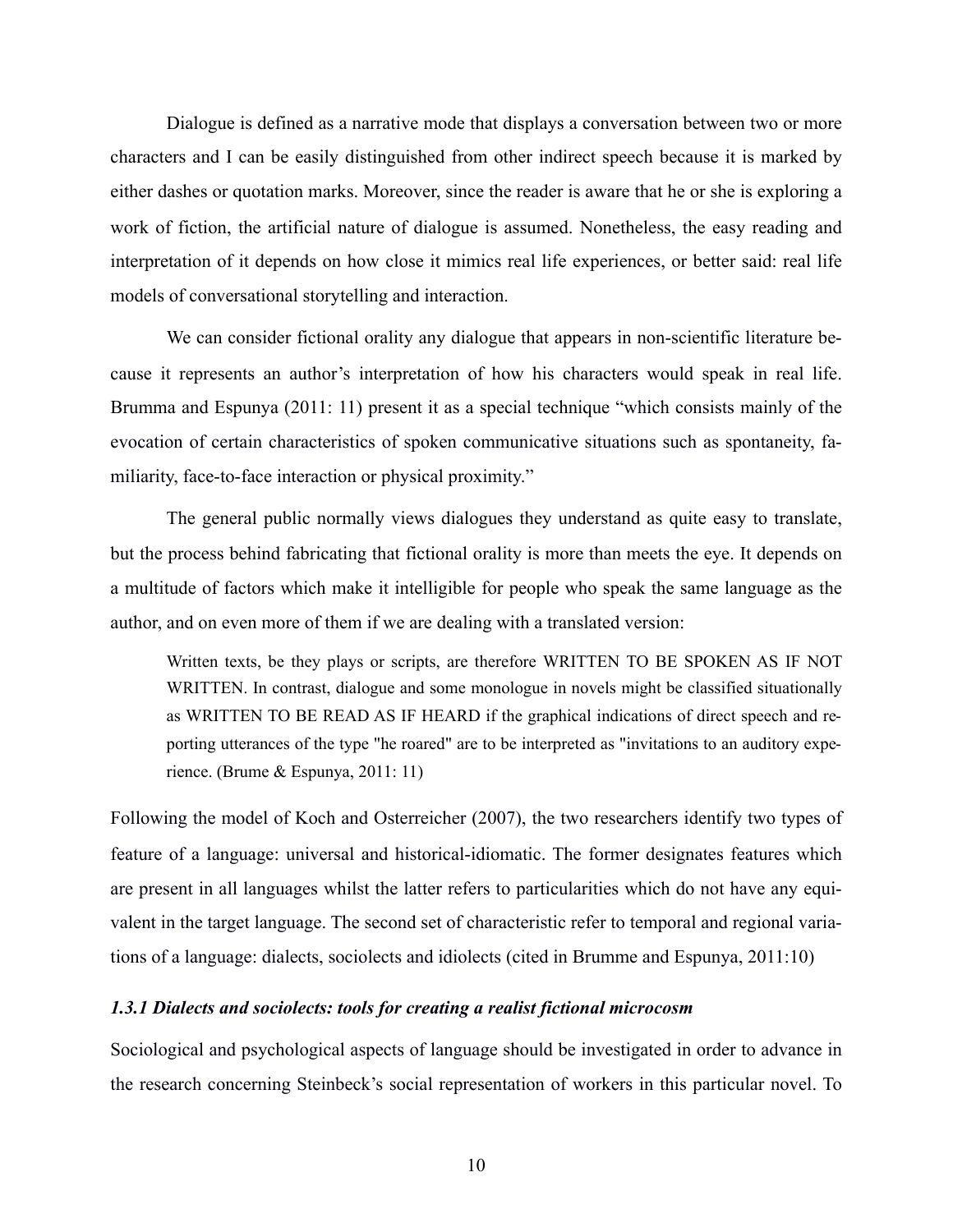do so, the differences between social representation, dialect and sociolect will be specified, from a sociolinguistic viewpoint. According to Currie (1985), producing or modelling orality in fiction literature needs to comply with a basic distinction between varieties related to either speaker's use of language and permanent properties. The latter type consists of social and geographical dialects, complemented by idiolect and temporal dialect whilst the former deals with style and register.

Social representation as an explained concept appears at the beginning of the 1960's after Moscovici's completion of an experiment in France in order to see how new ideas (in his case psychoanalysis) circulated and were accepted by society. It designates:

a system of values, ideas and practices with a twofold function; first, to establish an order which will enable individuals to orient themselves in their material and social world and to master it; and secondly to enable communication to take place among the members of a community by providing them with a code for social exchange and a code for naming and classifying unambiguously the various aspects of their world and their individual and group history (as cited in Mora, 2002).

In this case the group which is portrayed is 1930's American working class, and this can be easily identified as George and Lennie were itinerant workers trying to raise enough money to fulfill an ideal which was very common at the time: owning private property. Moreover, opinions about gender or race are also voiced through representative character's interventions. For instance, it is difficult not to understand how these marginalized groups were going through because Steinbeck allows them to speak for themselves as protagonists of different chapters.

Dialects are something we inevitable encounter when traveling to other regions or countries. They generally comprise a set of features of a population from a specific regional area. Nonetheless, more attention to detail should be paid in order to avoid mixing socioeconomic elements into the explanation of dialect as it is often the case: "it is this combination of regional and social variation that I refer to collectively as 'dialect'" (Hodson, 2014). The social component is indeed part of a language and of a dialect, but it should not be considered its synonym.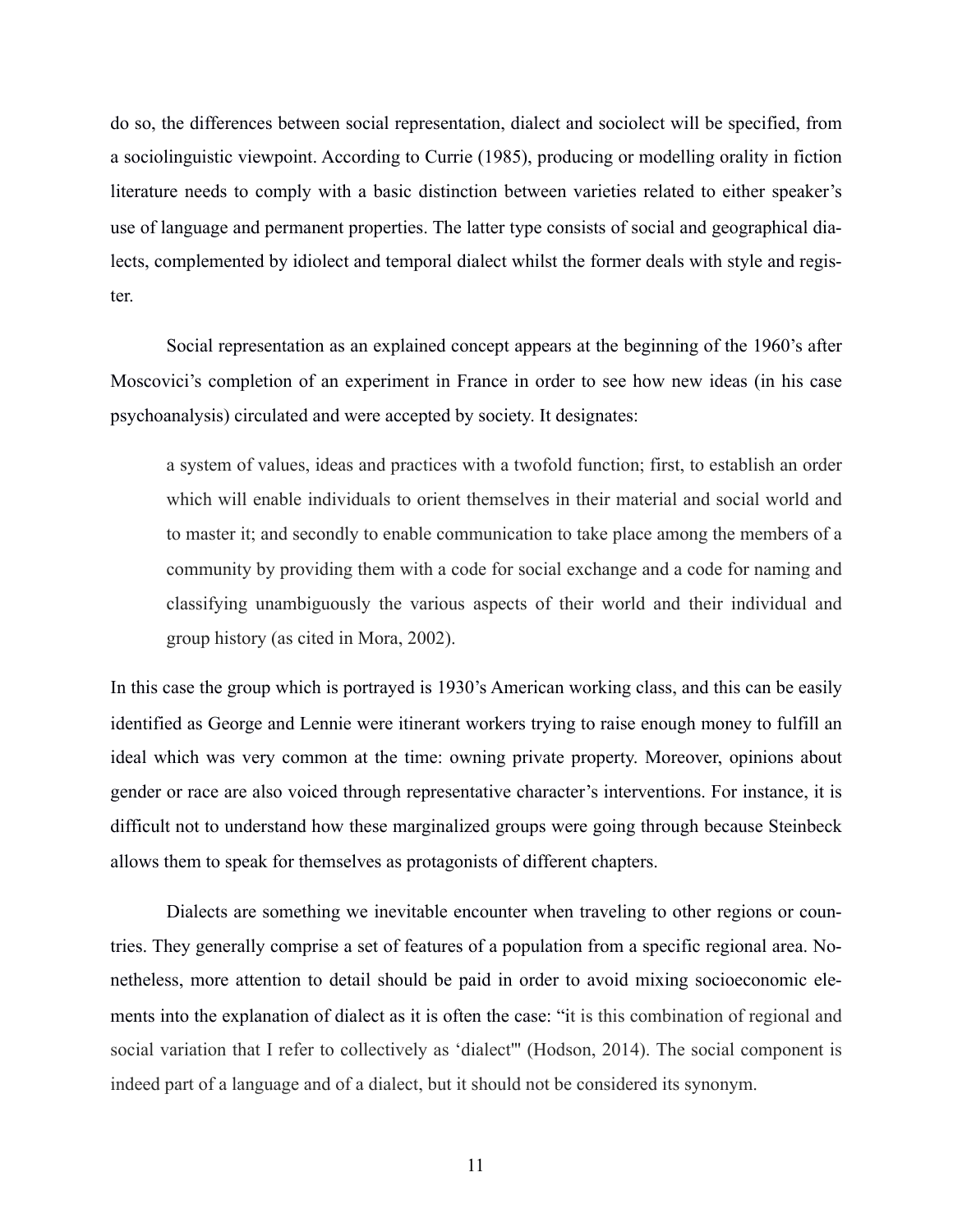Sociolects (or social dialects) depend on a range of features which indicate the speaker's socio-economic background, level of education, job, age group, ethnicity, and gender. Interestingly enough, in some languages dialects are not even considered as part of the language, even if a great majority of their population might be speaking in the same way. Wardhaugh makes a useful point about this separation between standard language and non-standard versions of it, which proves useful for translators: "As a social norm, then, a dialect is a language that is excluded from polite society. It is often equivalent to nonstandard or even substandard, when such terms are applied to language, and can connote various degrees of inferiority, with that connotation of inferiority carried over to those who speak a dialect'' (Wardhaugh, 1986: 28).

Consequently, dialects and sociolects are intrinsically linked to power and status. While many translators struggle to attain a certain standard in a second language, the reality of what makes a good translation is knowing how non-standard varieties of languages are spoken, as their variations do not appear in classical standard manuals. Dialect tends to be more dependent on phonetic features rather than written ones because in formal situations people tend to conform to standard language use. Consequently, the representation and translation of phonetic features is paramount in conveying naturalness to fictive dialogue.

Cadera (2011) argues that phonetic representation appears in texts which draw their roots from real life situations and thus its readability is key. This is why the writer and subsequent translators need to focus on how to evoke features of naturally occurring direct speech. The representation of phonetic features serves the following purposes:

a. To reflect dialect, ethnolect, sociolect or a special accent in order to portray a realistic and/or critical fictional world.

b. To reflect spontaneous and dynamic everyday speech in order to create realistic fictive dialogue.

c. To create idiolect with the aim of characterizing a specific character. (Cadera, 2011: 290)

12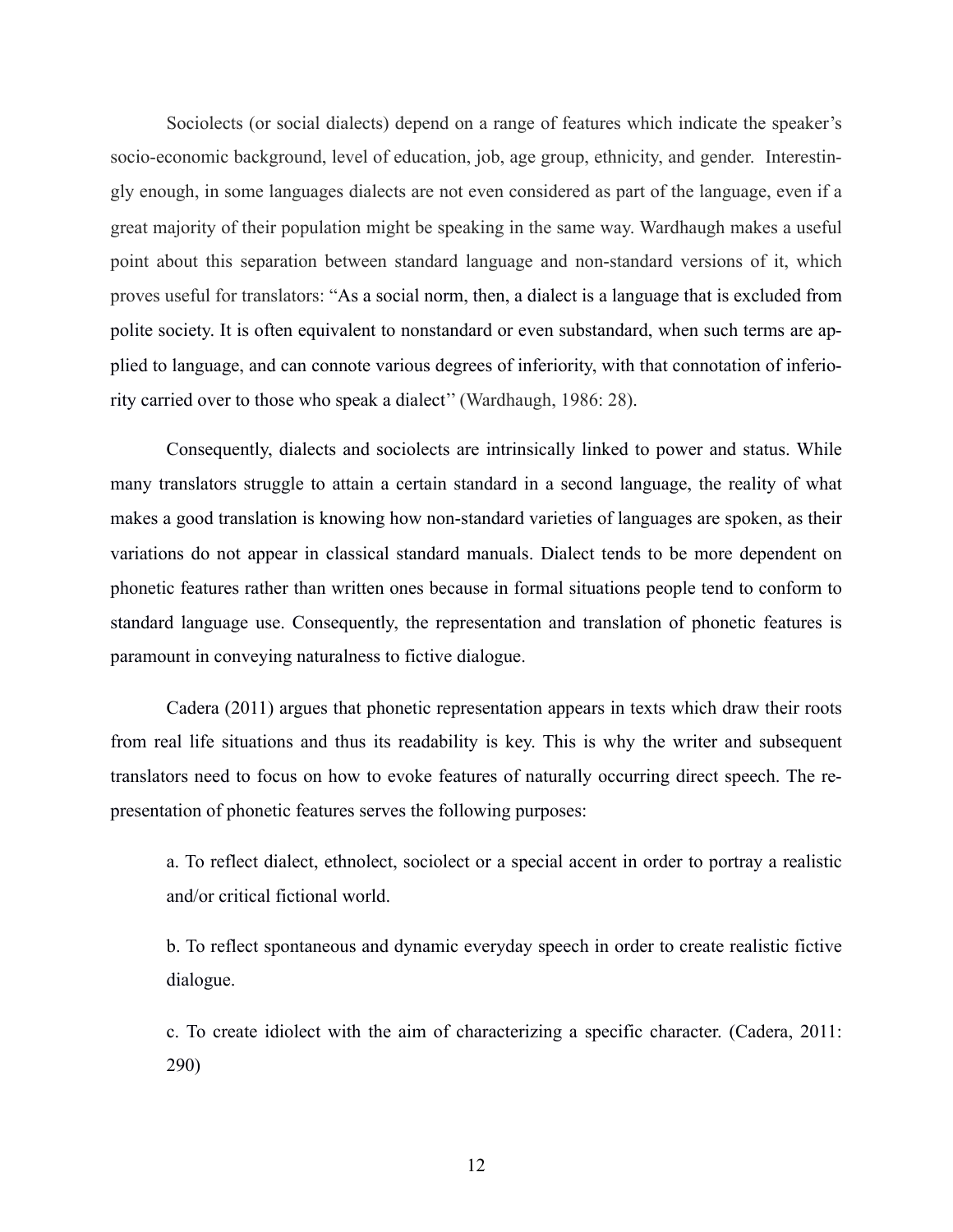### **2. TRANSLATION OF INTRALINGUISTIC VARIETIES**

Intralinguistic varieties, unlike interlinguistic ones, deal with cultural variation within a language and the reasons behind it. Consequently, they can take the form of dialects, sociolects or idiolects, the latter designating one individual's unique use of the standard language. Before further exploration of this matter, one crucial detail should be mentioned: the difference between what a language is and what a dialect is. First of all, linguists have mixed opinions on dialects, some of them including them into a non-standard category, whilst others, such as Crystal (1987), consider standard languages as dialects. Nonetheless, in this study I will consider language the standard variety of American English, rendering all its varieties to dialects and sociolects.

In the following chapter I will illustrate how these varieties interfere in the process of translating a novel or a film.

#### **2.1 Factors which affect translation processes**

Translating dialogue from novels and movies highlights a series of factors which interfere with the quality of the final product, whether it is a book or a cinema production, yet it tends to be more obvious in the latter because of spatial and temporal restrictions that apply to subtitling or dubbing a foreign production.

Until recently, not much attention was directed towards how translators influence character's dialogues in movies because the spotlight was occupied by the story. Nonetheless, there is a noticeable change between how characters "speak" in their original language and the way they do in the target language, which is undoubtedly caused by translators, who are influenced by a series of subjective or objective factors which range from practical to cultural.

Pérez González (2014) argues that dialogue in the source language changes its features when translated into the target language in terms of purposes, or "telos". Interactional naturalness is thus affected by this process in the sense that impromptu interventions or lines in the original movie are "occasionally neutralized by the overall artificiality of the interactional dynamics in the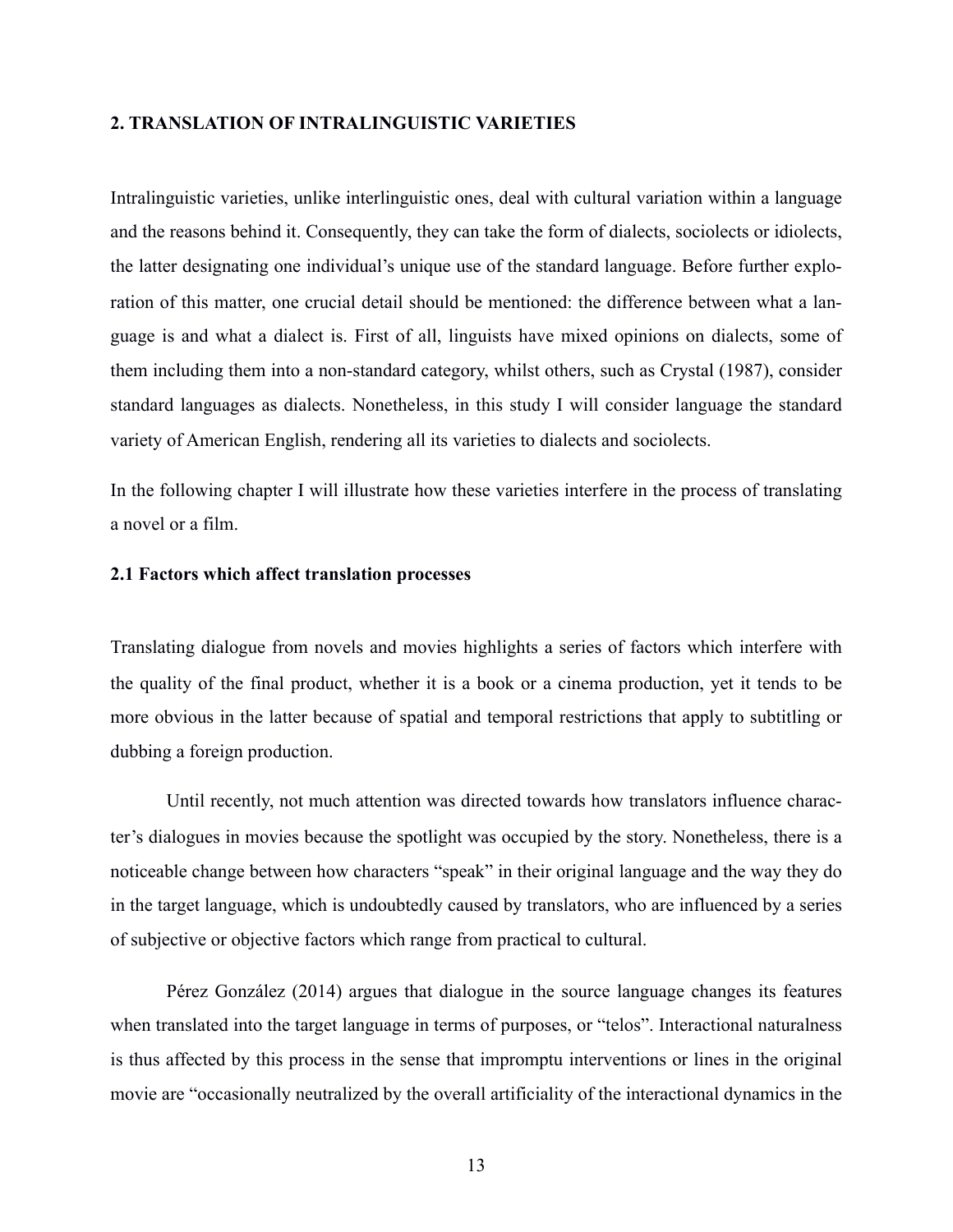target language" (Pérez González 2014: 128). In other words, what is "appraisal telos" in the original language becomes "mood telos" in the target one, which means that the main priority is the plot.

On the other hand, one must consider other constraints which are inevitably applied to subtitling or dubbing, and which together with the aforementioned, modify dialogue interaction between characters. Hatim and Mason's data research (1997: 89, as cited in Pérez González, 2014: 137) showed that the "need for condensation and synthesis" prevails over dialogue quality in audio-visual translation, transforming the multiple narrative lines derived from the characters' dialogue into a single one. Interaction between them is translated in such a way that the public can understand the purpose of the dialogue more clearly, which often means leaving out pieces of it or replacing it with a shorter version or expression in the target language.

An additional factor which interferes with the naturalness of oral dialogue is the translator's adherence to a set of grammar and vocabulary rules, which seemingly has the purpose of making it more understandable for the target public. This is especially true in the case of subtitles, where López Serena (2011: 169) sheds new light on how a written bias can "prevent translators" from effectively recreating the fictive orality texture of the original text"*.* She highlights the fact that fictive dialogue is mainly analysed from a literary or written perspective and translated accordingly instead of accepting the different rules surrounding colloquial language.

Cultural bias is an additional factor which interferes in translation, especially when the original content is very different and hard to grasp by the target audience. Each culture has its own way of consuming culture and specific preferences towards genres and ideas, so translators need to make it appealing to the public. Moreover, there are situations where some have to modify content because it can be offensive or taboo for viewers or because they live in a highly censored environment. Whichever the reason, foreign novels and movies are translated using selfcensorship (Chan, 2007).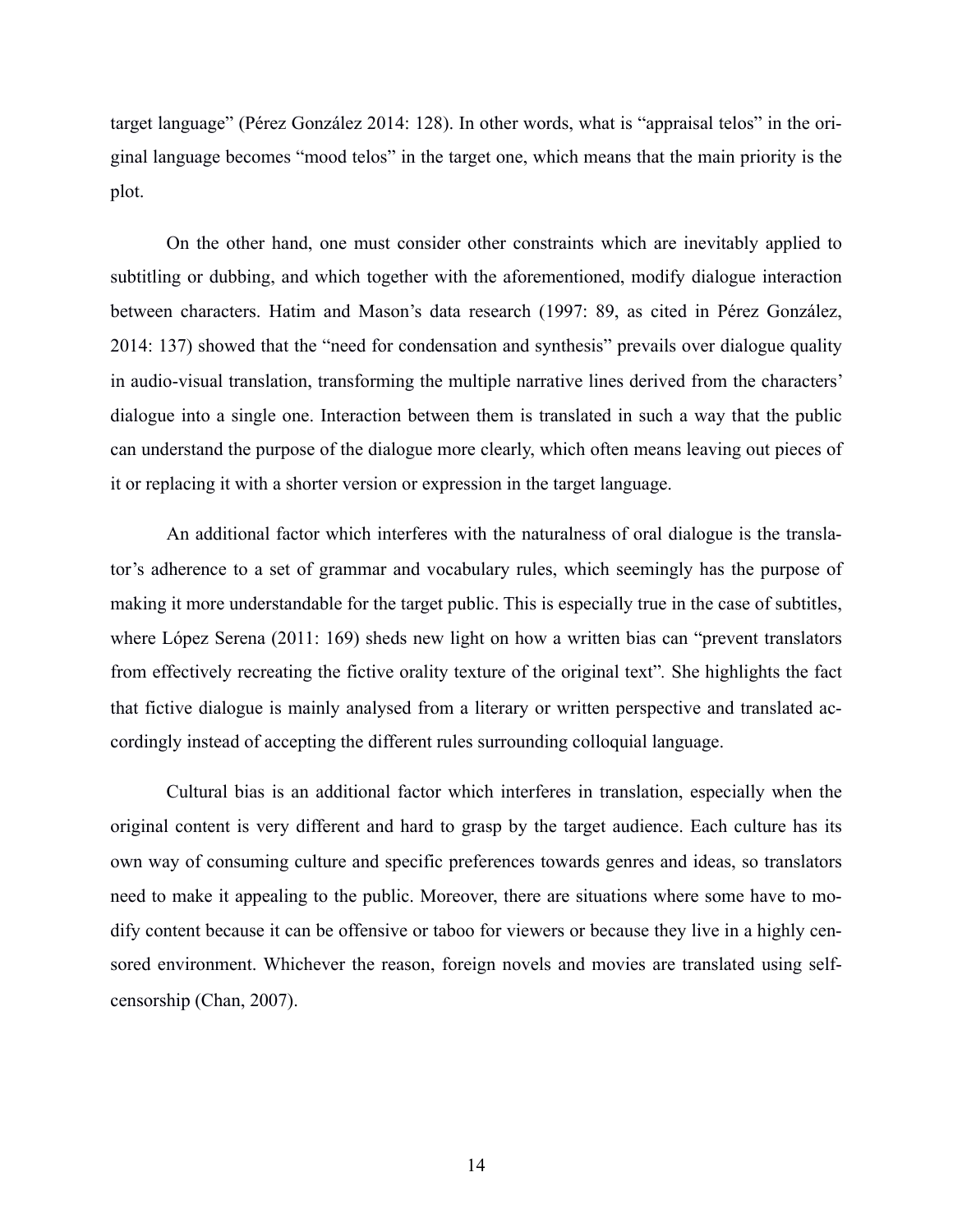### **2.2 Translating sociolinguistic variation**

Translating dialects and sociolects depends on the translator's view of how the final product should be presented to the target public in an intelligible version. Representing a social group through dialogue requires an in-depth analysis of how its members use language in order to communicate to one another and establish connections with the outside world. Thus, representing and translating cultural variation is in fact a process of highlighting relationships of social power. Varieties are divided into situational and user-related ones, the first ones referring to style and register, or the difference between colloquial and formal situations. User-related varieties are linked to the character's features (education, ethnicity, occupation, etc.).

Pérez González (2014) argues that two separate directions can be identified regarding this issue. On the one hand, Gambier's (2010) view supports adherence to standard language and readability, but makes regional and social linguistic features which are specific to the characters' essence disappear. On the other hand, an alternative possibility involves employing the "dialectto-dialect" strategy (Mevel, 2007: 54, as cited in Pérez González, 2014: 132) which translates original dialects and sociolects into equivalents in the target language or creates a new and unique dialectal language which fulfills that function.

As explained in the previous chapters, dialect refers to regional language features whilst sociolect to socio-economic ones. The latter is very relevant in translation because every language makes a difference between social groups based on their power, between high language and low language or diglossia*:* "As high and low languages tend to be associated with formal contexts and informal settings, respectively, diglossic material facilitates the multimodal realization of power differentials in society and plays an important role in moving the plot forward." (Pérez González 2014).

Nonetheless, there are many examples where the translation of sociolects loses the original purpose of representing the original fictional reality and falls into the trap of translating it into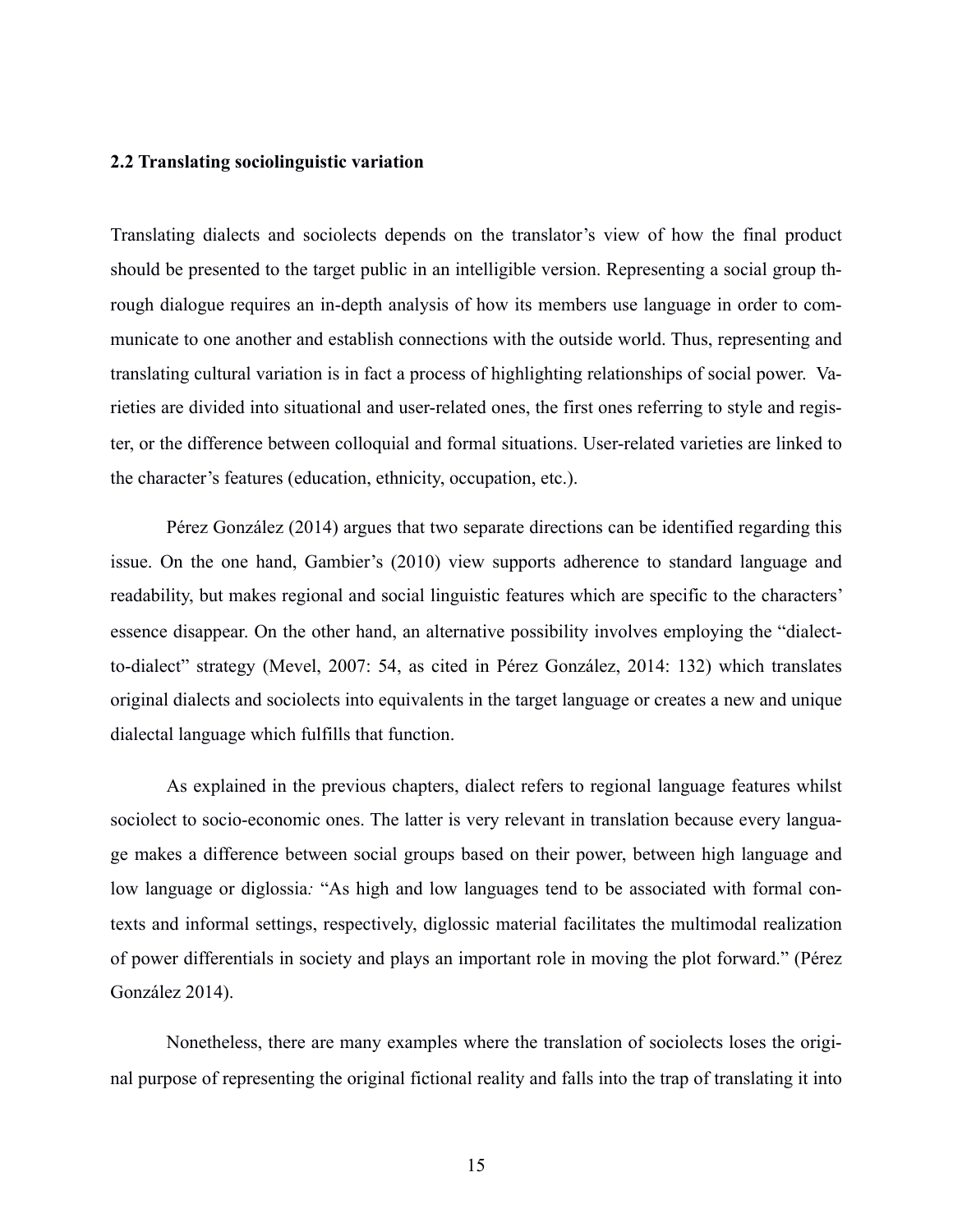standard target language. Wherever or not this solution is adopted intentionally, there is ample proof that its effects modify the target audience's perception of the original represented culture. Bassnet and Lefevre (1990) make a canonical remark about this process:

Translation is, of course, a rewriting of an original text. All rewritings, whatever their intention, reflect a certain ideology and a poetics and as such manipulate literature to function in a given society in a given way. Rewriting is manipulation, undertaken in the service of power, and in its positive aspect can help in the evolution of a literature and a society. (Cited in Bassnet and Lefevre 1990: 1)

The dialect-to-dialect strategy may bring forward problems when the dialect from the original language has no equivalent in the target one and fabricating similar dialectal speaking patterns (grammar mistakes, letter omission or repetition) is not compatible. In order to overcome this barrier, it is necessary to rely on strategies that are related to translating oral features of fictional dialogue such as phonetic features, sentence linking, grammar mistakes and slang.

Concerning phonetic features, Cadera (2011) identifies four main strategies used in translating intralinguistic varieties, which can be applied one by one or simultaneously:

1. Transposing represented phonetic features of dialect, sociolect and ethnolect as particular spelling varieties of the target language.

2. Transferring phonetic features representing aspects of general orality to equivalent forms of the target language.

3. Omission of the represented phonetic features using standard spelling. (Cadera 2011: 291)

Within this framework, transposing phonetic features of intralinguistic varieties seems to be the most logical step when recreating a series of features which have to do with the characters' socioeconomic backgrounds and social context. In order to do so, the translator needs to find an equivalent relationship between specific cultural groups and individuals belonging to the target culture.

Sentence linking is another element which differs in terms of written and oral speech and

16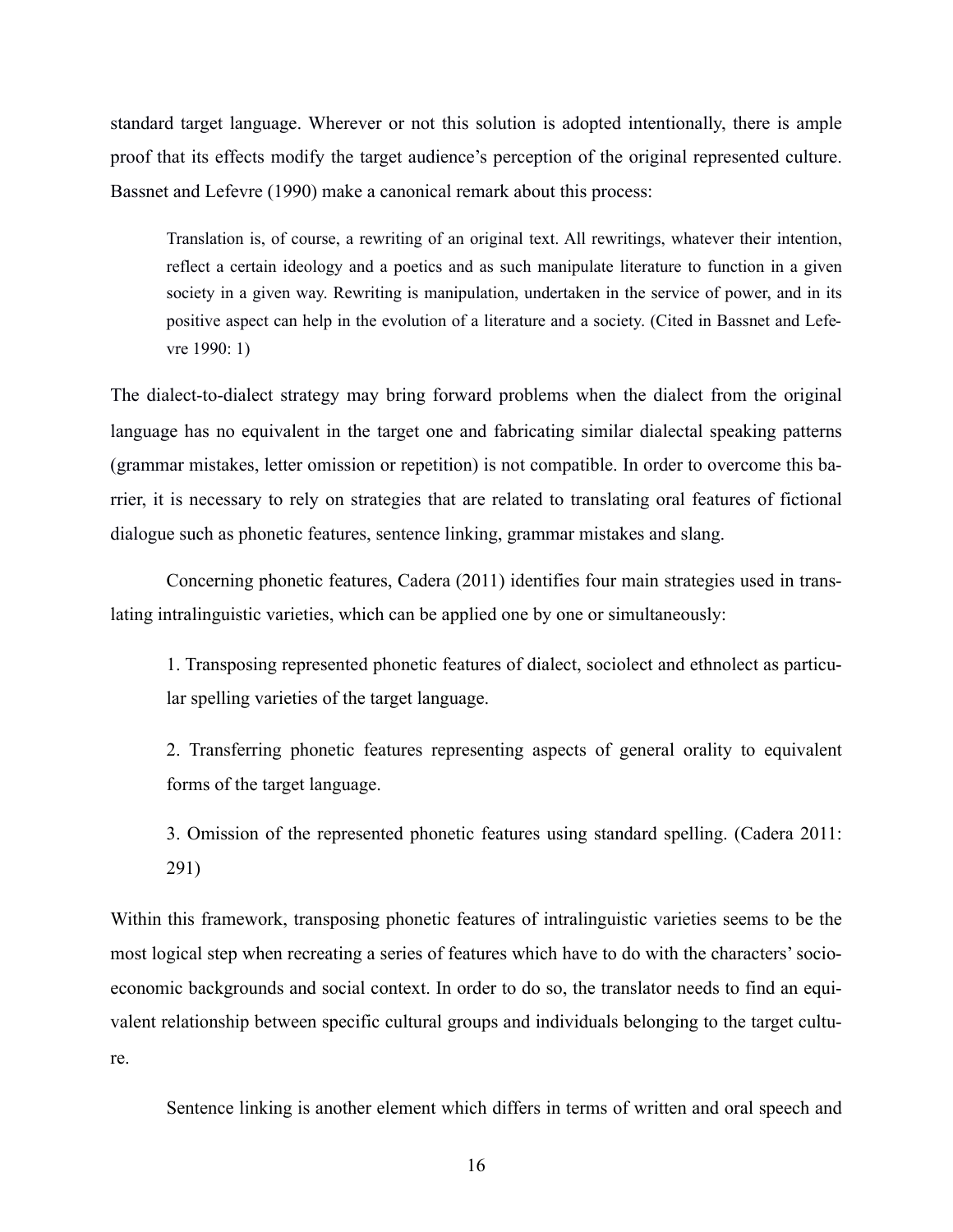translation strategies of fictional dialogue take into consideration the syntax of spontaneous speech rather than opting for standard use of the target language. Espunya (2011) reflects on some successful practices which ensure that the target reader experiences a sensation as natural as in the case of the original one, such as following the add-on strategy, which refers to the fact that speakers utter chunks of long, finite units which resemble clauses.

Biber et al. (1999) refer to this type of strategies as performance phenomena, which have grammatical features that are specific to oral syntax. They enumerate three such strategies: dysfluencies, the add-on strategy and non-clausal units. As indicated by the name, dysfluencies designate elements which interfere with fluency, such as pauses, hesitators, repetition and incomplete sentences. Non-clausal units "include inserts, minimal responses, ellipses, non-clausal questions and vocatives." (Biber et al. 1999: 694)

#### **3. LITERATURE REVIEW**

Since this field of study became more popular, linguists have researched how intralinguistic varieties change when they are translated into another and the strategies employed in this process.

Ramos Pinto (2016) displays evidence of how audio-visual translations are perceived by the target public and the importance of strategies chosen by translators. The experiment consisted in playing two differently translated versions of two films (*Pygmalion* and *My Fair Lady*) which contained a non-standard British English variety called cockney. The first one was translated into standard Portuguese, whilst the latter was translated using non-standard versions of Portuguese. Even if an important number of participants could not perceive characters' speech as dialectal, they did understand the communicative meaning of the linguistic varieties, which yielded two realities:

[...]first, that the level of competence in the source language does not guarantee the identification of linguistic varieties and their communicative meaning; second, that the audio-visual product's remaining modes can function as compensatory elements and enable viewers to access information not conveyed in the subtitle (Ramos Pinto 2016: 4)

Another study which shows that non-standard varieties can be understood by target audience after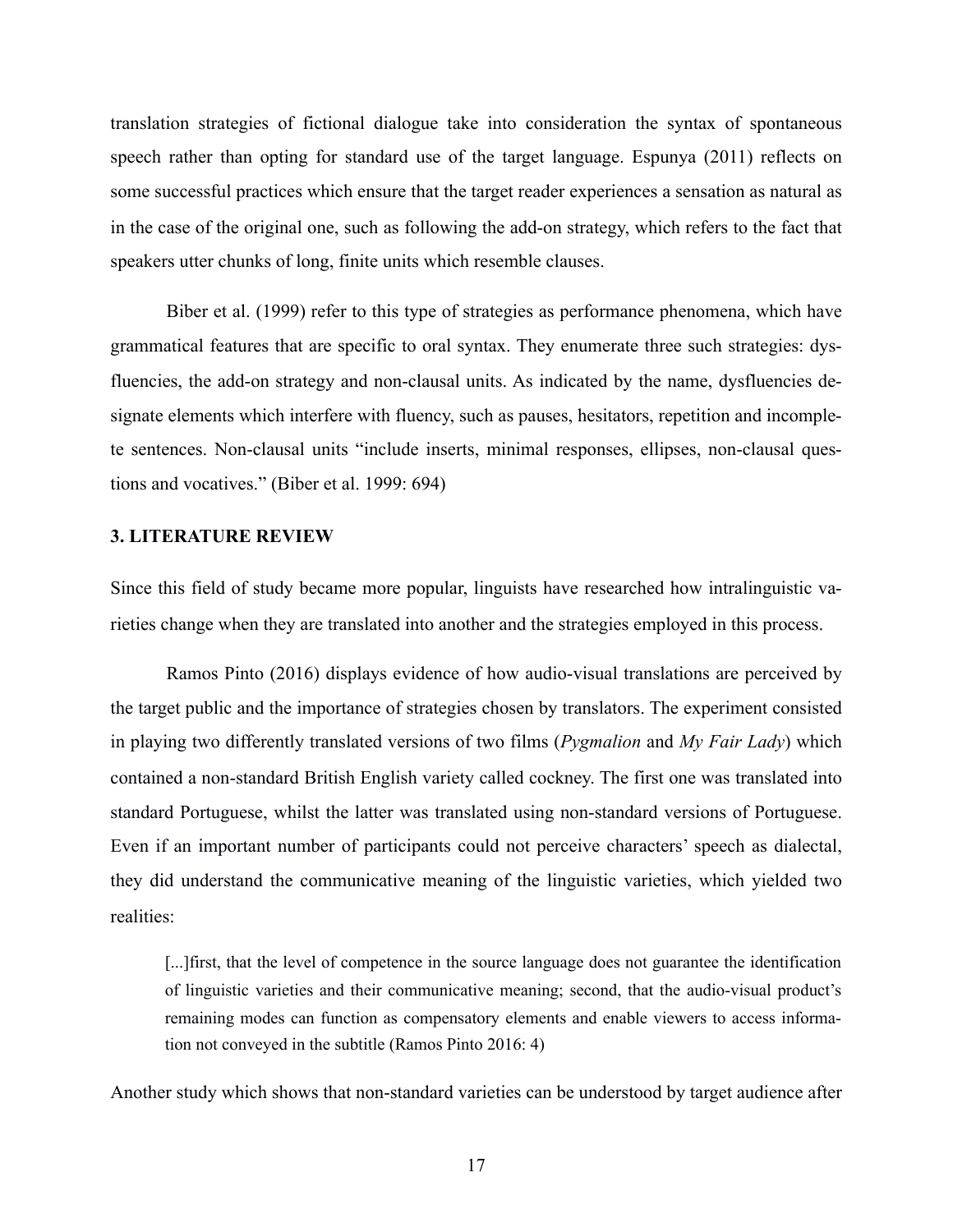undergoing dialect-to-dialect strategies is that of Italian-American Gangster Talk, which, like the Southern dialect, is easily distinguishable and constitute an important part of the history of American English. After performing an analysis of how American Italian Gangsters' dialogues are translated, Parini (2011) discovered that their portrayal takes on a set of elements which are culturally appropriated, including visual and verbal ones. Since "gangstertalk" can be considered a sociolect, she identifies two levels of verbal elements which are typical: syntactic or non-standard forms and lexical or taboo language and slang. Among some of the non-standard forms are multiple negation, usage of *ain't* and lack of agreement between the subject and verb. Examples of lexical elements are use of euphemisms and obscenity (using the word *fuckin'* as a modifier before adjectives and nouns).

Cadera (2011) discovered that in the translation of the Spanish novel *Tres Tristes Tigres*  by Guillermo Cabrera Infante, the distinction between ethnic groups is made through language. More precisely, we can notice a difference between the Cubans and the Afro-Cubans, whose dialect is characterized by deviating from standard Spanish through: word contraction, aspiration or eliption of the "s*"*, elimination of consonants and syllables, etc. She then makes an important remark regarding its translation into English, which is that the translator omitted the initial "warning" which made readers aware of the fact that they could be dealing with different sociolects and that "the spelling alterations in the English target text are not necessarily read as a representation of the Cuban variety" (Cadera 2011: 294).

In the case of the novel *Huasipungo* by Jorge Icaza, which accurately describes the mentality, society and culture of Indians in South America, a similar effect can be observed in the English version. The original Indian sociolect is achieved through a mix of strategies which suppose the transformation of diminutive suffixes which is characteristic to this social group and the inclusion of Indian expressions. Translating it into English was obviously a tedious process and tended to omit phonetic writing overall. However, Indian expressions were kept and explained in a glossary at the end of the novel.

Translating from English into Spanish raises just as many issues. For instance, the translation into Spanish of Agatha Christie's *Third Girl* (1996) transforms the way in which target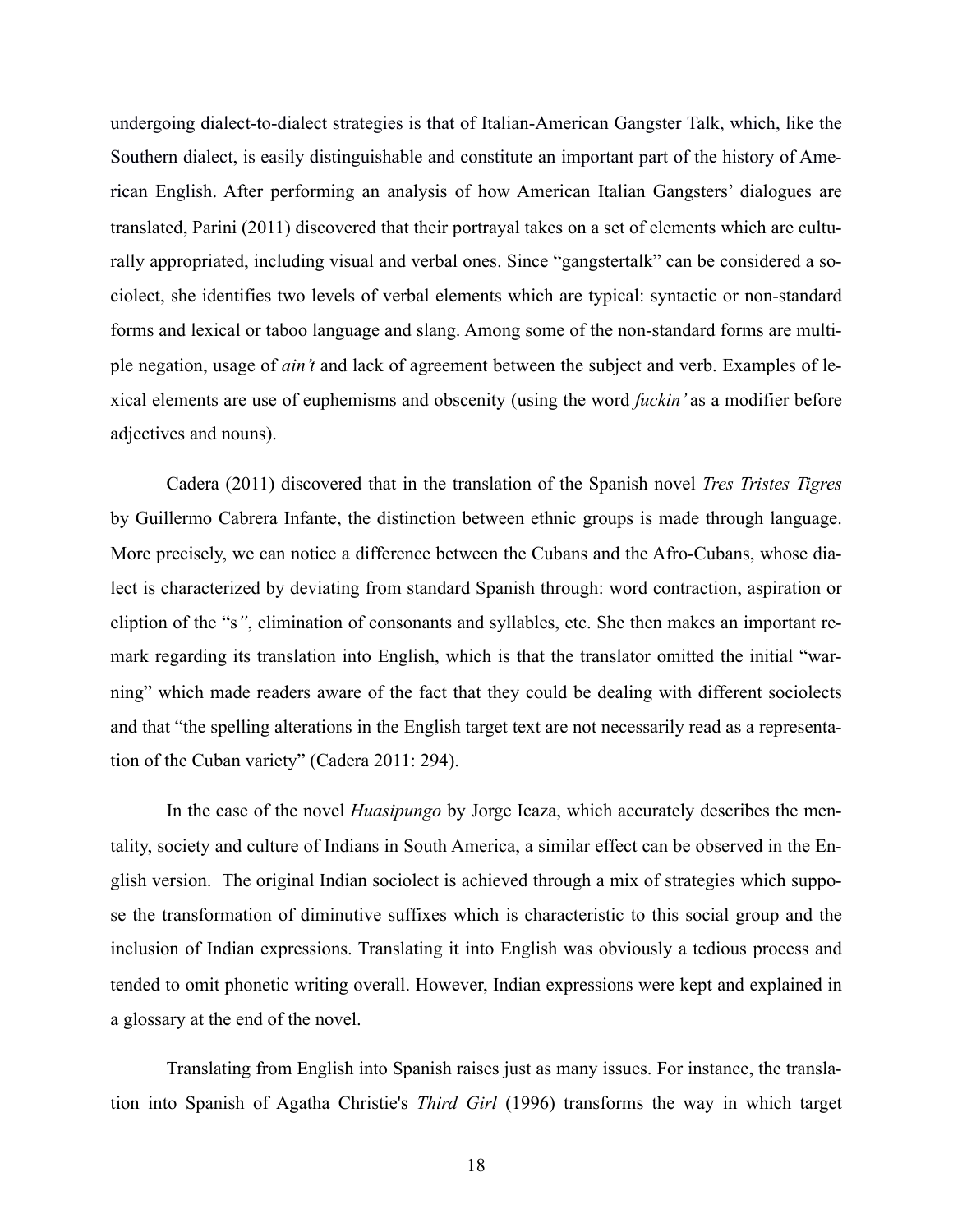readers interpret the relationships between characters and their level of emancipation or education: "The characters appear softer, more reflective and better educated than their original counterparts". (Espunya 2011: 212). Espunya (2011) attributes this to a growing tendency of standardization in the target language.

Some of the techniques employed in translation are the lack of exclamative, interrogative and imperative sentences from the target text, in favour of declarative ones; the tendency to use full clauses and use of conventional written punctuation marks as sentence stops.

There are significant differences between strategies when dealing with audio-visual translation. Kerkkä (2009) argues that this particular type is more affected by a translation technique which is called compression and implies the shortening of written context in dialogue. Consequently, viewers need these subtitles to be more intelligible in order to understand the story, so their essential purpose overrules any stylistic adaptation.

We could discuss that compression is part of a standard agreement or procedure in the audio-visual industry called simplification and its general effect is that of eliminating variation. This implies translation into the standard target language as a general rule, yet the undergoing processes that need to be carried out in order to comply with a certain timeline cause a much more undesirable effect which can affect the quality of the fictive orality. Some of these processes are of syntactic nature (use of pronouns over proper names, reduction of sentence number), semantic nature (use of synonyms over originals, use of superordinates over subordinates) or omission (Kerkkä 2009:1).

The author analysed how these strategies are applied to the translation of the crime film *Before the frost* (2005) and how specialized language variation changes from one version to another. The production contains both crime-related jargon, which appears in crime investigation scenes; and everyday language in "private" everyday conversations. The translation of such type of utterances, which constitute a central feature, needed to be exact in order to maintain the contrasting relationship between the professional and the private spheres.

This type of movie generally respects the exact translation of specialized words and in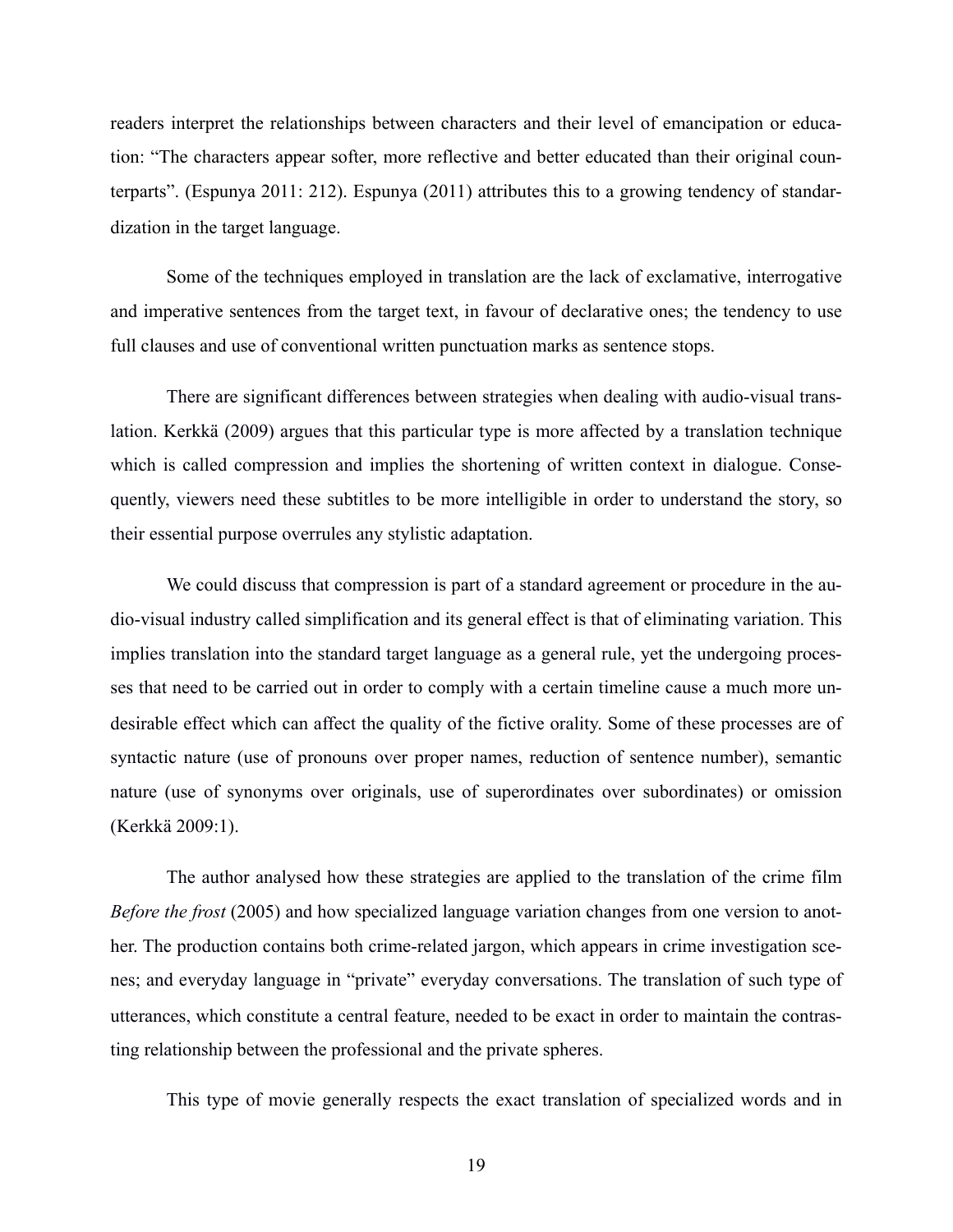some cases "cop" slang. Nonetheless the problem encountered by the researcher was the lack of synchronization between subtitles and visual material in some cases, meaning that the subtitles contained more information than depicted. In conclusion, Kerkkä believes that *Before the frost* was not heavily transformed and the process cannot be seen as simplification. Instead, it is seen as an adherence to the "whole" vision, in which subtitles are only a part of the end product, complementing image and sound.

Much as in literary translations, audio-visual ones do not try to replicate actual everyday life conversation. Instead, their orality is conveyed by elements that make the viewer perceive subtitles or dubbing as something a real person would say. Baños-Piñero & Chaume (2009) put the term of semiotic code into the spotlight as an important element of prefabricated orality.

This concept is similar to that of fictive orality but is more centred on cues of oral syntax which make film viewers believe that they are presented with a genuine copy of how characters would speak in the real world, in determined situations. Karamitroglou (2000: 71-81) argues that this impression depends on the rules and standards imposed by the public and mirroring actual conversations can only go as far as it allows (cited in Baños-Piñero & Chaume 2009:2).

Bearing this in mind, the authors seek to identify the factors which intervene in the dubbing process of the Spanish production *Siete vidas* (domestic production) and the dubbed version of the popular American series *Friends*. They consider them both as pertaining to the Spanish audio-visual polysemy, which sees audio-visual translations as part of a greater system which includes image and sound.

Their findings showed a set of differences at two levels: syntactic and lexical, as shown in Table 1. This viewpoint will prove to be fruitful in our analysis of the dubbed version of the movie *Of Mice and Men*, since it contains elements which can be attributed to both dialect and sociolect.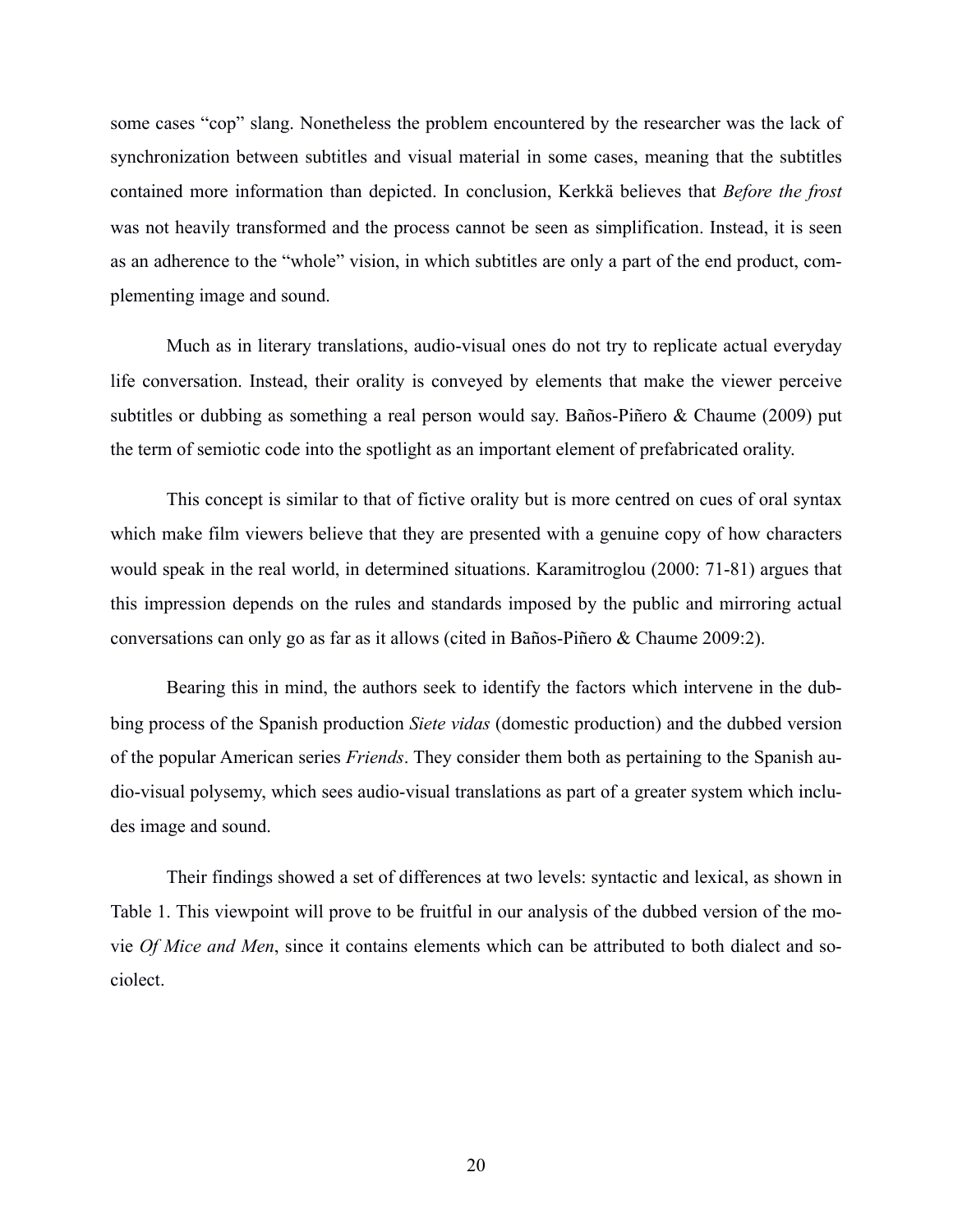|                                      | <b>Similarities</b>                                                                                                                                                                                                                                                                                                                                                                                                                                                                                                                                                                               | <b>Differences</b>                                                                                                                                                                                                                                                                                                                                                                                                                                                                                                                                     |
|--------------------------------------|---------------------------------------------------------------------------------------------------------------------------------------------------------------------------------------------------------------------------------------------------------------------------------------------------------------------------------------------------------------------------------------------------------------------------------------------------------------------------------------------------------------------------------------------------------------------------------------------------|--------------------------------------------------------------------------------------------------------------------------------------------------------------------------------------------------------------------------------------------------------------------------------------------------------------------------------------------------------------------------------------------------------------------------------------------------------------------------------------------------------------------------------------------------------|
| <b>Syntactic level</b>               | - Predominance of short, sim-<br>ple sentences<br>- Frequent use of stereotypical<br>structures of conversation<br>- Sentences are frequently lin-<br>ked without conjunctions;<br>predominance of juxtaposed<br>structures as opposed to subor-<br>dinated structures, which are<br>more common in writing<br>- Frequent use of discourse<br>markers<br>- Predominance of canonical<br>word order, but emphasis th-<br>rough fronting and inversion<br>- High level of repetitions and<br>additions<br>- High level of ellipsis and dei-<br>xis, which are characteristic of<br>spoken discourse | - The elision of conjunctions,<br>is avoided in Friends but not<br>so in Siete Vidas<br>- Syntactic dysfluencies<br>(pauses, hesitations, repeats,<br>digressions, expressive pa-<br>raphrases, fillers, etc.) are<br>more common in the domestic<br>audiovisual production<br>- The use of the following fea-<br>tures is overall more marked<br>and varied in the corpus of<br>native texts: discourse mar-<br>kers, conversational routi-<br>nes, pragmatic word order,<br>colloquial particles used as<br>fillers, deictic units                   |
| <b>Lexical and semantic</b><br>level | - Use of generalised vocabu-<br>lary and colloquial lexis<br>- Avoidance of unnecessary<br>specialised terminology<br>- Use of features aimed at in-<br>creasing expressivity and lexical<br>creativity: metaphors, phra-<br>seology, comparisons, word<br>play, intertextuality, clichés<br>and stereotypical structures of<br>colloquial conversation,<br>- Avoidance of dialectalisms<br>and anachronisms<br>- Frequent use of argot (espe-<br>cially youth lingo)                                                                                                                             | - Loans and specialised ter-<br>minology are more widely<br>used in the domestic sitcom,<br>in comparison to the dubbed<br>sitcom<br>- Swear words and non-<br>standard vocabulary are<br>more common in the domestic<br>sitcom, in comparison to the<br>dubbed sitcom<br>- Non-standard features are<br>used more frequently in Siete<br><i>Vidas</i> than in <i>Friends</i><br>- Some word-creation pro-<br>cedures (the use of prefixes<br>and shortening processes typi-<br>cal of spoken language) are<br>more common in the dubbed<br>subcorpus. |

Table 1. Difference and similarities between the domestic sitcom *Siete vidas* and the dubbed version of *Friends* (Baños-Piñero & Chaume 2009: 7).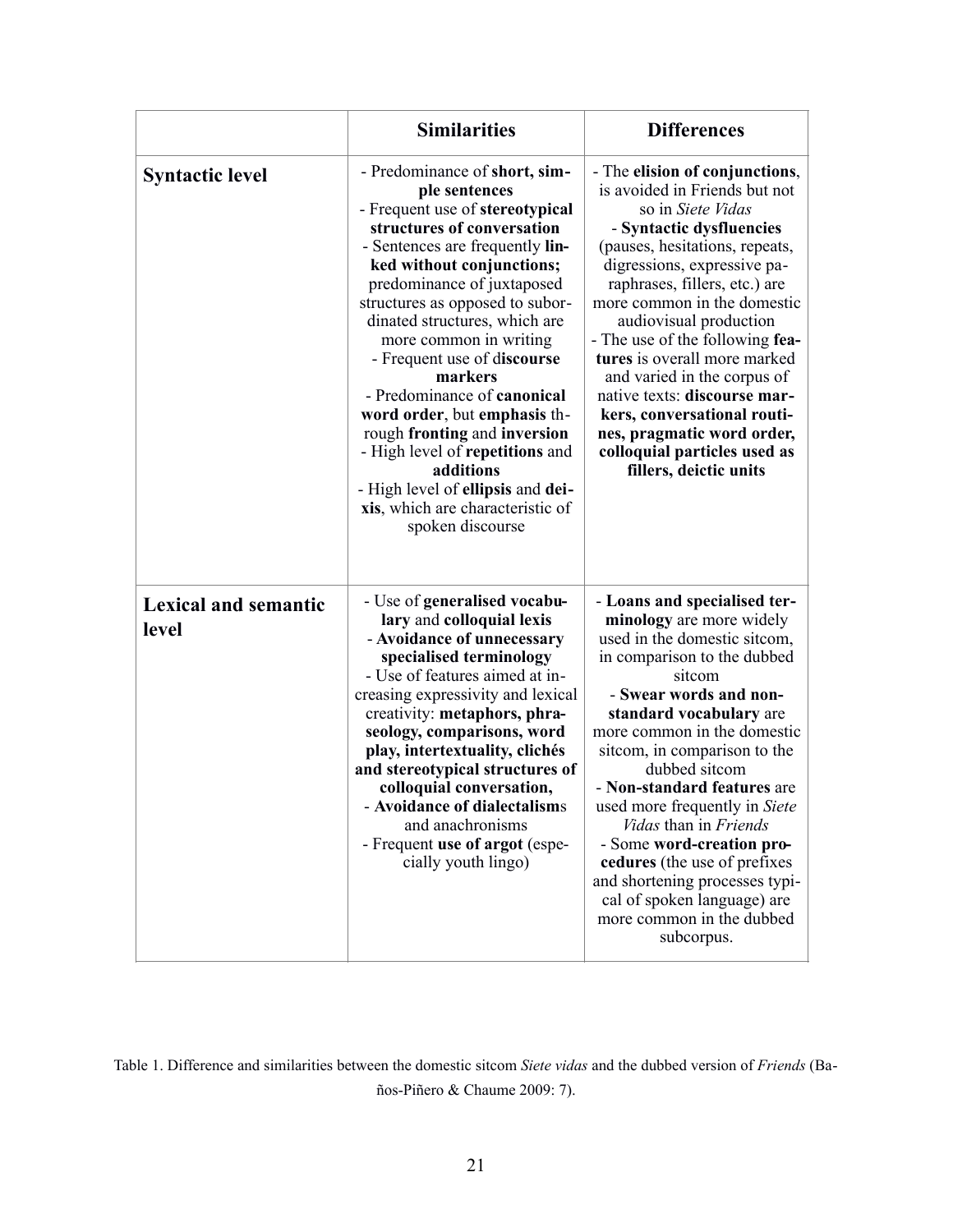Rittmayer (2009), in analysing how African American Vernacular English is dubbed in German, highlights the fact that sociolect can also take on new nuances when being translated into another language. For example, instead of marking a difference along racial lines, German translators chose to make characters speak in "urban dubbing style", which is more closely linked to street life slang. What this caused was a reinforcement of stereotypes about African Americans.

### **4. ANALYSIS**

In order to see which of the aforementioned translation strategies were applied, I chose to make a comparative analysis at two levels. The first one was between Steinbeck's original novel *Of Mice and Men* (1937) and its translation by Jiménez (1999). The second one was focused on identifying the differences between the original movie dialogue and its translation into Castilian Spanish subtitles in the latest version of the movie directed by Gary Sinise (1992). The dubbed version into Spanish will also be considered when analysing this production.

*Of Mice and Men* can be classified as partially monodialectal (Rabadán 1991: 115), which means that one or more characters use a type of regional or social dialect in their interaction. Moreover, within this context we encounter a particular idiolect which is employed to mark Lennie's mental condition. Steinbeck uses dialect in order to show the way a distinct part of society, *farm workers* in Salinas (California) or people travelling long distances by train in order to find work, spoke. Steinbeck, who worked temporarily on plantations and interacted with this social group, came to master this regional dialect. Sociolect is used to portray the characters' level of education and skill, as well as their vision of the world and attitude towards women and African Americans.

In this research paper I will analyse the use of Southern American English as the regional dialect and identify which traits belong to a sociolect, more precisely, the sociolect of uneducated farmers in the 1930's. The choice of Southern American English is due to the fact that during the Great Depression, the historical context of the novel, a great number of southern itinerant workers migrated towards California to find jobs on plantations or farms. In terms of grammar and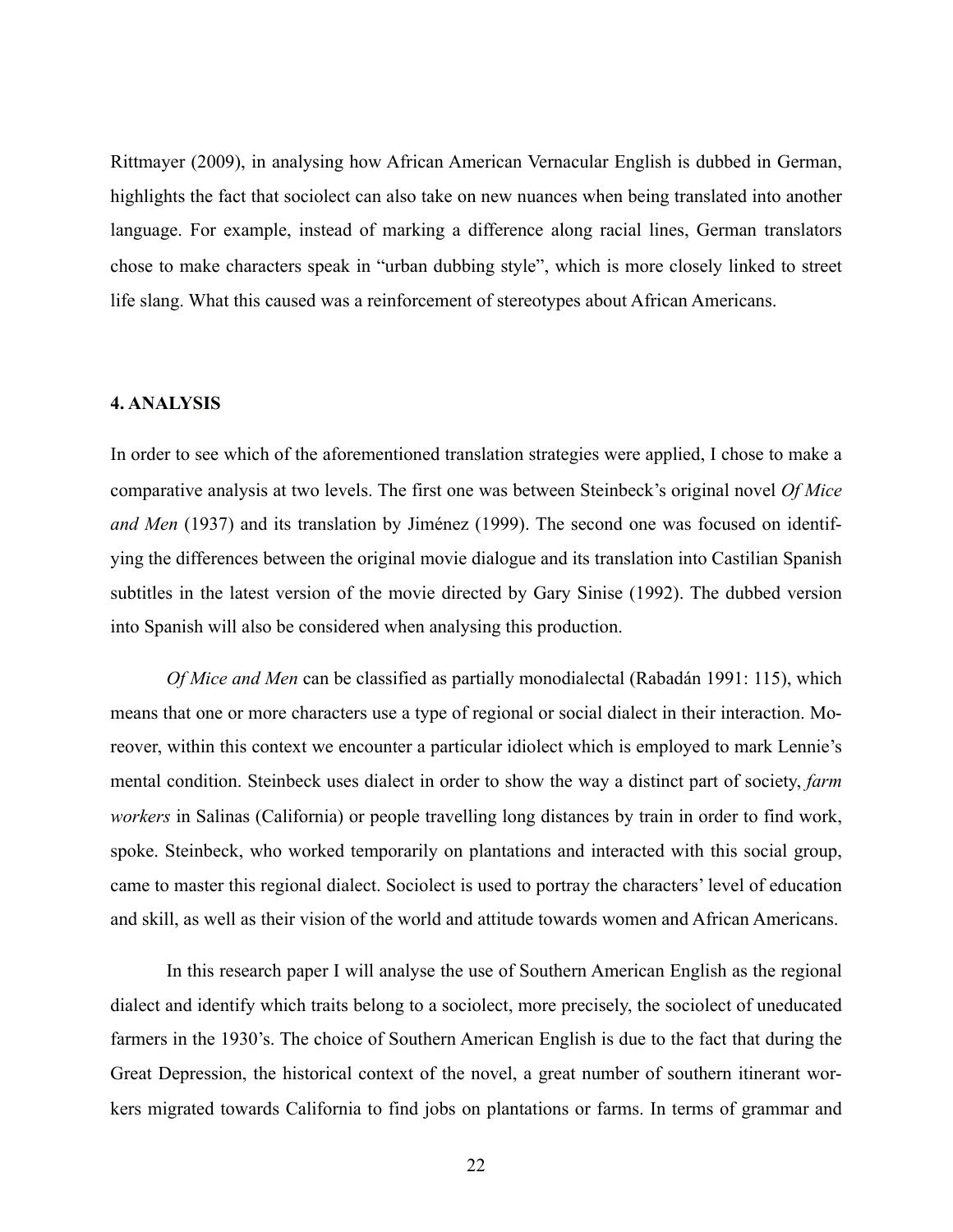syntax, Wolfram and Estes (1998) argue that the specific features of this dialect are the following:

- a. the use of *ain't*
- b. the use of double negative
- c. copula absence(lack of concordance between subject and predicate)
- d. 3rd person singular form absence
- e. using the prefix *a-*

George and Lennie use a type of vernacular English specific to the Salinas area, but also to the people who migrate from other regions, which makes it quite difficult to distinguish between regional and social dialects. Generally, their dialogues present a high incidence of colloquialisms and grammar mistakes such as: the contraction of words by consonant assimilation (gonna, musta), incorrect use of irregular verbs in past tenses by adding the suffix -ed, lack of concordance between verbs and determinants, using the third person singular form for all verb conjugations (they was), or omission of the auxiliary verb in present perfect forms.

On a phonetic level, we can easily notice that their dialectal traits are represented in the English version by letter omission and replacement with an apostrophe, be they consonants or vowels. Marckwardt argues that "vernacular dialects have either a tendency to regularize the verb forms by either eliminating the -s ending of the singular third person or by extending it to all verb forms." (Marckwardt, 1980: 153).

Their incidence at the end of words could be attributed to the influence of "Chicano English", which is spoken by native Spaniards in the US (Tello Fons 2011: 322). An interesting device is the use of eye-dialect, which functions as reinforcement, making the reader understand that he or she is dealing with dialect and not Standard English: "it typically consists of a set of spelling changes that have nothing to do with the phonological differences of real dialects. In fact, the reason it is called 'eye' dialect is because it appeals solely to the eye of the reader rather than the ear, since it doesn't really capture any phonological differences." (Wolfram and Estes, 1998). A great number of American vernacular dialects contain double negation as a distinctive feature and it also appears in the dialogue between the two main characters.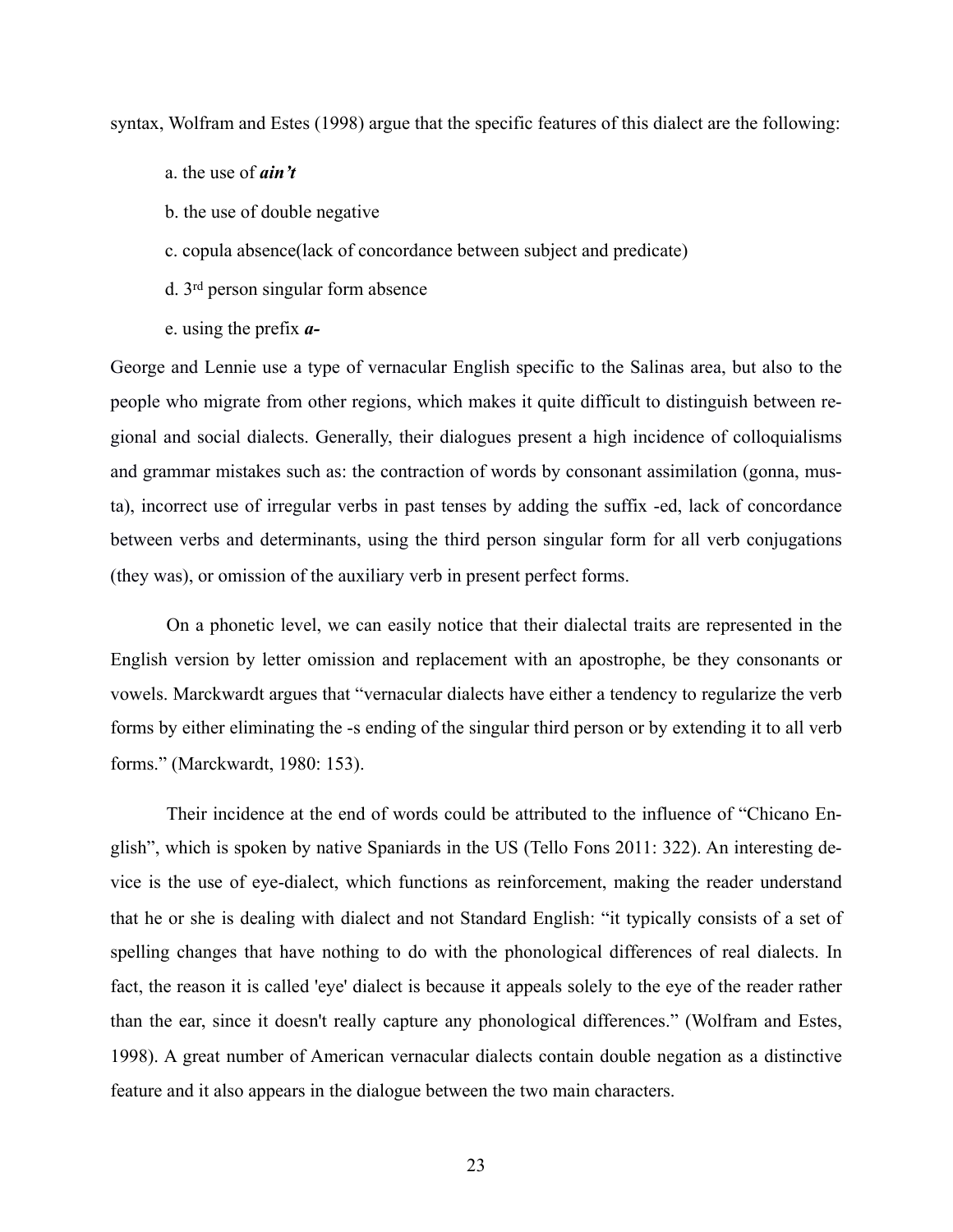I shall consider the use of colloquial language as a feature of sociolect. Since some elements are quite difficult to tag as belonging to one specific category (dialect versus sociolect), I will focus on the translation of slang concerning three main topics: farming, women and African-Americans. Since the represented social group had certain visions about the latter, I propose an in-depth analysis of the Spanish translation in order to identify whether or not their attitudes match with the original. As for the former, I consider it as the most defining element of sociolect in this novel, because it constitutes the characters' occupation, work trajectory and daily life.

# **4.1 Translation of dialect in the Spanish version of the novel**

# *4.1.1. Grammar and syntax translation*

In terms of **double negative** use, in the majority of cases, the translation is made into standard Spanish, so this important southern dialectal trait is lost and target readers do not have any clue that the characters' dialogue is supposed to sound non-standard.

| Source Text (ST)                                                                     | Target Text (TT)                                                    |
|--------------------------------------------------------------------------------------|---------------------------------------------------------------------|
| "I ain't got nothin', George.<br>Honest." $(p. 5)$                                   | —No tengo nada, George.<br>De veras. $(p. 6)$                       |
| If he finds out what a<br>crazy bastard you are, we won't get no<br>job(p. 3)        | Si descubre lo imbécil que eres, no<br>nos va a dar trabajo, (p. 4) |
| An' you ain't gonna do<br>no bad things like you done<br>in Weed, neither." $(p. 4)$ | Y tampoco vas a<br>hacer disparates como en<br>Weed. (p. 7)         |
| "Ain't we gonna have no<br>supper?" $(p. 6)$                                         | Bueno, pero no comemos?(p.9)                                        |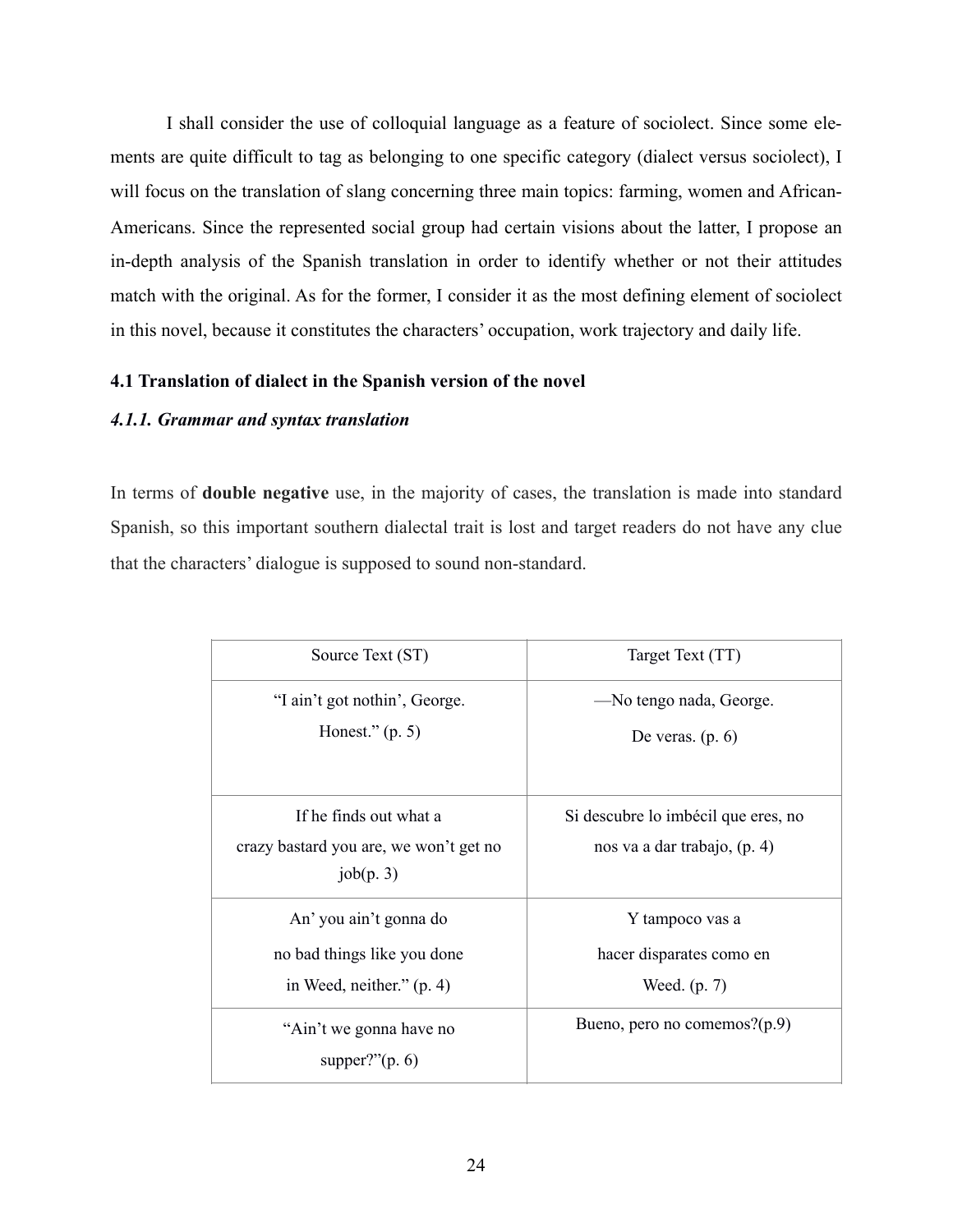## *Table 2. Examples double negative*

The effect caused by not using any trait of ungrammaticality in Spanish is that it makes characters appear more educated than they actually are. Besides, they do not seem to have a regional identity. In some cases, the use of double negation also has an emotional function, in the sense that makes George sound angry when he is scolding Lennie, as in: "Well, you ain't petting no mice while you walk with me." Here it would have been easy to enhance George's tone by adding a double negation in Spanish also instead of simply translating it into: "—Bueno, no vas a acariciar ratones mientras caminas conmigo."

"Ain't", which is used together with another negation, is also a key feature of the Southern regional variety of American English. The same structure is used to express "am not", "is not" and "are not". Nonetheless, there is no Spanish equivalent that could be used so the translator just writes the words in the standard target language, failing to transmit Steinbeck's intention.

In some cases we witness Lennie's choice of was instead of were, which is quite common in Southern American English, but in the translated version, the choice of tenses is always correct.

[EN] You wasn't no good.

[ES] No servías para nada

Transformation of irregular verbs by adding the suffix -ed can be identified only in a few cases, and generally, its version in Spanish follows the same standardization rule.

[EN] Ever 'body knowed you'd mess things up

[ES] Todos sabíamos que eras la ruina

*Of Mice and Men* also contains cases of copula absence, especially in clauses which appear at the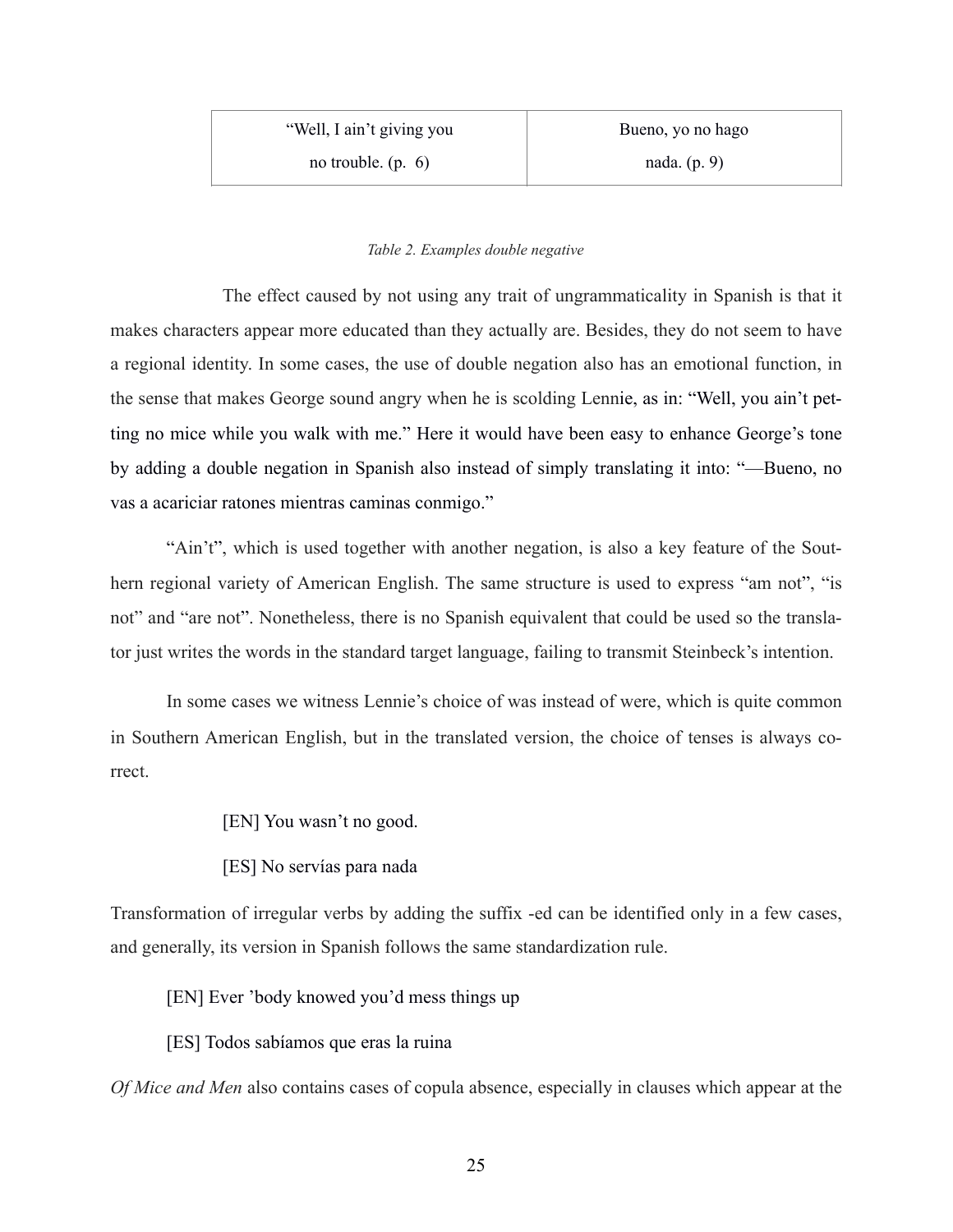end of a long utterance. This feature is not present in the Spanish version.

[EN] "Seen my old man?"  $\rightarrow$  [ES]  $\lambda$ Habéis visto a mi padre?

An additional dialectal trait which would normally be seen as a serious mistake in Standard English is the lack of auxiliary verbs in negative forms and perfect tenses. In the case of present tense negative forms, the auxiliaries *do* and *be* are replaced with ain't. Nevertheless, forms of perfect tenses and *have/has got* lack the verb *have*, auxiliary or lexical.

| <b>ST</b>                                                    | <b>TT</b>                                                     |
|--------------------------------------------------------------|---------------------------------------------------------------|
| "Well, a guy got to have<br>some<br>fun sometime," $(p. 26)$ | —Bueno, uno tiene que divertirse a veces (p. 56)              |
| "Curley been in yet?" (p. 26)                                | $-$ <i>i</i> Ha estado Curley por aquí? (p. 56)               |
| "I done another bad<br>thing." $(p. 45)$                     | —He hecho algo malo (p. 75)                                   |
| "A guy got to sometimes."(P.<br>53)                          | A veces el hombre tiene que hacer cosas como ésta.<br>(p. 83) |

*Table 3. Lack of auxiliary verbs and have*

While in the English version we can find an abundance of examples which are crafted to create the impression of authenticity of the fictional dialogue, the Spanish one presents a lack of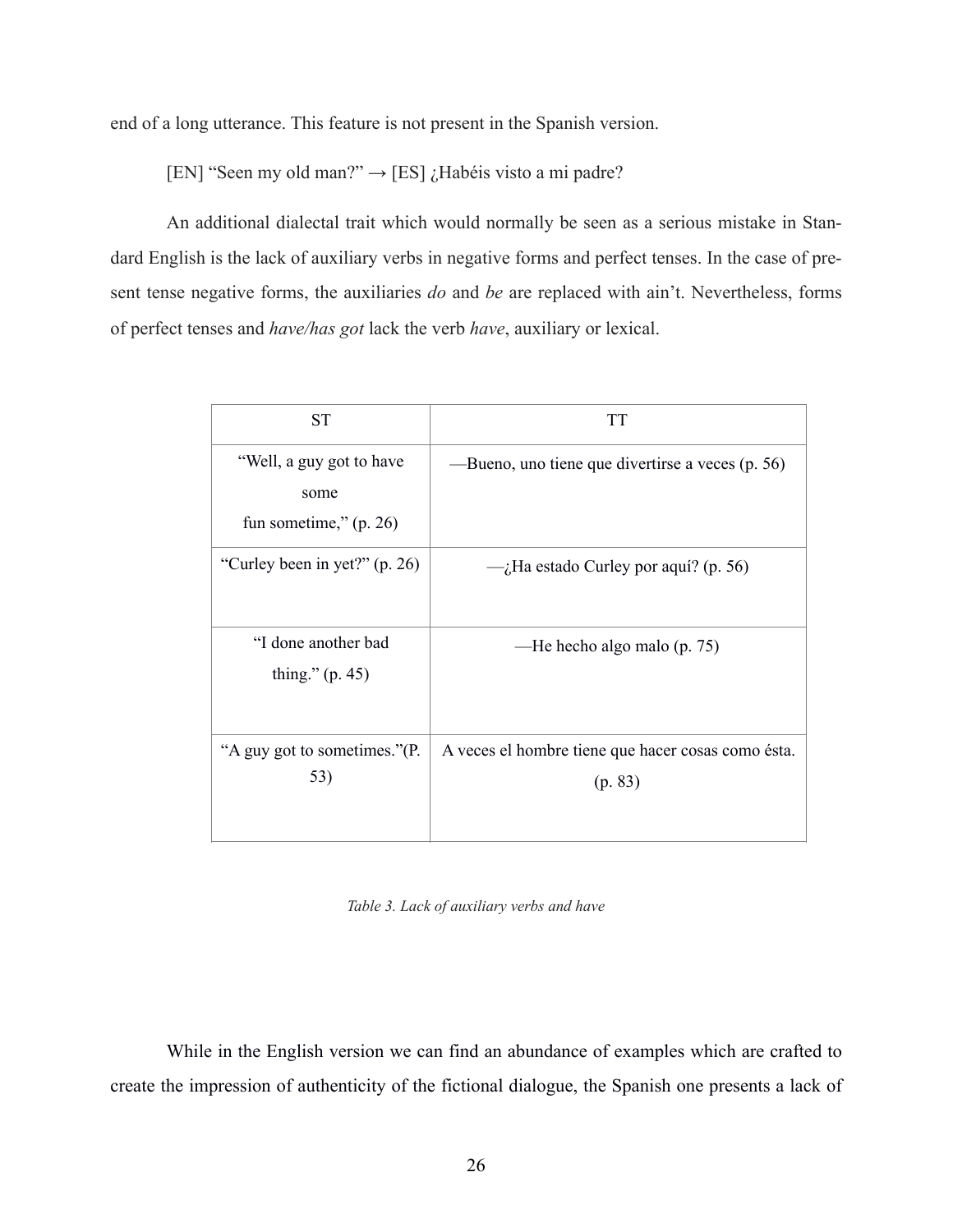proof of any kind of vernacular dialect. Even if these dialects do exist in the target language, this novel seems to mask grammar mistakes which act as dialectal features. Regularization of verb forms (Marckwardt 1980:193) is an example of such a feature that does not appear in Jimenez's version:

[EN] Says we was here when we wasn't (Steinbeck, p.10)

[ES] Dijo que ya estábamos junto al rancho, y no era así. (Jimenez, p.22)

There are numerous examples in which the same pattern is applied. Steinbeck's choice of short cumulative sentences shows the worker's simple way of expressing themselves, whilst in the Spanish version characters seem more eloquent, presenting a more structured dialogue. Jimenez does not usually apply Bieber's (1999) add-on strategy as masterfully as Steinbeck does because he adds words which serve as an explanation in some short clauses, which strips them of their spontaneity. It generally seems that characters offer explanations in their dialogue, which is far from how a Southerner of that time would have talked:

[EN] "Be a damn good thing if you was," George said viciously. "Save ever'body a hell of a lot of trouble." (Steinbeck, p.12)

[ES] Más valdría que así hubiera sido —dijo George malvadamente—. Nos hubiéramos evitado muchos malos ratos. (Jimenez, p.25)

[EN] "You was pokin' your big ears into our business," George said (Steinbeck, p. 12)

[ES] No, estabas escuchando lo que decíamos —insistió George (Jimenez, p.26)

Letter aspiration which results in word formation in examples like: gonna (going to) or musta (must have) is an essential trait of numerous dialects and constituted a useful tool for creating believable fictional orality. It may be true that a Spanish equivalent would be hard to find, while choosing to completely erase this trait throughout the whole translated novel is a strategy which conforms to rules of written Spanish.

Even though the evidence presented until now sustains the hypothesis that Jimenez mostly adheres to standard translation, the translation of repetition and other characteristics of performance phenomena show that the strategies tend to be mixed. In terms of speech pauses marked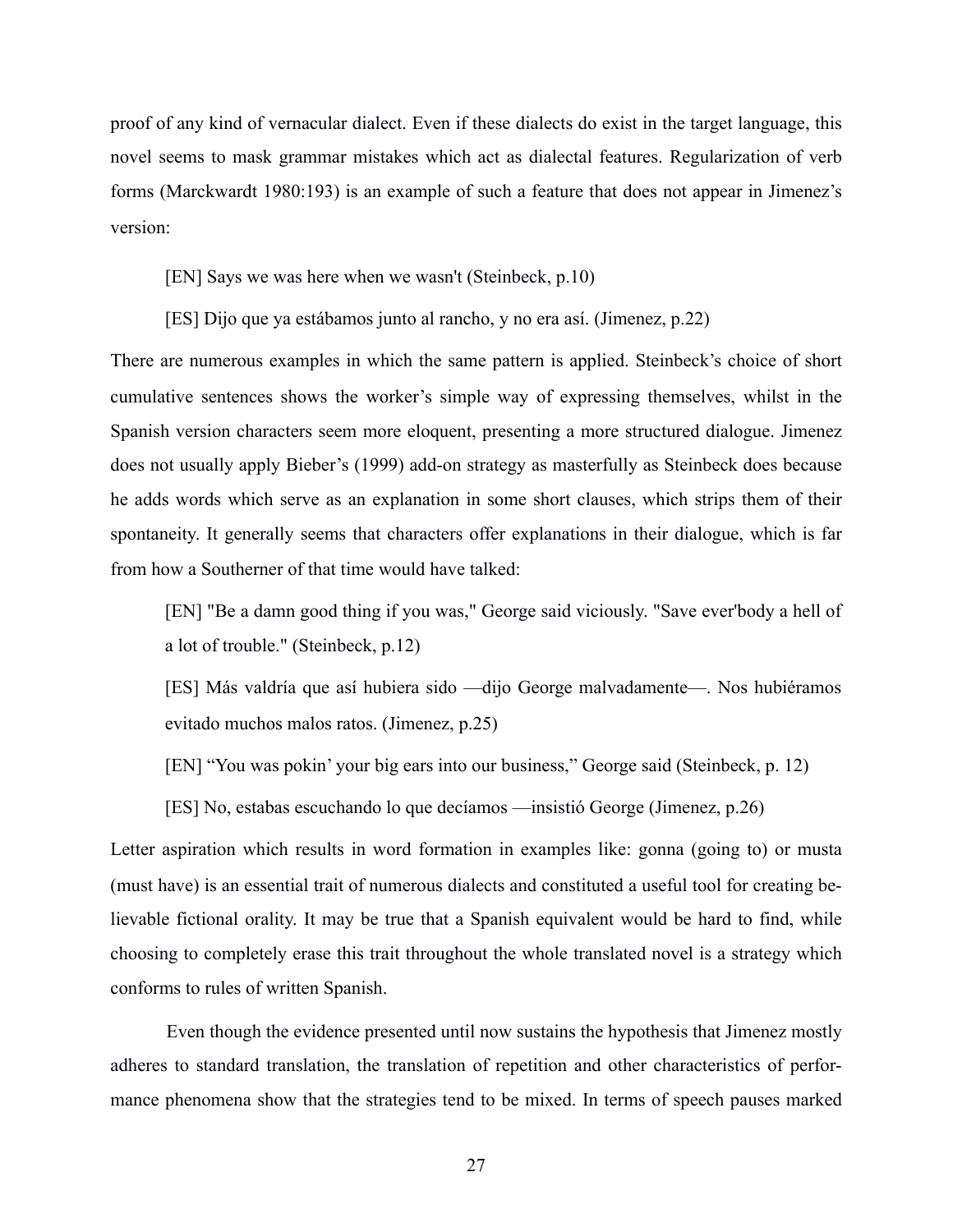by suspension points, his translation is faithful to the original and does create some impression of orality. The same happens with repetition:

[EN] "Tried and tried" (Steinbeck, p.3)

[ES] —Intenté e intenté no olvidarlo. (Jiménez, p.4)

The grammar mistakes presented above should not be considered as a proof of Southerner's lack of education, but as a particularity of the language used in a certain space and as a part of nonstandard English versions. Moreover, we can witness the fact that characters, especially Lennie, uses less formal versions of words when talking to George and a more eloquent language when explaining his dream to Curley's wife or to the image of his aunt Clara. This change of register may be observed in other characters as well. In the Spanish version of the novel, however, characters' language is devoid of dialectal traits and the type of language they speak is mostly the standard one.

By mainly adopting a standard translation technique Jimenez annuls any type of diglossia, which heavily affects the characters' personality and relationships perception by the Spanish public. There is no proof that they belong to a region in America, nor is it obvious that they speak like Southerners, who make use of the most well-known USA dialect. While it is true that some particularities of oral syntax are preserved, they are not sufficient to convey the impression of a regional dialect and its position respective to Standard English and the people who speak it.

# *4.1.2. Phonetic features translation*

In the original version of the novel, particles which normally follow verbs or nouns disappear and their final consonants are aspired in order to be pronounced in one single world as in: *gonna, wanta, outa, kinda*. Gonna is the most frequent form of this kind, but its translation is always a written Spanish standard future periphrasis: *va a, vamos a, etc.* 

*Outa* is the dialect form *of out of,* which would mean *outside or far from something,* yet the translator applies different mixed strategies to translate it. Overall, this is the case where I noticed most resemblances with the original dialogue in terms of effect.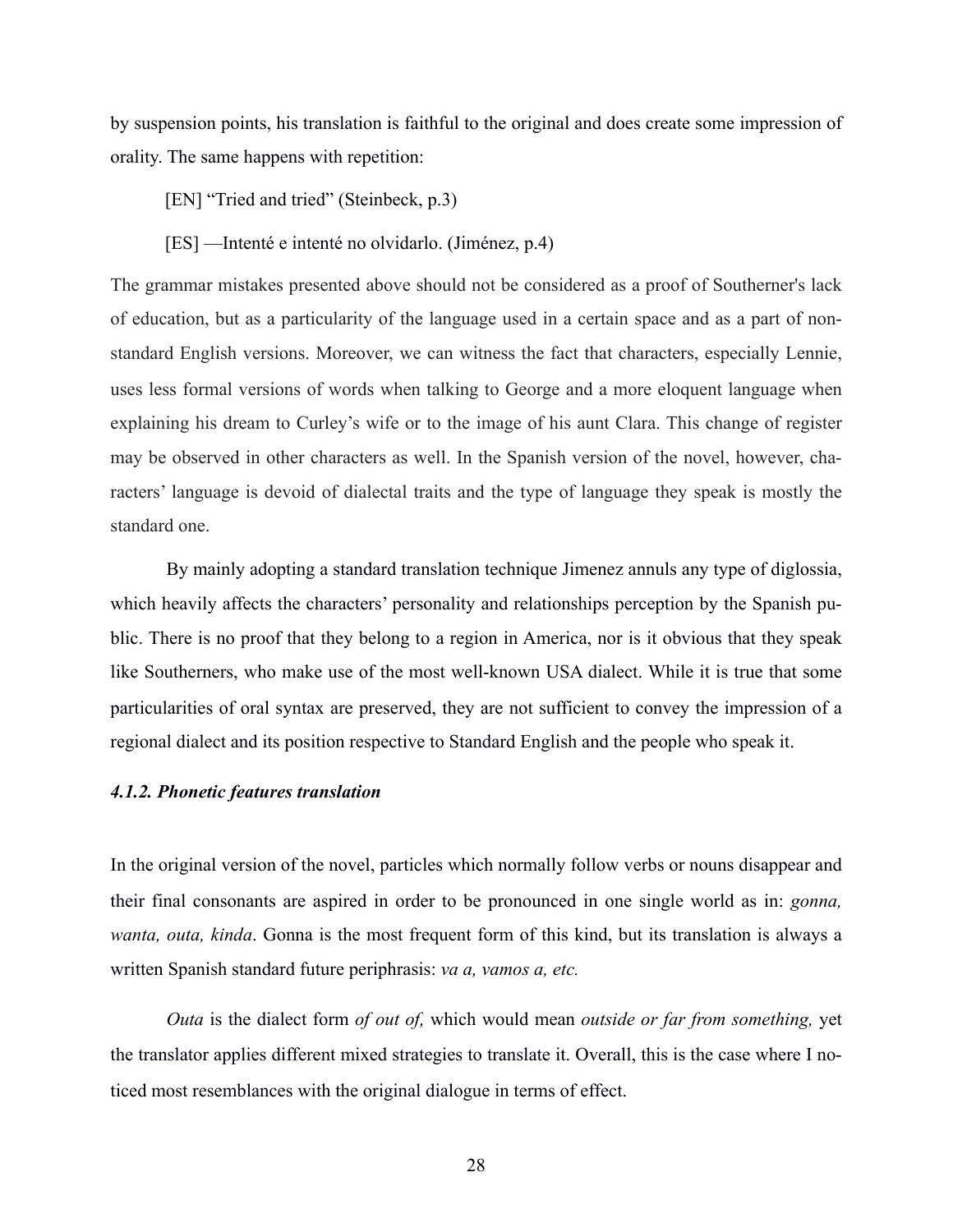| <b>ST</b>                                                                                                        | <b>TT</b>                                                                                                           |
|------------------------------------------------------------------------------------------------------------------|---------------------------------------------------------------------------------------------------------------------|
| You go on get outa my room. (p. 33)                                                                              | Tiene que marcharse de mi cuarto (p. 74)                                                                            |
| I don't blame the guy you travel with for<br>keepin; you outa sight(p. 34)                                       | Hace bien el hombre que viaja con usted en<br>tenerlo lejos (p. 74)                                                 |
| Christ knows George done ever'thing he<br>could to<br>jack you outa the sewer, but it don't do no<br>good(p. 51) | Bien sabe Dios que George ha hecho lo<br>posible para sacarte del pantano; pero no le<br>ha servido de nada(p. 109) |
| They run us outa Weed $(p. 4)$                                                                                   | Nos echaron fuera de Weed (p. 7)                                                                                    |

#### *Table 4. Outa*

Finally, the most important difference between how dialect is phonetically represented is through vowel and consonant omission. Within this feature, the replacement that Steinbeck uses concerns the continuous form of verbs, replacing the final *g* with an apostrophe, thus marking the fact that a velar *n* is pronounced as an alveolar *n*. The Spanish version does not present any phonologic dialectal feature. The continuous forms are kept in the target language and sometimes the whole word is omitted:

[EN]This is **just a nigger talkin'.** (Steinbeck, p. 35)

[ES]Yo **no soy más que un negro,** (Jiménez p. 71)

Another example of this is the standard translation of the *'em*, which designates *them* or *they*. It is generally used when the author wants to expose a change in intensity within the dialogue. For example, when Crooks tells the two workers how people that come into the farm have the same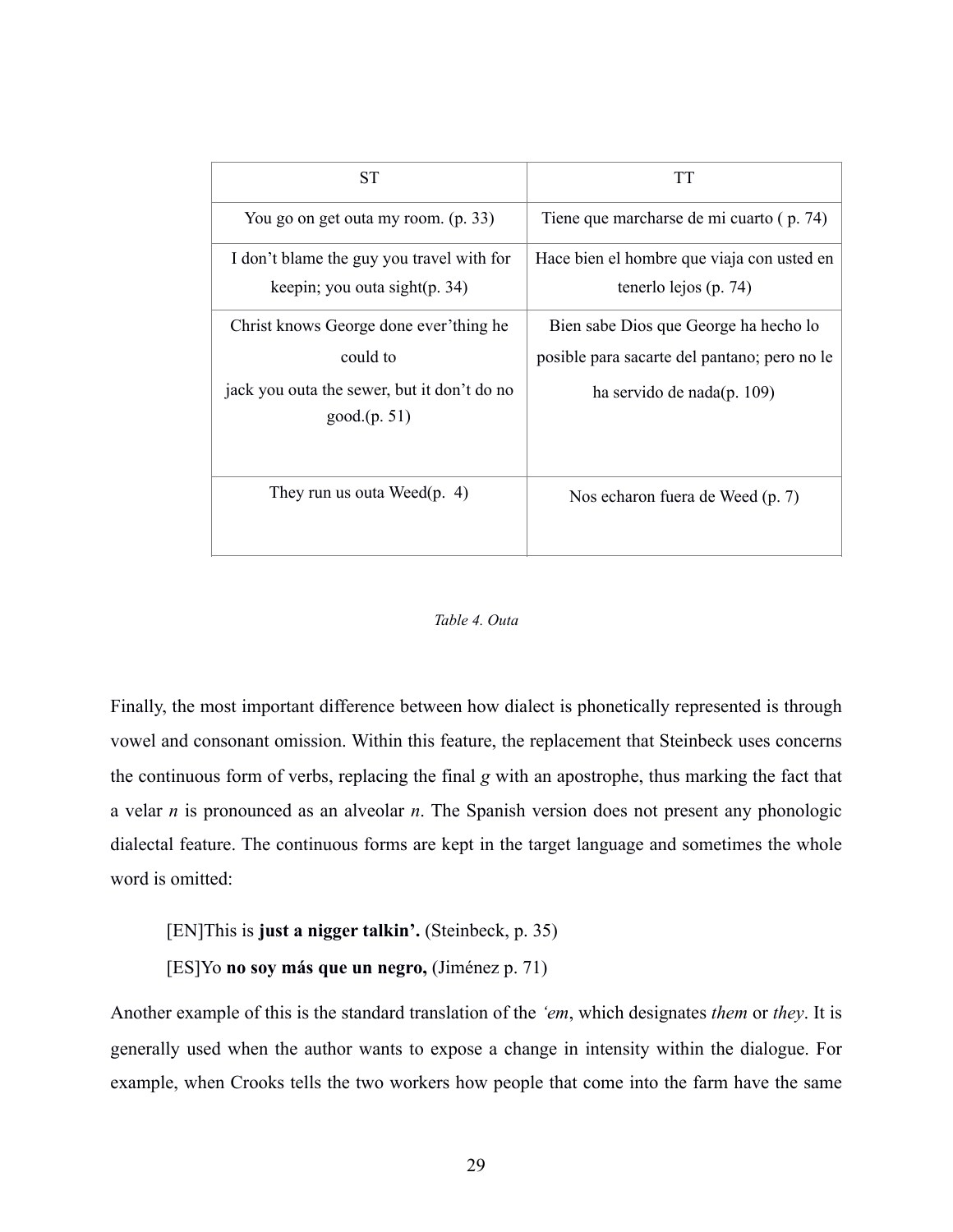dream. In Spanish, this effect is not present because there are no markers that indicate a faster pace of speaking.

[EN] They come, **an'** they quit an' go on; **an' every damn one of 'em's** got a little piece of land in his head. An' never a God damn one of 'em ever gets it. ( Steinbeck, p.36)

[ES] Llegan **y** trabajan y se van; **y cada uno de ellos** tiene un terrenito en la cabeza. Y ni uno solo de esos condenados lo ha logrado jamás. (Jimenez, p.79)

### **4.2 Translation of sociolect in the Spanish version of the novel**

The dialogues between characters contain a consistent amount of colloquialisms and slang referring to the **farm work**, but it does not show any sign of specialization. This, together with opinions about life on the road, gives the reader the impression that they are victims of greater social circumstances. The Spanish version of the novel, however, portrays a more job-oriented itinerant worker, one who refers to certain tools and actions using standard names. Steinbeck clearly states old Candy's job by using the slang *swamper*, which means an unqualified person with an unstable work life, dependent on odd jobs, while Jiménez chooses to replace it with the word *peón*, the standard denomination of any farm worker. This is more obvious in the dialogue between George and Candy upon arriving at the farm. Slang is often translated into standard Spanish.

| English                                                  | Spanish                                                     |
|----------------------------------------------------------|-------------------------------------------------------------|
| "Give the <b>stable buck</b> hell? " $(p. 25)$ "         | $-i$ Al peón del establo? (p. 71)                           |
| "I seen thrashin' machines on the way<br>down." $(p. 4)$ | He visto máquinas trilladoras mientras ve-<br>niamos.(p. 8) |

#### *Table 5. Examples of farm slang*

Nonetheless, there are some colloquial expressions which are similar to their original meaning, but do not represent a lower social class. One of the most obvious examples is the translation of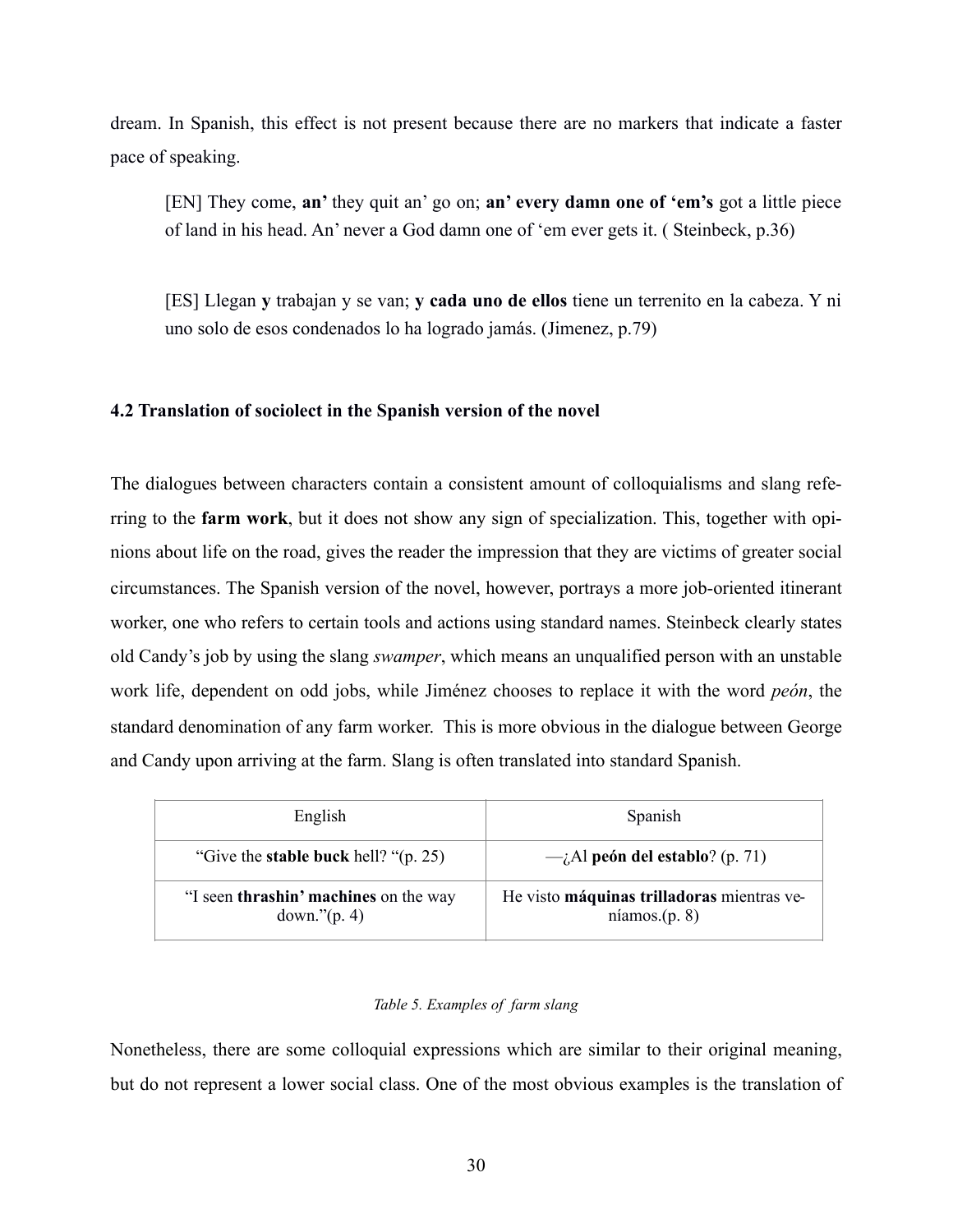the iconic quote: *"An' live off the fatta the lan',*" (Steinbeck, p. 7). Firstly, this expression contains phonetic representation of dialect. Secondly, it is a quote from the Bible, which essentially means that their future farms will give them plenty of produce. It should be added that at the time, the Bible was probably the only book many farmers knew or had as a reference, since they were generally illiterate. The Spanish version *—Y viviremos como príncipes* (Jimenez, p. 15) does not have any biblical or farming references.

Another significant use of slang is related to money. The Spanish version is not rich in colloquial synonyms within this semantic field, thus restricting the character's knowledge of nonstandard vocabulary and making it slightly repetitive. The only Spanish versions are: *dólares* and *dinero*. Slang terms, such as *jack* or *buck* are replaced by those standard words. Along the same line, expressions such as *blow one's stake* or *blow in one's jack* are translated into the standard *malgastar* in order to make the reader understand that they are referring to money.

Moreover, old slang (e.g *to swing*) which is purposefully used to convey the realism of the Great Depression is replaced with the standard verb for buying in the target language. This choice is quite intriguing because all languages tend to have a great amount of colloquialisms regarding money and transactions, and sociolects are also characterized by the way in which they refer to money.

Through writing dialogues in colloquial language the author also unveils itinerant workers' attitude towards women. Moreover, since in the novel there is proof of the fact that this type of community considered women as an object of leisure, their use of slang serves to highlight their level of education, open mindedness and historical placement. The only positive adjective Curley's wife receives is *purty*, which is the Southern way of pronouncing *pretty*. In the Spanish version it is translated as *bonita*, which does not conform with the colloquial tone used in the original version.

Overall, the critics of Curley's wife transmit almost the same feeling in the Spanish version but they do not use the same type of register. Clearly, many of these expressions in English may have gone out of use, but in the target language this feature is not visible because these expressions are translated using the standard language, as shown in the examples below, in which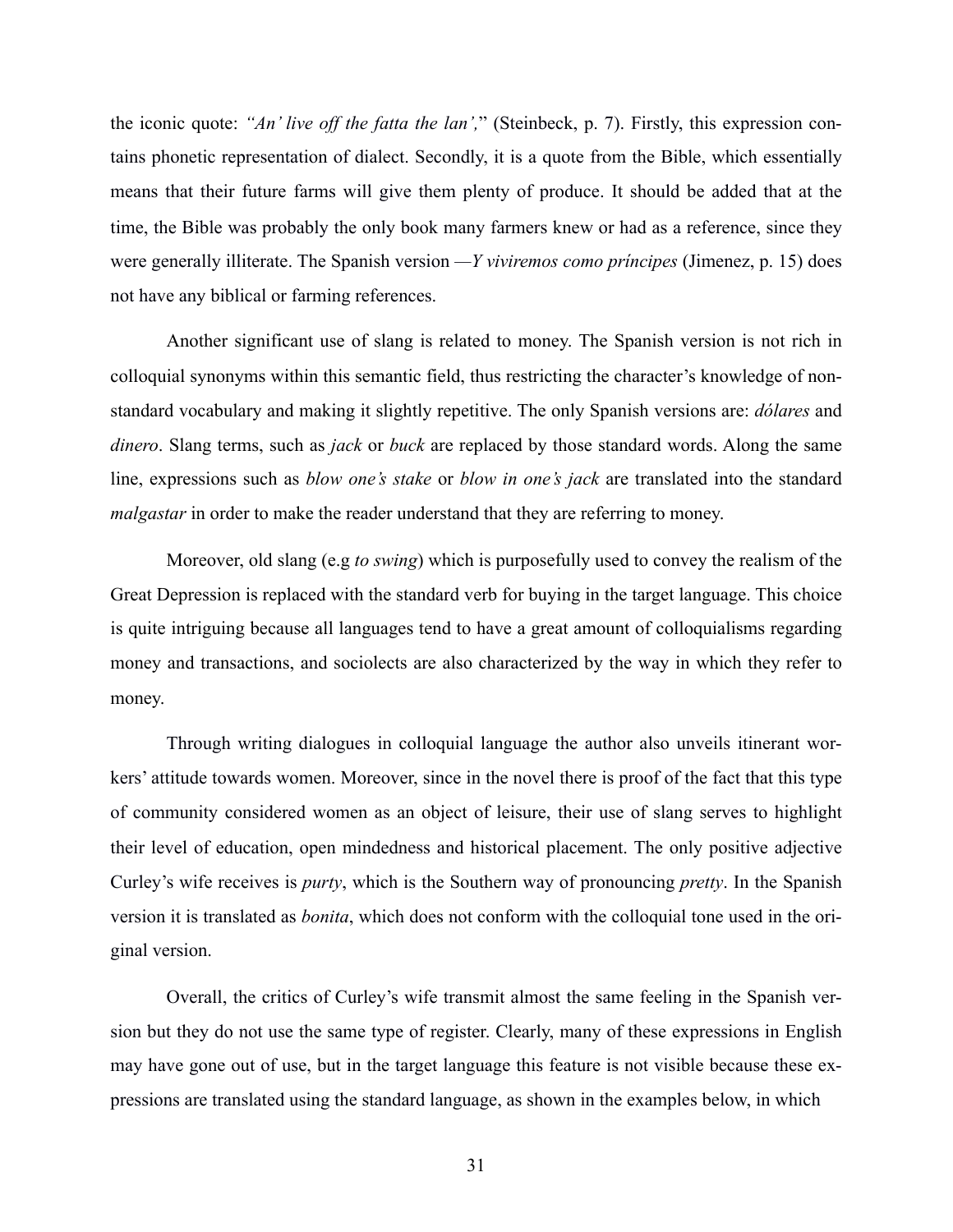sexual language is sometimes translated into softer words which give the idea of promiscuity. The use of these words makes the characters seem more polite than they are in the original version.

| <b>ST</b>                                           | <b>Meaning</b>                                                               | <b>TT</b>                                                               |
|-----------------------------------------------------|------------------------------------------------------------------------------|-------------------------------------------------------------------------|
| She got the eye $(p.14)$                            | She is a flirt                                                               | Anda buscando la ocasión.<br>(p. 30)                                    |
| Give somebody the eye (p.<br>14)                    | To flirt with somebody                                                       | Yo la he visto buscar a Slim<br>(p.30)                                  |
| A tart $(p. 14)$                                    | A promiscuous woman                                                          | una cualquiera (p.30)                                                   |
| jail bait $(p. 16)$                                 | a woman with whom sexual<br>involvement would lead to<br>serious trouble.    | cebo para la cárcel (p. 35)                                             |
| Rattrap $(p. 16)$                                   | a trap for men                                                               | señal de peligro (p. 35)                                                |
| looloo                                              | good looking girl                                                            | Preciosidad (p. 54)                                                     |
| Seems like she can't<br>keep away from guys (p. 15) | stay away                                                                    | Parece como si no<br>pudiera estar lejos de unos<br>pantalones. (p. 55) |
| If a guy don't want a flop/<br>crack ( $p 25$ )     | Flop/crack: a sexual<br>encounter with one of the<br>women in<br>the brothel | No quiere hacer nada. (p.<br>56)                                        |

*Table 6. Examples of slang related to women and sexuality*

*De ratones y hombres* lacks a key element which is specific to the 30's, namely racial discrimination**.** The word *nigger* was a popular way of referring to African Americans, and is today considered one of the most offensive terms to employ in a conversation, but it had similar offensive features at that time. In the original version Crooks makes the difference between *Negro* and *nigger*, and only uses the latter when he downplays his presence. There is a big difference between how the character presents himself and his family *of colour,* how he considers himself in comparison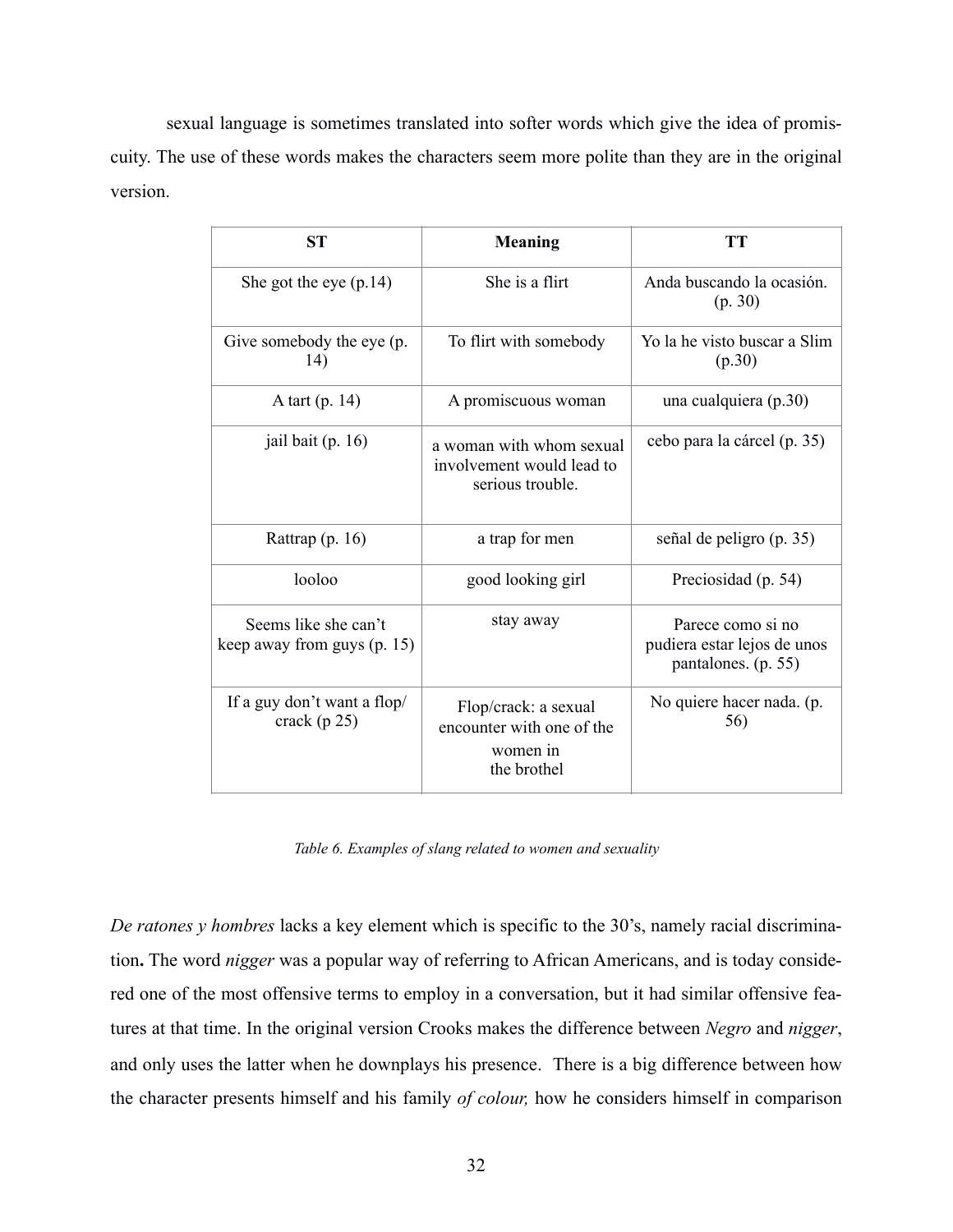to others and how the others treat him. This particularity is not present in the Spanish version, and the reader is not aware of this at all times. For example, the words *nigger* and *black* are translated into *negro*, which does not convey the type of strong racism present in the original version. Another example of misrepresentation of this important social issue is the translation of the word *goo-goo*, which is used to refer to people who do not have white skin. The entire line in Spanish is: *Y no permite peleas allí adentro,* which completely annuls the fact that black people were denied entrance in a series of establishments: *Don't let no goo-goos in, neither.*

#### **4.3 Translation of dialect and sociolect in the subtitled version of the film**

The translation of motion pictures generally suffers greater alterations during translation processes because they are more time and space restrictive. Nevertheless, there are alternative strategies which apply strictly to subtitling and dubbing. Moreover, the help of visual and auditive tools can help generate a translation which is more faithful to the original.

The original film *Of Mice and Men* was released in 1992, and its English subtitles follow the book's authentic representation of speech. They contain both dialectal and sociolectal traits and do not obey Standard English grammar and writing rules. However, there are some factors which interfere with this authenticity, and the novel's appraisal telos, as mentioned by Pérez González, becomes mood telos because it is dedicated to the plot's unfolding.

Naturally, the difference between the original novel and original subtitles is substantial, but what is more interesting is how the same standard translation strategy applies to subtitles and voice dubbing alike in the Spanish version, even though the latter gives space to experiment with dialect-to-dialect or mixed strategies as in the non-standard Portuguese version of *Pygmalion* and *My Fair Lady,* analysed by Ramos Pintos and cited in this paper.

#### *4.3.1 Translation of dialect*

In the subtitled version of the movie we can identify that the translation of tenses, double negation and some colloquialisms is similar to the original. There are many examples where double negation is emphasized by adding the word *ningún,* which serves its purpose even if it is standard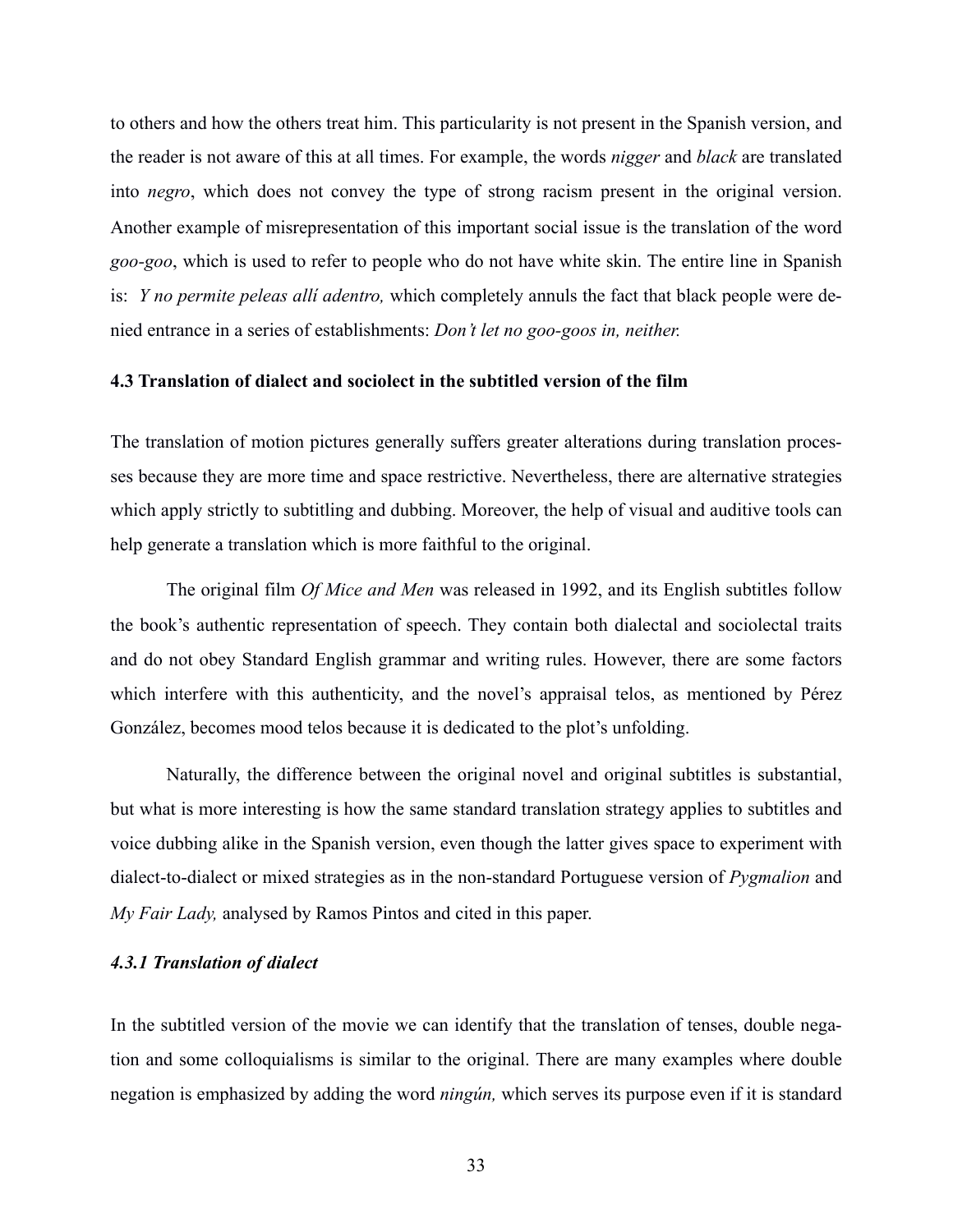Spanish, but this strategy is not applied to all cases.

In terms of conjunction elision, both versions adhere to a standard use of them in order to introduce subordinates, so there are no omissions or alterations. The explanation lies in the fact that they occur only in situations when they are strictly necessary, since the dialogue lines are condensed due to restrictions of time and space:

| 50                                           | 48                                       |
|----------------------------------------------|------------------------------------------|
| $ 00:10:39,772 \rightarrow 00:10:43,484$     | $ 00:10:13,720 \rightarrow 00:10:17,269$ |
| I was just petting it with the fingers while | Sólo lo estaba acariciando               |
| we was walking along.                        | mientras caminábamos.                    |
|                                              |                                          |

Subtitles follow the regulations of oral syntax better than the translated novel because translators can rely on the support of audio and video resources, given the fact that audio-visual translation is only supposed to translate dialogues between characters. The add-on strategy is used in both versions and consists of subtitled text composed of short clauses which are independent. New information is introduced in juxtaposed sentences rather than subordinate ones and conjunctions are used only when necessary, as illustrated above.

Repetition is another element of similarity between the two subtitles versions. Curiously, this is one of the most faithfully translated features in the target language and it can be attributed to its power of transmitting spontaneity. Since other interfering elements would occupy too much screen space unnecessarily, repetition takes on the role of key oral speech marker in the Spanish subtitled version.

| 76<br>$00:12:52,905 \rightarrow 00:12:56,242$<br>- Son of a bitch!<br>- Son of a bitch! | 70<br>$00:12:21,400 \rightarrow 00:12:24,597$<br>- Hijo de puta.<br>- Hijo de puta. |
|-----------------------------------------------------------------------------------------|-------------------------------------------------------------------------------------|
|                                                                                         |                                                                                     |
|                                                                                         |                                                                                     |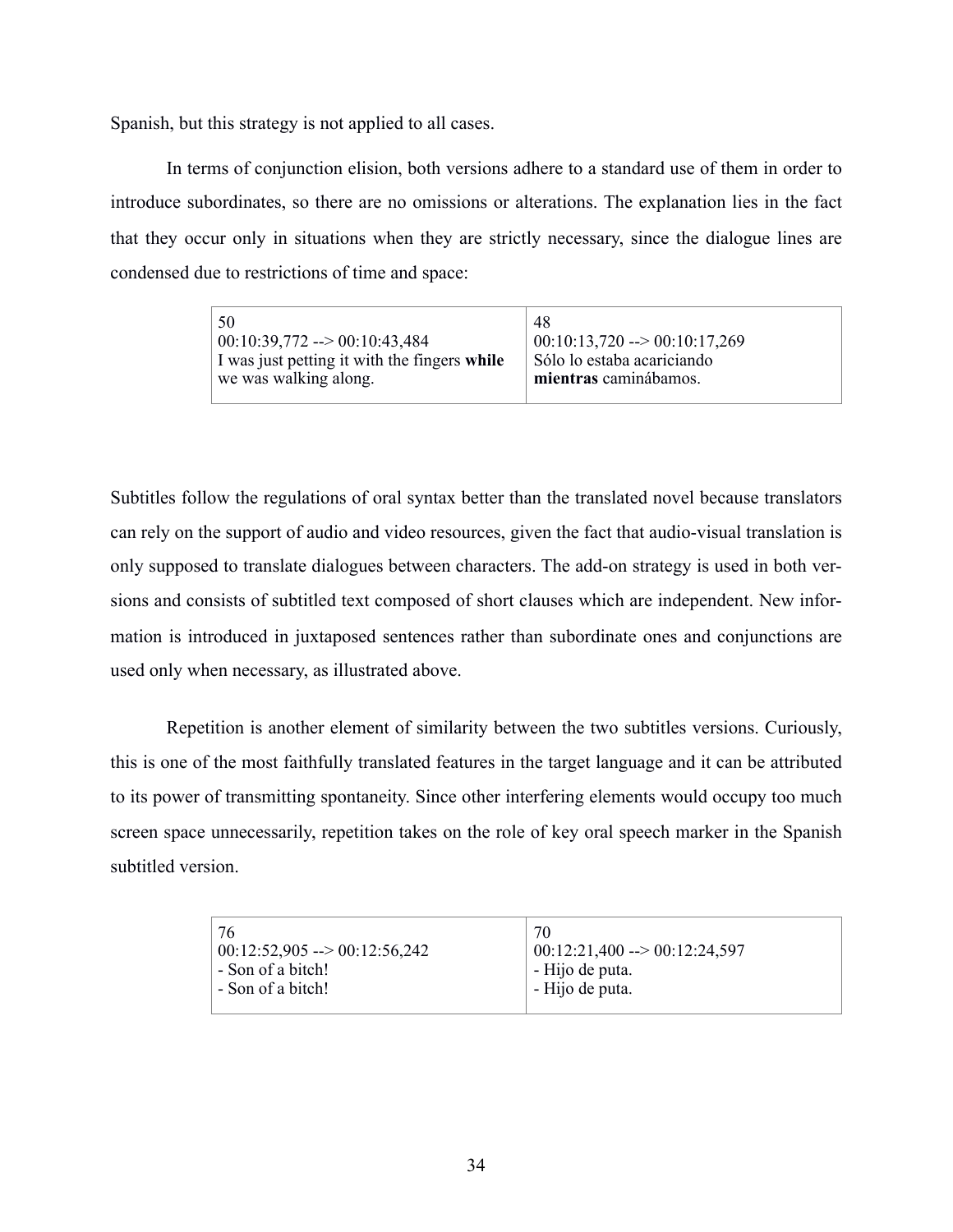The main difference between these two versions is related to the phonetic representation of dialect. The Spanish version fails to faithfully represent the characters' Southern accent, which makes it impossible for non-speakers of English to understand that they may be hearing a non-standard version of English.

Firstly, the dialectal marker *ain't* is present all throughout the English version, whilst in Spanish it is replaced by the standard version " $no + verb$ ". The verb itself does not suffer any alterations which may indicate presence of language variation such as final consonant elision, which is quite popular in the Spanish Southern accent. Another case of standardization of elision happens with the word gonna (going to), which is always translated into a standard future form.

| -88<br>80<br>$\mid 00:14:06,896 \rightarrow 00:14:09,607 \mid$<br>Ain't we gonna get no supper?<br>$i$ No vamos a cenar? | $00:13:32,360 \rightarrow 00:13:34,954$ |
|--------------------------------------------------------------------------------------------------------------------------|-----------------------------------------|
|--------------------------------------------------------------------------------------------------------------------------|-----------------------------------------|

Secondly, the translation of tenses is in conformity with their equivalent in Spanish, respecting tenses and simple versus continuous forms, but the grammar particularities belonging to the Southern dialect are transformed into standard Spanish.

There is no trace of verb regularization or the use of third person for all pronouns, nor is there any representation of the use of *'em* (*them*) as a replacement for the pronoun *they*. The repercussion of choosing standard Spanish over dialect-to-dialect strategies is a lack of character essence and under-representation of a certain regional dialect with its social and historical features. As happens in the translated version of the novel, dialogue quality is better and characters appear more logical and educated.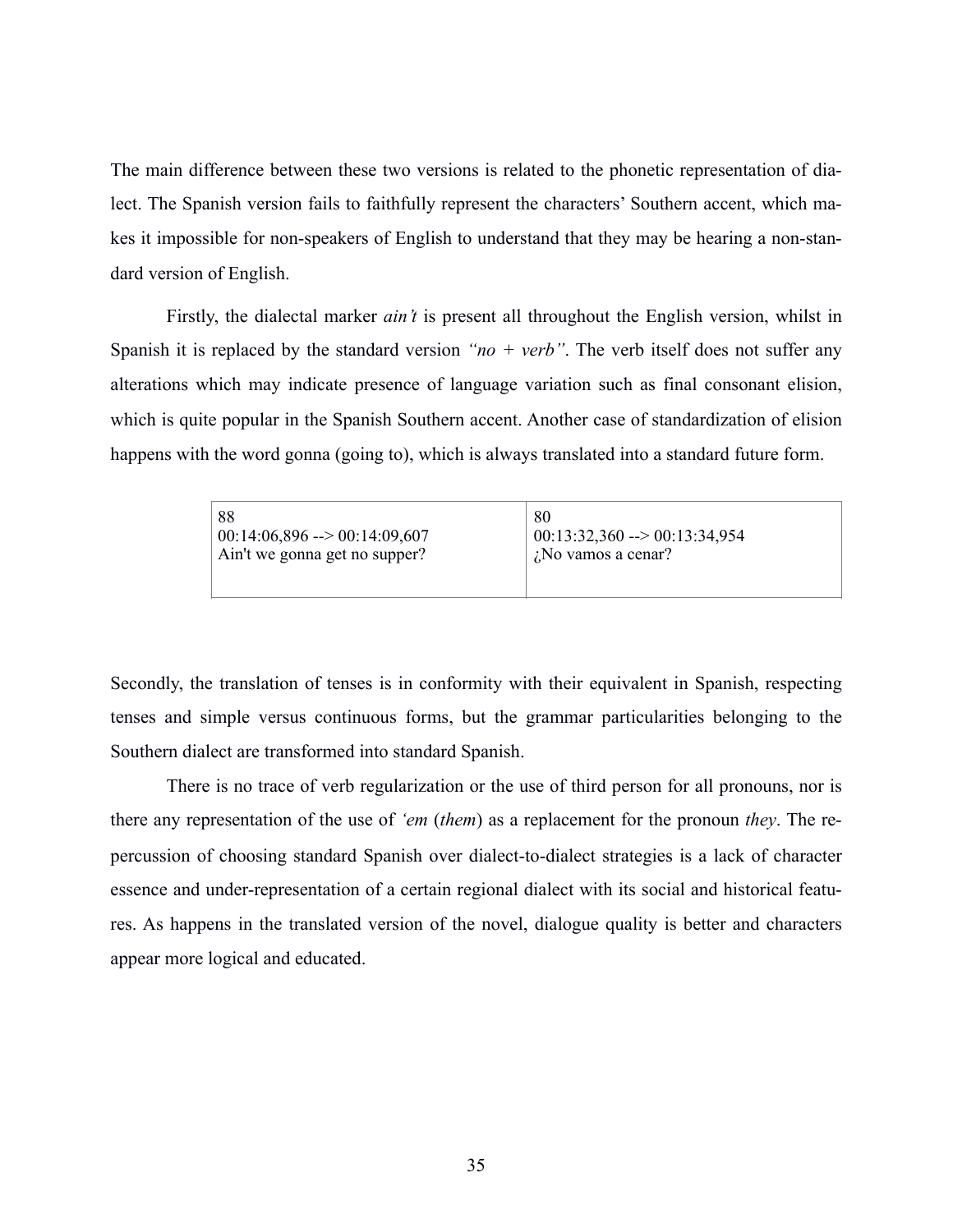# *4.3.2 Translation of sociolect*

The English version of the film, due to the director's commitment to the novel, had a high content of sociolectal elements which are supported by image and sound. There are some differences present in the Spanish version which increase artificiality in terms of social representation. Some of them are related to the translation of colloquial expressions. The choice of different translation strategies in this case makes the subtitles, from my point of view, have the same effect on the viewer the original novel has.

[EN NOVEL] "You gonna give me that mouse or do I have to sock you?" (Steinbeck, p.5)

[ES NOVEL]  $-i$ , Vas a darme ese ratón, o tengo que darte un puñetazo? (Jiménez, p.9)

[ES SUBTITLES] -¿Me vas a dar el ratón o tengo que pegarte un trompazo? (50,

00:10:21,240 --> 00:10:24,789)

Elements of sociolect have an important presence in the film and sociolect is generally well represented in the Spanish subtitles, which makes the text more suited to the socioeconomic status and educational background of the characters and does not contrast with what the viewer sees.

| <b>EN SUBTITLES</b>                         | <b>ES SUBTITLES</b>                                  |
|---------------------------------------------|------------------------------------------------------|
| 119                                         | 109                                                  |
| $00:16:22,573 \rightarrow 00:16:26,160$     | $00:15:42,480 \rightarrow 00:15:45,916$ Loco hijo de |
| You crazy son of a bitch you keep me in hot | puta, siempre metiéndome en camisa de                |
| water all the time.                         | once varas.                                          |
| 506                                         | 35                                                   |
| $00:54:11,379 \rightarrow 00:54:14,758$     | $00:03:33,560 \rightarrow 00:03:36,791$              |
| And the girl starts screamin' and gets Len- | La chica se puso a chillar, y Lennie se atu-         |
| nie so mixed up                             | rulló tanto                                          |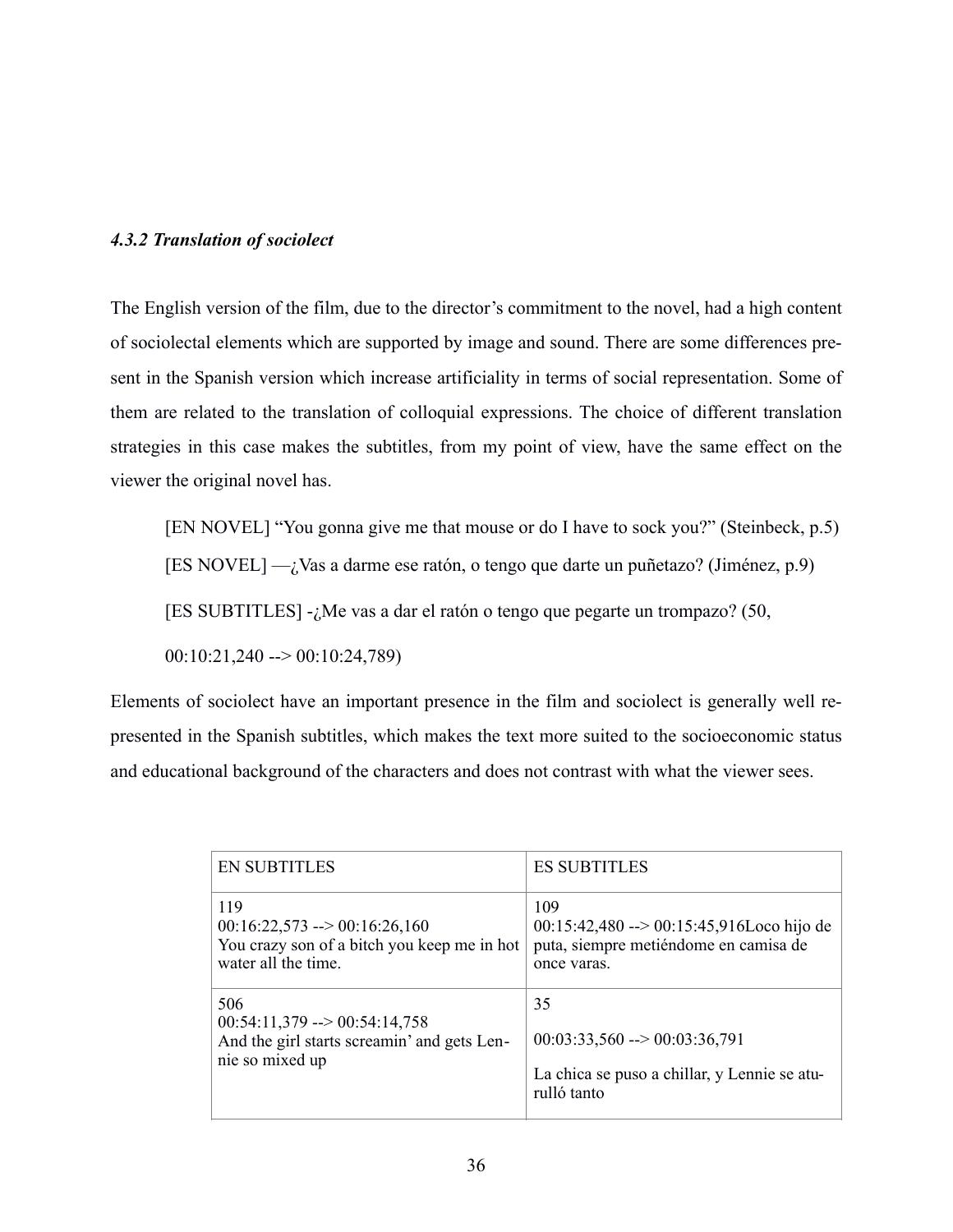In both versions, the need for slang used to refer to African Americans is not so important as in the novel because viewers can see the character's attitude towards them. Nonetheless, slang regarding women, which constitutes a key feature of how farm workers treat the opposite sex, is translated into standard Spanish, which does not portray their attitudes towards them. Indeed, *cathouse* is translated as *burdel*, which could be regarded as an antiquated version of the word, but other references to Curley's wife, which show their contempt towards women, are eliminated.

305

00:31:58,841 --> 00:32:01,802

I don't care what she says or does, she's a rat-trap.

281

 $00:30:40,400 \rightarrow 00:30:43,233$ 

Me da igual lo que diga o haga, te traerá problemas.

# **5. DISCUSSION**

The analysis performed on these three versions of the novel: Spanish novel, Spanish subtitled movie and Spanish dubbed film demonstrated that, in one instance or another, dialectal and sociolectal features are erased because of standardization in the target language. There are less dialogue lines in the Spanish version, which supports Kerkkä's argument that translators are usually required to discard about 20 percent of the original subtitles in the audio-visual translation process (2009: 1).

Following the same assumptions, I have discovered that the Spanish versions of the novel and film *Of Mice and Men* follow the simplification trend, as linguistic variation is present on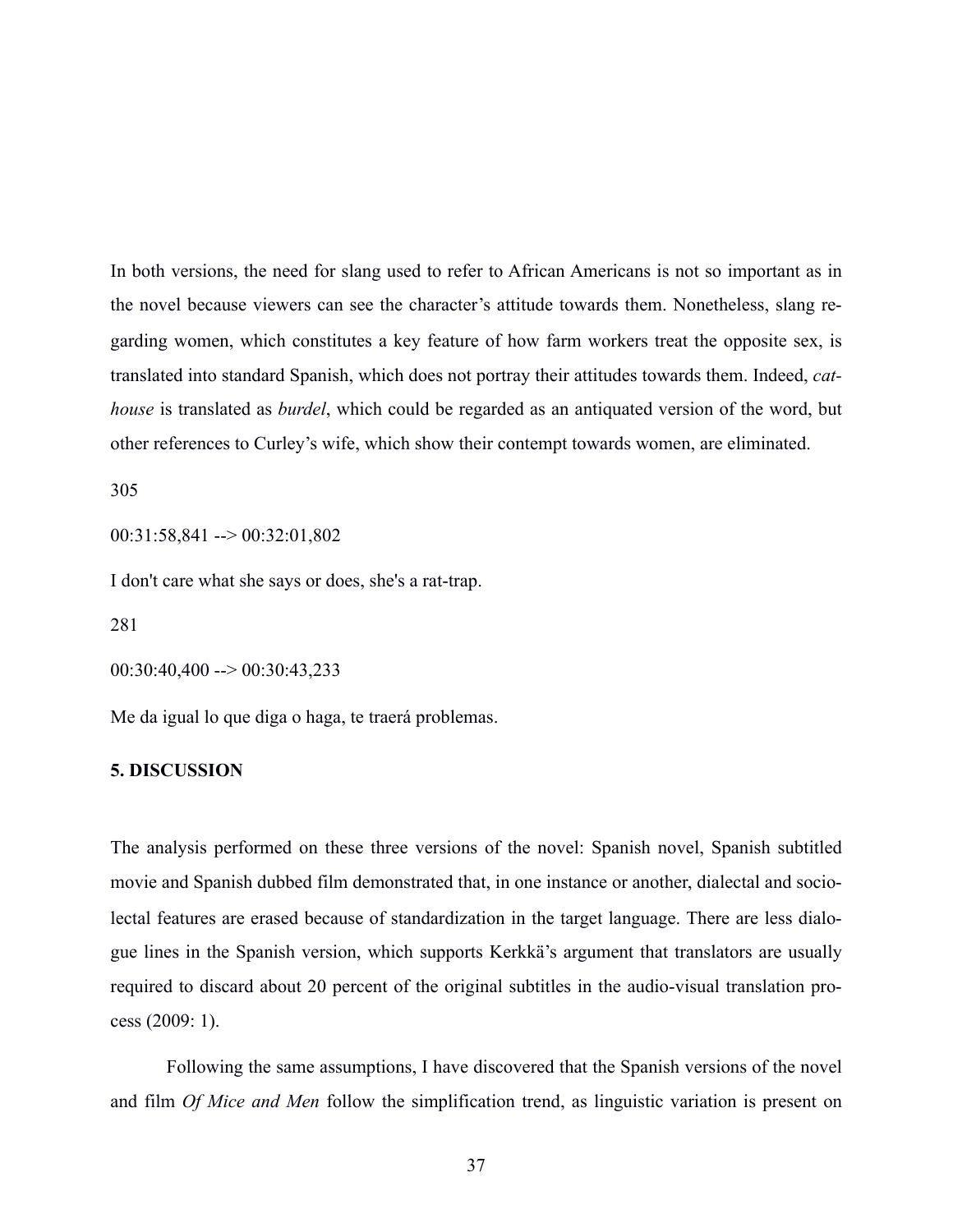very few occasions. The preference of standard written representation over phonetic one, the disappearance of grammar mistakes and lack of target dialect and sociolect belonging to target language are arguments which sustain researchers' theory that compression in audio-visual translation affect the syntactic and semantic level of the original text.

Concerning general attitudes towards work, women and immigrants, the use of sociolect is different from version to version. Jiménez's version of the novel does not show attempts of proper social representation. This happens to the subtitled film as well, but the viewer's impression is different because of the intervention of visual and audio components. The dubbed version of the film is the one in which dialect and sociolect are most under represented because the most important particularities of the former are translated into standard Spanish. Nonetheless, one advantage of the dubbed version is that it requires structures which are more typical of everyday speech, such as interruption and repetition, a feature which is not present in the novel. These differences reinforce the theory proposed by Pérez González, who argues that appraisal telos of the original versions of literary and movie productions is transformed into mood telos, which aims to support the unfolding of the plot.

In the subtitled version, despite its restrictions, we can find the most elements of fictional orality and it can be considered as the most faithful translation because it includes colloquial language and repetition and lacks markers which are specific to written Spanish. The lack of written bias is consistent with Bieber's description of the add-on strategy because the subtitled dialogue is built by long shares of information divided into short and unrelated clauses. Moreover, they are not subordinated unless strictly necessary and juxtaposition is the exact feature which gives the viewers the impression of spontaneity.

In terms of phonetic representation, all types of translation failed to portray consonant and vowel omission, which is probably the most striking feature of the original novel and film. In Spanish, characters lack the regional identity conveyed by dialect and their use of grammar is perfect. This not only makes characters appear smarter than they are, but it also gives the sensation that they speak using a too formal register, closer to written language than to oral speech.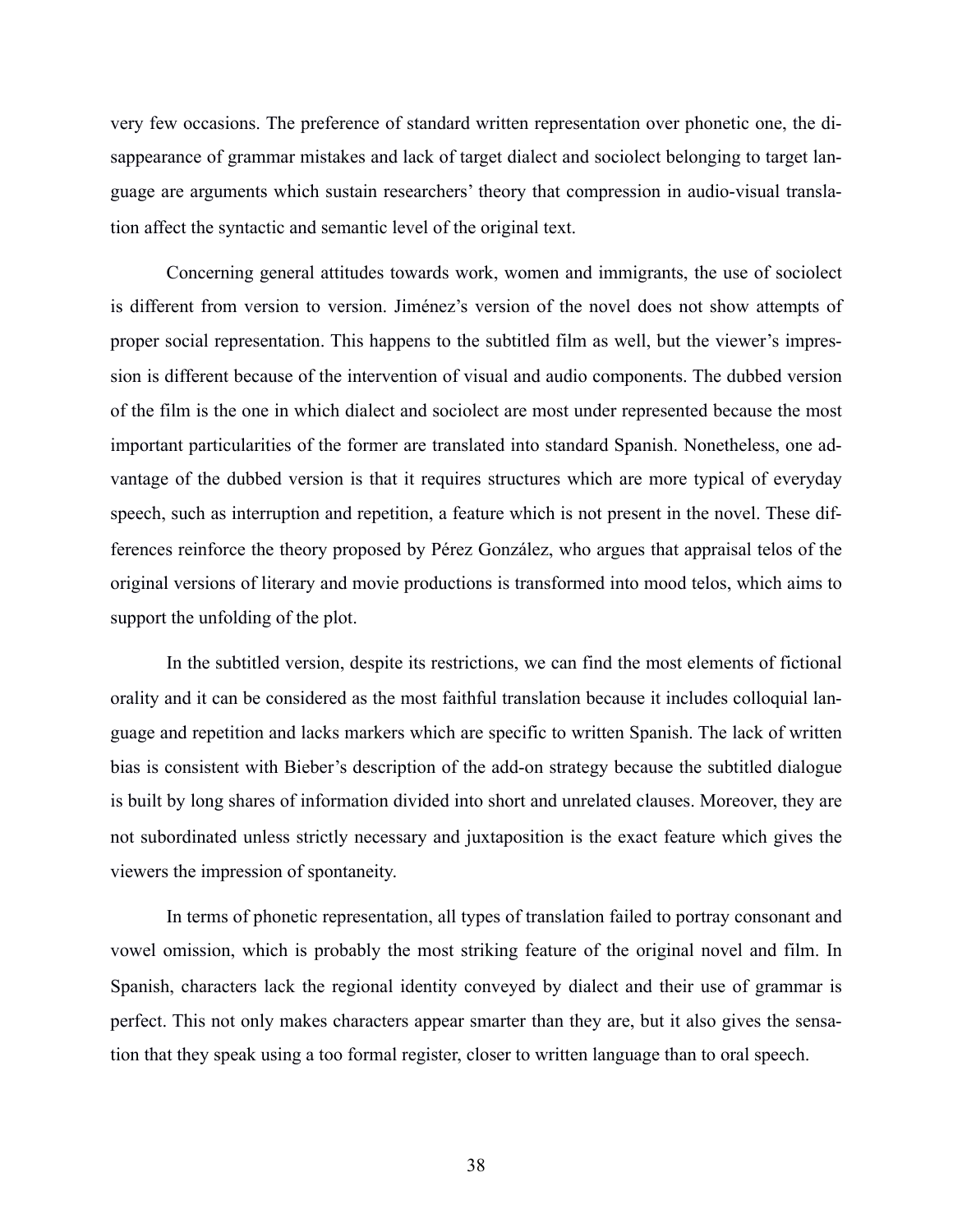Out of the aforementioned translation strategies, results show that translation into the standard target language is the most common, while dialect to dialect strategies were applied on a few occasions in the subtitled version. In the dubbed version of the movie, characters speak like normal workers and use little slang, which means that linguistic representation of regional and social groups is not an element which can be perceived by the public. Moreover, since there is no distinguishable diglossia, the only cues which indicate the characters' socio-economic background are the visual ones.

Naturally, we do perceive Lennie's voice as some sort of idiolect, but the representation of vernacular varieties is almost non-existent. The relationships between characters are all the same in terms of language due to the fact that there are no perceivable changes of register. No differences are perceived, in this sense, between the formality adopted when talking to the owner of the farm and the informal nature of the intimate dialogue between Lennie and George.

This study was made using one sample of material from each version. As suggestions for further, research, it would be fruitful to analyse older and more modern versions of the novel, for example, in order to compare them. In addition, it would be interesting to compare the dubbed and subtitled versions of an earlier version of the movie and compare it to the one analysed in this paper.

# **6. CONCLUSIONS**

The main purpose of this master's thesis was to discover how linguistic representation present in Steinbeck's *Of Mice and Men* and Sinise's film version of the novel is translated into Spanish. Consequently, the literary and audio-visual versions were analysed following the following elements: fictional or prefabricated orality, phonetic representation, diglossia, markers of oral syntax, performance phenomena, standard and dialect-to-dialect translation strategies, dialect, sociolect and slang.

Whilst Steinbeck's use of language and differentiation through dialogue is meant to give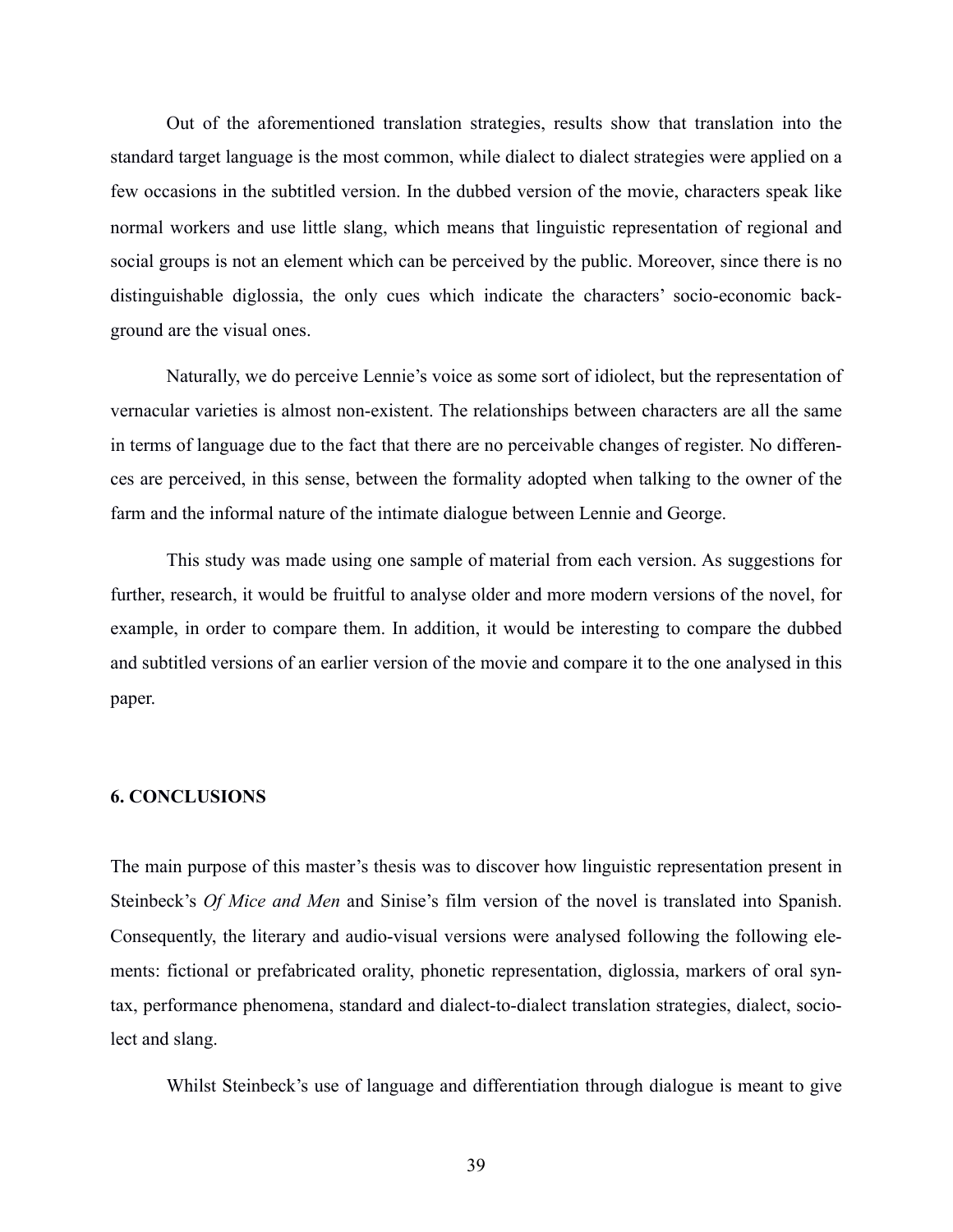readers the impression that they are in the middle of the characters because of their spontaneous character rendered mainly by phonetic representation of accent, Jiménez's version resulted in a transformation which is similar to Cadera's (2011) analysis of *Tres Tristes Tigres,* in which the reader cannot distinguish between different types of English varieties. The English version contains narrative which does not contain spelling alterations or oral syntax features and adheres to written norms, while dialogues contain an important set of phonetic, syntactic and semantic features. The difference between the narrative voice and the characters' voices in the original novel is, then, self-evident in the ST, whereas it can hardly be perceived in the Spanish TT.

The choice of standard language over non-standard variation was probably done according to compression strategy, which presented standardization on a syntactic level by avoiding pauses, interruptions and sometimes repetition and choosing the explicative over the repetitive, which is useful in terms of space limits when it comes to translated subtitles. Semantic and lexical levels did not suffer extreme alterations, which is why the subtitled Spanish version does preserve some elements of social representation.

The use of specialized language is not so highlighted in the original, but some terms regarding farm work could have been translated in a more colloquial manner, as was the case of *"peón de establo"*.

Slightly contradicting Baños-Piñero & Chaume's (2009) findings after analysing the Portuguese translations of cockney in *Pygmalion and My Fair Lady*, we do find slang which portrays the characters' lack of education and manners, which is the counterbalance of such abundant use of correct grammar in the target language. In both the subtitled and dubbed version of the film swear words are correctly translated. In the English subtitles, however, they are intensified by exclamation marks, a punctuation mark which does not appear in the Spanish version.

To summarise, the main conclusions which may be drawn from this study are the following:

1. The Spanish translation of the novel *Of Mice and Men* does not contain the same type of phonetic representation of dialect as the English version, which depletes it of a very important characteristic of fictive oral dialogue.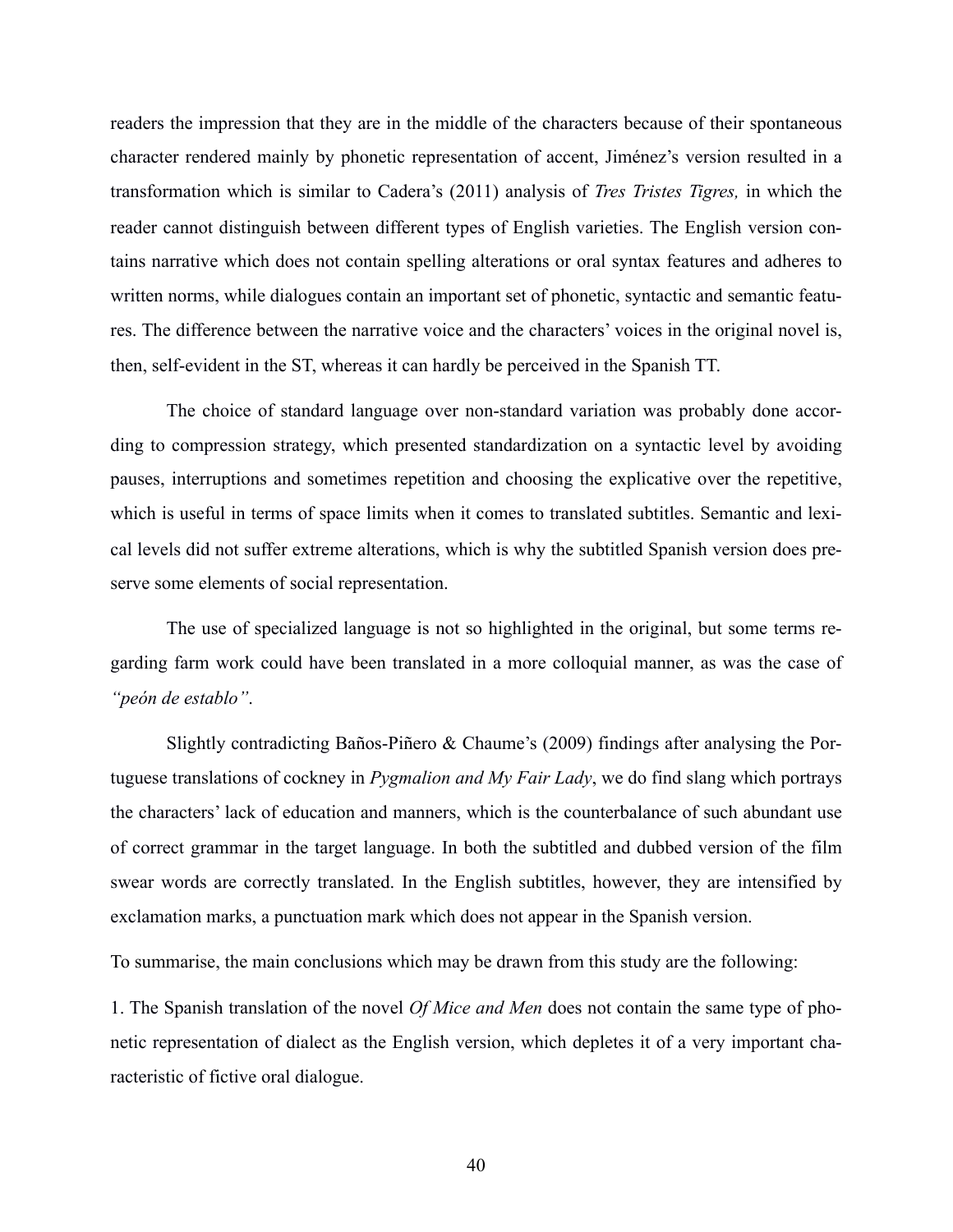2. Repetition, lack of copula, lack of concordance between subject and dialogue and other incorrect grammar forms which add authenticity to the written dialogue only appear in the dubbed version, which is voiced. In the other two versions characters seem regionally and socially neutral.

3. The most frequently employed strategy is translation into the standard version of the target language, with very little use of non-standard varieties. As shown in the analysis, there are no dialect-to-dialect strategies employed.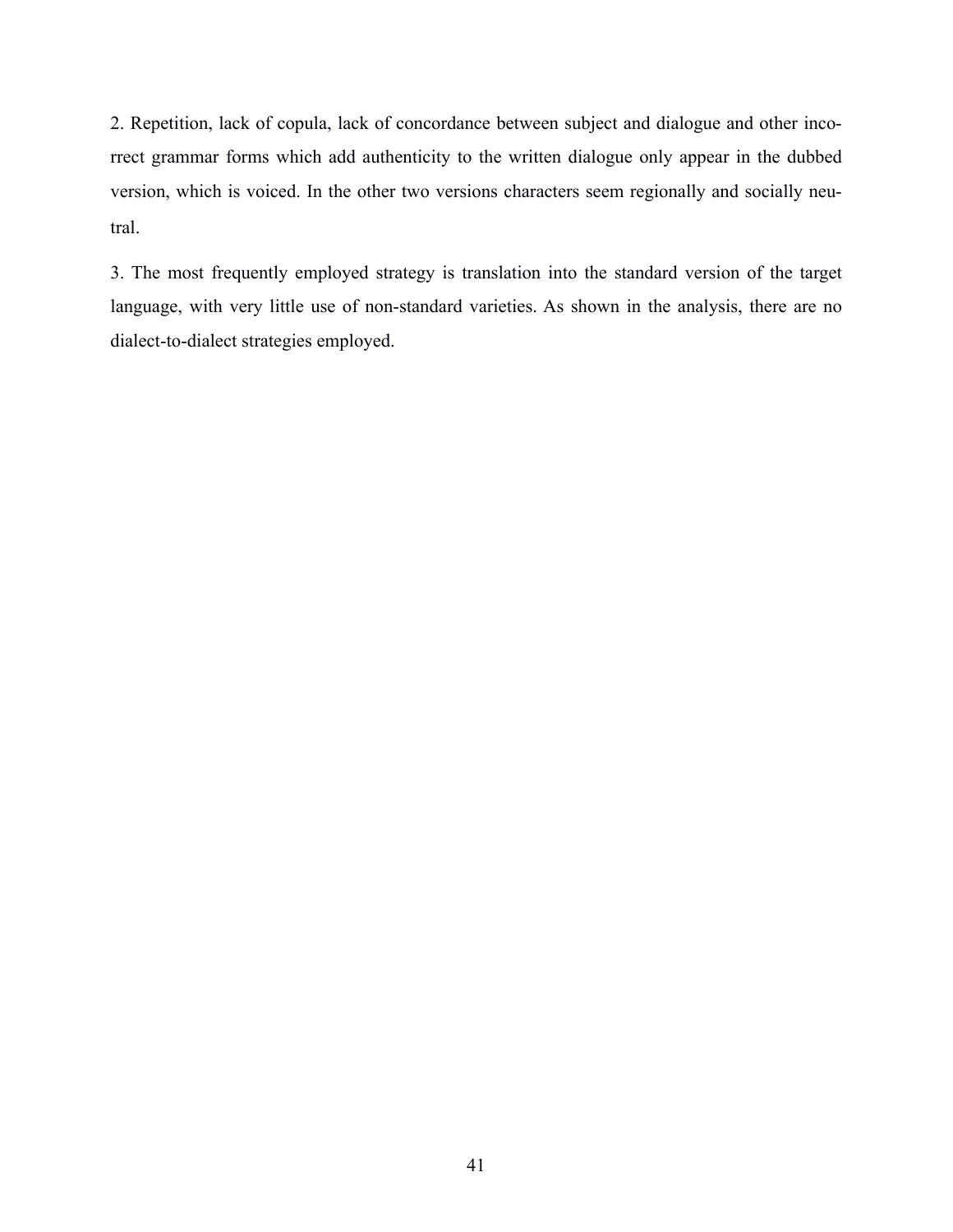### **Bibliographical references**

- Ahnebrink, L. (1961). *Beginnings of Naturalism in American Fiction, 1891-1903*. Upsala: Upsala University Press.
- Baños-Piñero, R. & Chaume, F. (2009). Prefabricated Orality: A Challenge in Audiovisual Translation. *inTRAlinea Special Issue: The Translation of Dialects in Multimedia*. Retrieved from [http://www.intralinea.org/specials/article/Prefabricated\\_Orality](http://www.intralinea.org/specials/article/Prefabricated_Orality)
- Bassnett, S. & Lefevere A. (1990).*Translation*, *History, and Culture*. London: Pinter Publishers.
- Biber, D., Johansson, S. Leech, G., Conrad & Finegan E. (1990)*. Longman Grammar of Spoken and Written English.* London: Longman.
- Brumme, J. and Espunya, A. (2011) . The Translation of Fictive Dialogue. In Jenny Brumme and Anna Espunya (Eds.), *The Translation of Fictive Dialogue* (7-32). New York: Rodopi.
- Cadera, S. (2011). Representing phonetic features. In Jenny Brumme and Anna Espunya (Eds.), *The Translation of Fictive Dialogue* (289-307). New York: Rodopi.
- Chan, R. (2007). One nation, two translations: China's censorship of Hillary Clinton's memoir. In M. Salama-Carr, ed. Translating and Interpreting Conflict. Amsterdam & New York: Rodopi. 119-131.
- Crystal, D. (2003). *English as a Global Language*. Cambridge: Cambridge University Press.
- Crystal, D, (1987). *The Cambridge Encyclopedia of Language*. Cambridge: Cambridge University Press.
- Currie, G. (1985). What is fiction? *The Journal of Aesthetics and Art Criticism,* 43 (4): 385-392.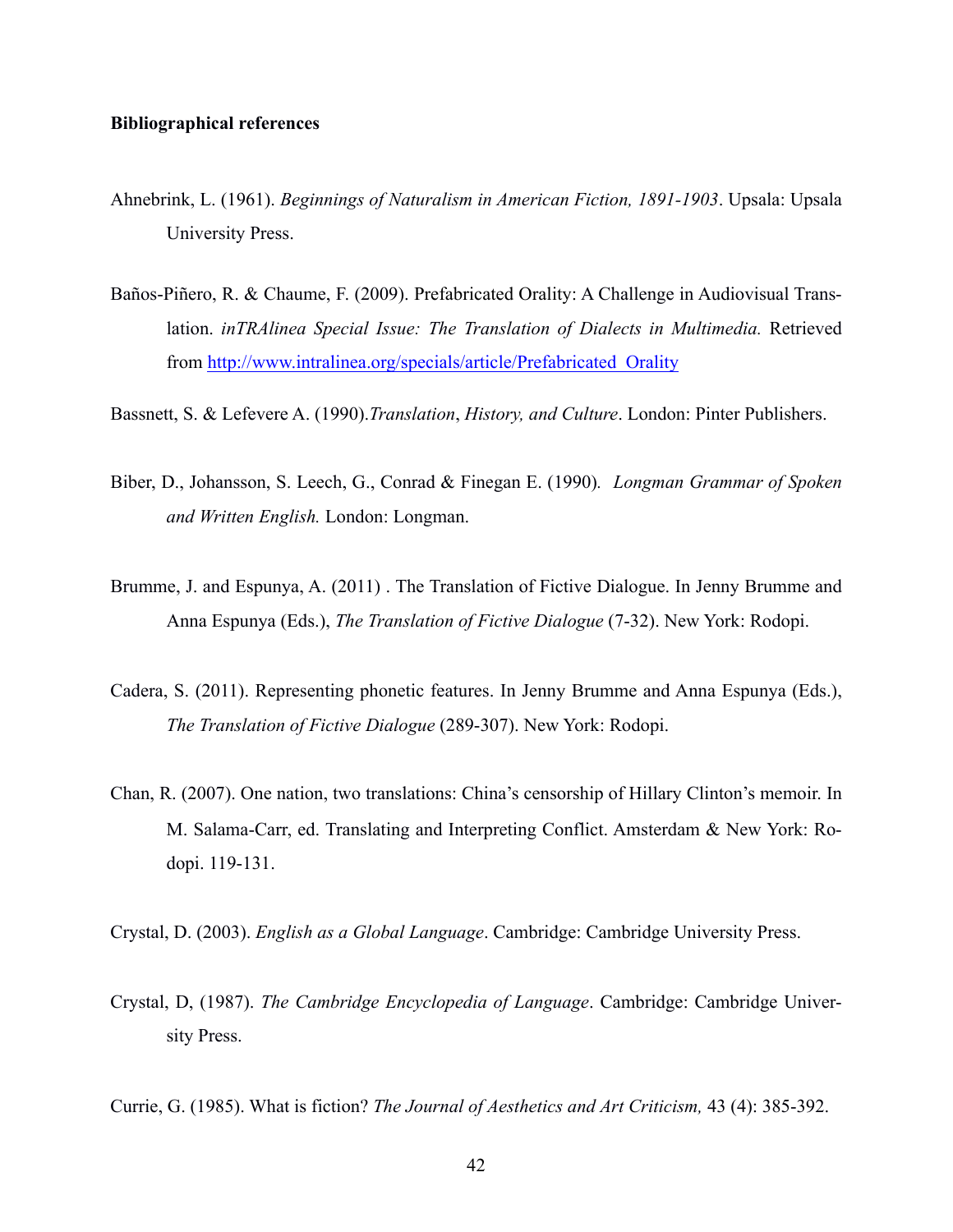- Dasca, M. (2015). La recepción critica de la obra de John Steinbeck en España entre 1940 y 1964*. ANUARI TRILCAT 5,* 21-34.
- Espunya, A. (2011). Sentence connection in fictive dialogue. In Jenny Brumme and Anna Espunya (Eds.), *The Translation of Fictive Dialogue* (199-121). New York: Rodopi.
- Gambier, Y. & Van Doorslaer, L. (2010). *Handbook of Translation Studies.* Amsterdam and Philadelphia: John Benjamins Publishing Company.
- Guillot , M. (2011)*.* Stylisation and representation in subtitles: can less be more?*. Perspectives: Studies in Translatology*, 20:4, 479-494.
- Gurpegui, J.A. (1998). Amantes furtivos, furtivos amantes: versiones y adaptaciones de las novelas de John Steinbeck. *Universidad de Alcalá de Henares.*
- Heasle[y Cox, M. \(2015\). Steinbeck´s Writings. Retrieved from http://www.sjsu.edu/steinbeck/](http://www.sjsu.edu/steinbeck/journal/index.html) journal/index.html
- Hodson, J. (2014). *Dialect in Film and Literature*. Houndmills, Basingstoke: Palgrave Macmillan.
- Hudson, R. (2001). *Sociolinguistics*. Cambridge: Cambridge University Press.
- Kerkkä, K. (2009). Manslaughter or Murder: Examples of Subtitling Variation. *inTRAlinea Special Issue: The Translation of Dialects in Multimedia*. Retrieved from http://www.intralinea.org/specials/article/Manslaughter\_or\_murder\_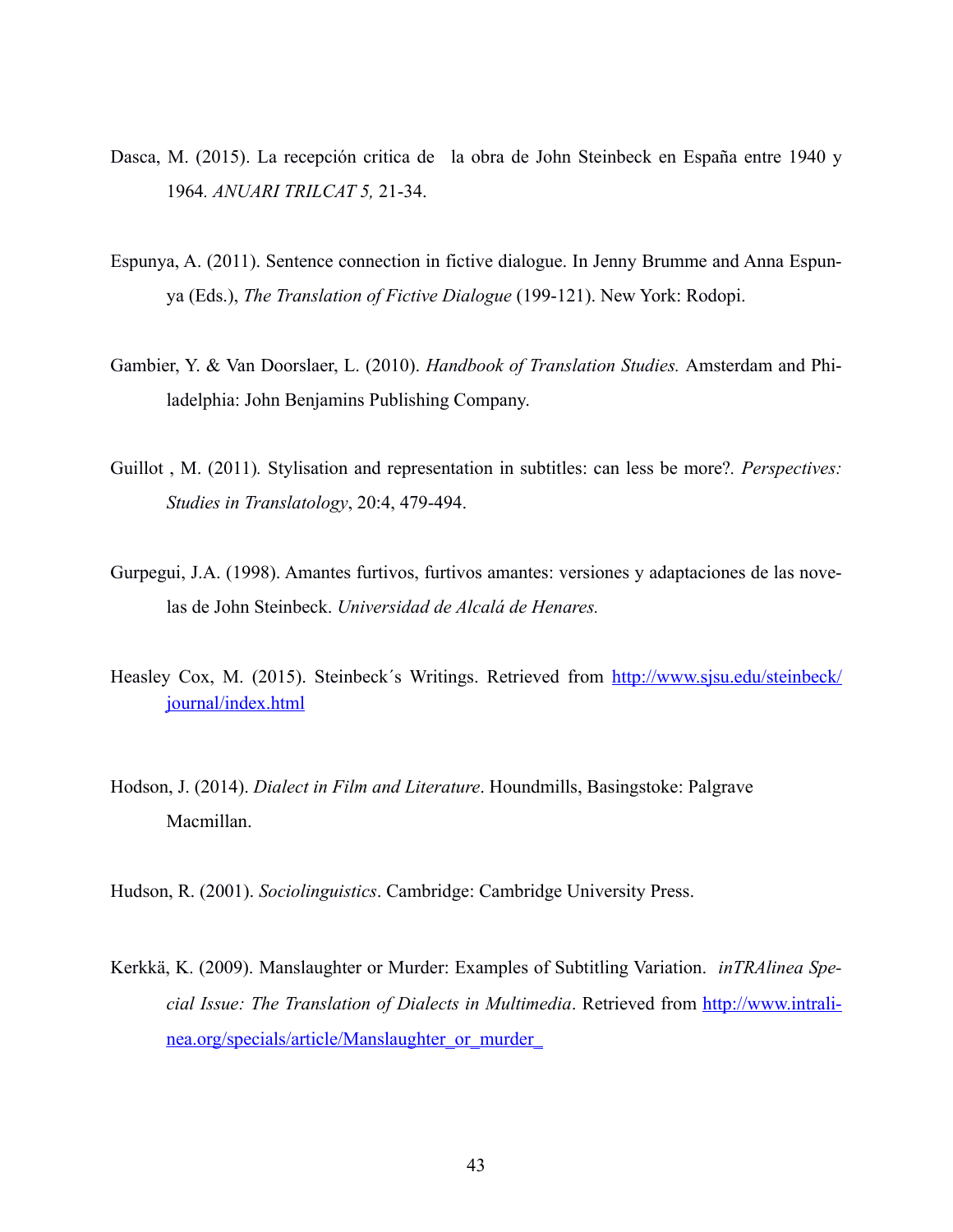Lisca, P. (1957). Motif and Pattern in Of Mice and Men. *Modern Fiction Studies 2,* 228-34.

Locher, M. & Jucker, A. (2017). *Pragmatics of Fiction*. Berlin: Walter de Gruyter.

- López Serena, A. (2011)*.* Recreating spoken syntax in fictive orality: an analytical framework. In Jenny Brumme and Anna Espunya (Eds.), *The Translation of Fictive Dialogue* (167-185). New York: Rodopi.
- Marckwardt.R. (1980). *Studies in Language and Linguistics In Honor of Charles C.Fries.* Michigan: The English Language Institute. University of Michigan.
- Mora, M. (2002). La teoría de las representaciones sociales de Serge Moscovici. *Athenea Digital.*  Retrieved from http://www.raco.cat/index.php/Athenea/article/viewFile/34106/33945
- Parini, I. (2011). *Italian American Gangsterspeak*. Germany: LAP Lambert Academic Publishing.
- Pérez González, L. (2014). *Audiovisual Translation: Methods, Theories and Issues*. New York: Routlege.
- Rabadán, R. (1991). *Equivalencia y Traducción: Problemática de equivalencia translémica inglés-español*. Léon: Universidad de León, Secretariado de Publicaciones.
- Ramos Pinto, S. (2016). Ya care how me speaks, do ya?.The translation of linguistic varieties and their reception. *inTRAlinea Special Issue: The Translation of Dialects in Multimedia III.*  Retrieved from [http://www.intralinea.org/](http://www.intralinea.org/specials/article/ya_care_how_me_speaks44_do_ya)

[specials/article/ya\\_care\\_how\\_me\\_speaks44\\_do\\_ya](http://www.intralinea.org/specials/article/ya_care_how_me_speaks44_do_ya)

Redondo, R. (2013). El original de ratones y hombres. *Cinemaldito blog*. Retrieved from http:// [www.cinemaldito.com/el-original-de-ratones-y-hombres-lewis-milestone/](http://www.cinemaldito.com/el-original-de-ratones-y-hombres-lewis-milestone/)